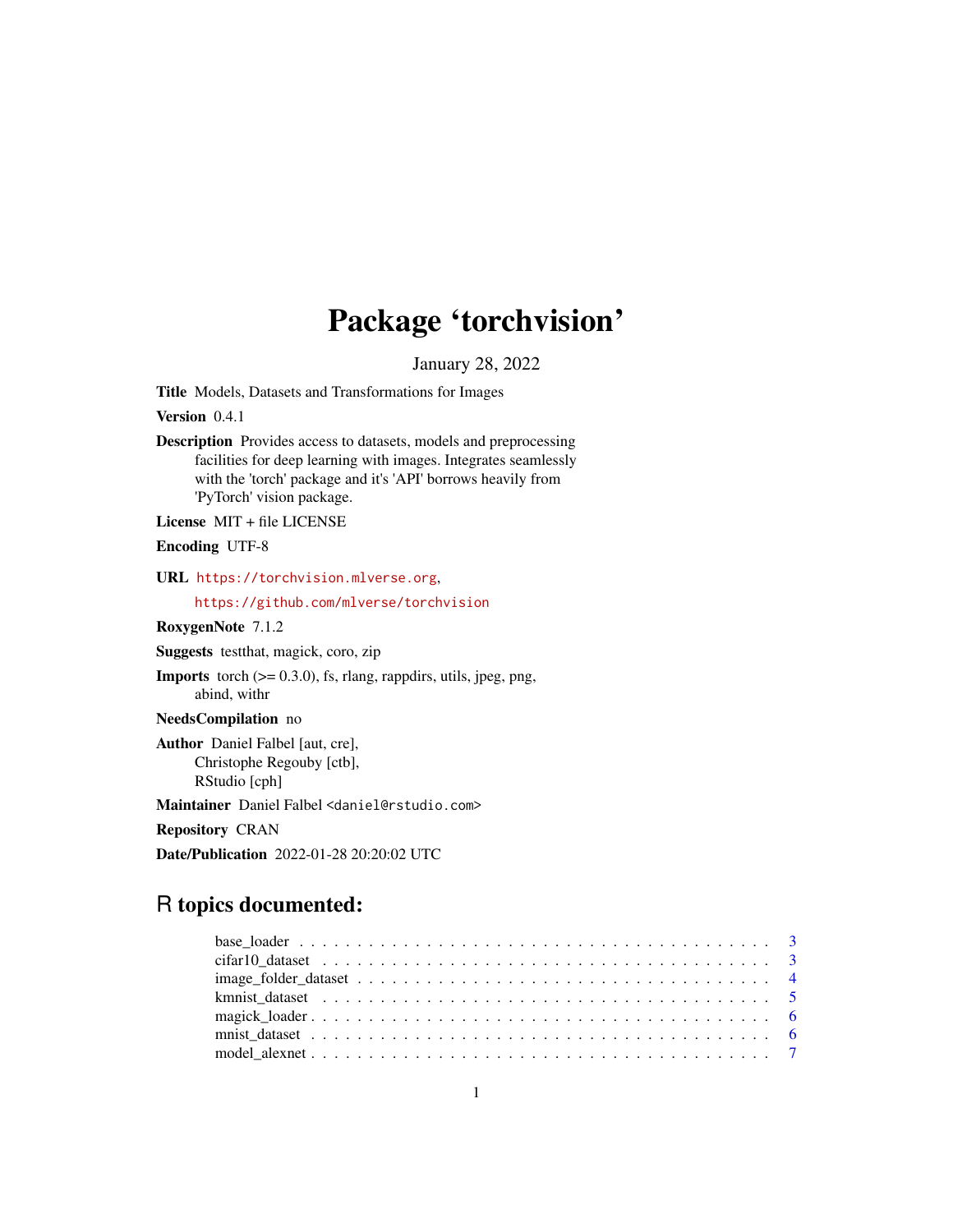| $\overline{7}$                                                                                                           |
|--------------------------------------------------------------------------------------------------------------------------|
| 8                                                                                                                        |
| 9                                                                                                                        |
| 10                                                                                                                       |
| 10                                                                                                                       |
| 11                                                                                                                       |
| 12                                                                                                                       |
| 13                                                                                                                       |
| 14                                                                                                                       |
| 14                                                                                                                       |
| 16                                                                                                                       |
| 16                                                                                                                       |
| 17                                                                                                                       |
| 18                                                                                                                       |
| 19                                                                                                                       |
| 20                                                                                                                       |
| 20                                                                                                                       |
| 21                                                                                                                       |
| 22                                                                                                                       |
| 23                                                                                                                       |
| 24                                                                                                                       |
|                                                                                                                          |
|                                                                                                                          |
|                                                                                                                          |
| 27<br>transform_random_crop $\ldots \ldots \ldots \ldots \ldots \ldots \ldots \ldots \ldots \ldots \ldots \ldots \ldots$ |
| 29                                                                                                                       |
| 30                                                                                                                       |
| 30                                                                                                                       |
| 31                                                                                                                       |
|                                                                                                                          |
|                                                                                                                          |
|                                                                                                                          |
|                                                                                                                          |
|                                                                                                                          |
| 36                                                                                                                       |
| 37                                                                                                                       |
| 38                                                                                                                       |
| 39                                                                                                                       |
| 40                                                                                                                       |
| 40                                                                                                                       |
| 41                                                                                                                       |
|                                                                                                                          |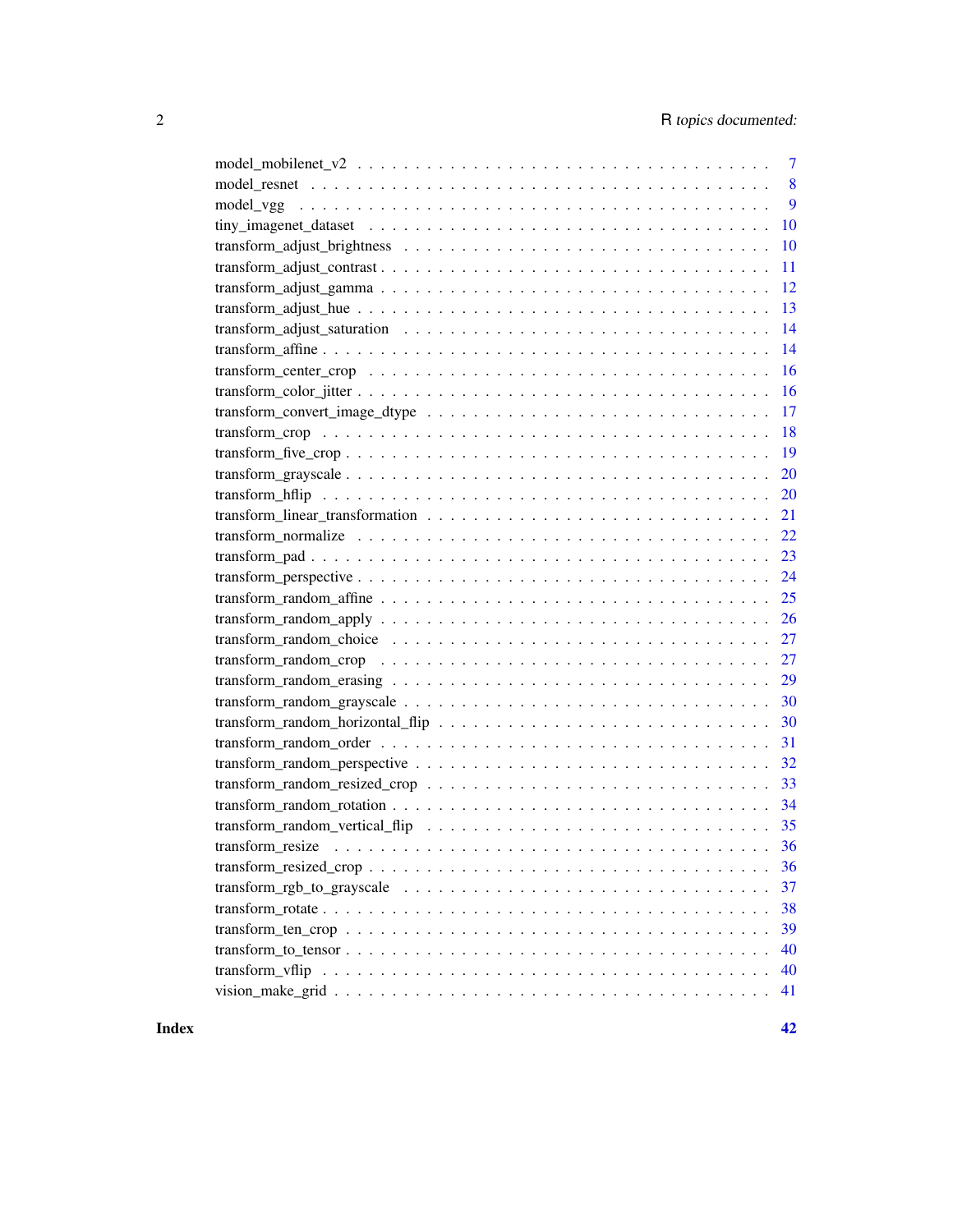<span id="page-2-0"></span>base\_loader *Base loader*

# Description

Loads an image using jpeg, or png packages depending on the file extension.

#### Usage

base\_loader(path)

# Arguments

path path to the image to load from

cifar10\_dataset *Cifar datasets*

# Description

[CIFAR10](https://www.cs.toronto.edu/~kriz/cifar.html) Dataset.

Downloads and prepares the CIFAR100 dataset.

# Usage

```
cifar10_dataset(
  root,
  train = TRUE,
  transform = NULL,
  target_transform = NULL,
  download = FALSE
)
cifar100_dataset(
  root,
  train = TRUE,
  transform = NULL,
  target_transform = NULL,
  download = FALSE
\mathcal{L}
```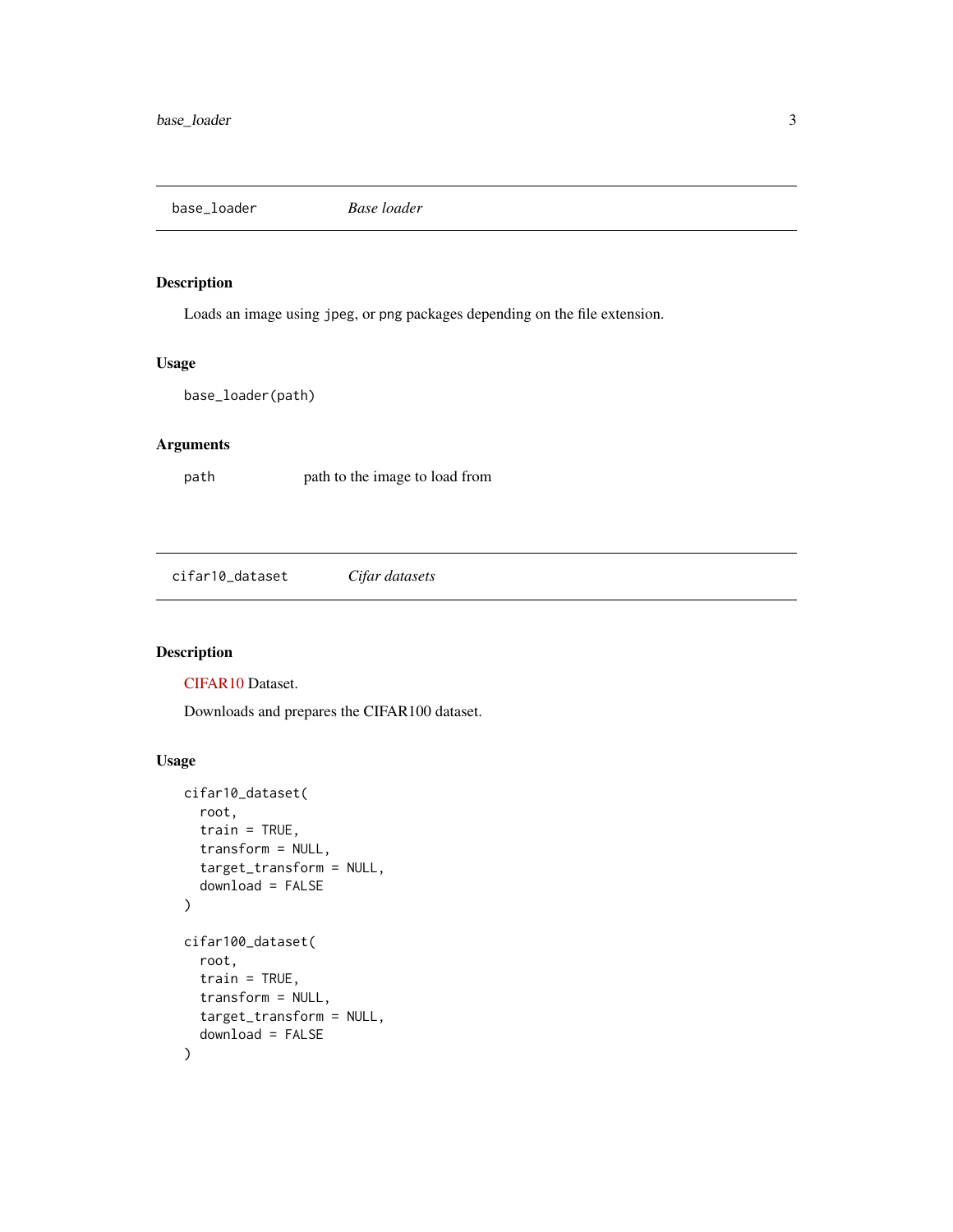# <span id="page-3-0"></span>Arguments

| root             | (string): Root directory of dataset where directory cifar-10-batches-bin ex-<br>ists or will be saved to if download is set to TRUE.                               |  |
|------------------|--------------------------------------------------------------------------------------------------------------------------------------------------------------------|--|
| train            | (bool, optional): If TRUE, creates dataset from training set, otherwise creates<br>from test set.                                                                  |  |
| transform        | (callable, optional): A function/transform that takes in an PIL image and returns<br>a transformed version. E.g. transforms. RandomCrop                            |  |
| target_transform |                                                                                                                                                                    |  |
|                  | (callable, optional): A function/transform that takes in the target and transforms<br>it.                                                                          |  |
| download         | (bool, optional): If true, downloads the dataset from the internet and puts it in<br>root directory. If dataset is already downloaded, it is not downloaded again. |  |

<span id="page-3-1"></span>image\_folder\_dataset *Create an image folder dataset*

# Description

A generic data loader for images stored in folders. See Details for more information.

# Usage

```
image_folder_dataset(
  root,
  transform = NULL,
  target_transform = NULL,
 loader = NULL,
  is_valid_file = NULL
\mathcal{L}
```

| root             | Root directory path.                                                                                                       |
|------------------|----------------------------------------------------------------------------------------------------------------------------|
| transform        | A function/transform that takes in an PIL image and returns a transformed ver-<br>sion. E.g. $transform\_random\_crop()$ . |
| target_transform |                                                                                                                            |
|                  | A function/transform that takes in the target and transforms it.                                                           |
| loader           | A function to load an image given its path.                                                                                |
| is_valid_file    | A function that takes path of an Image file and check if the file is a valid file<br>(used to check of corrupt files)      |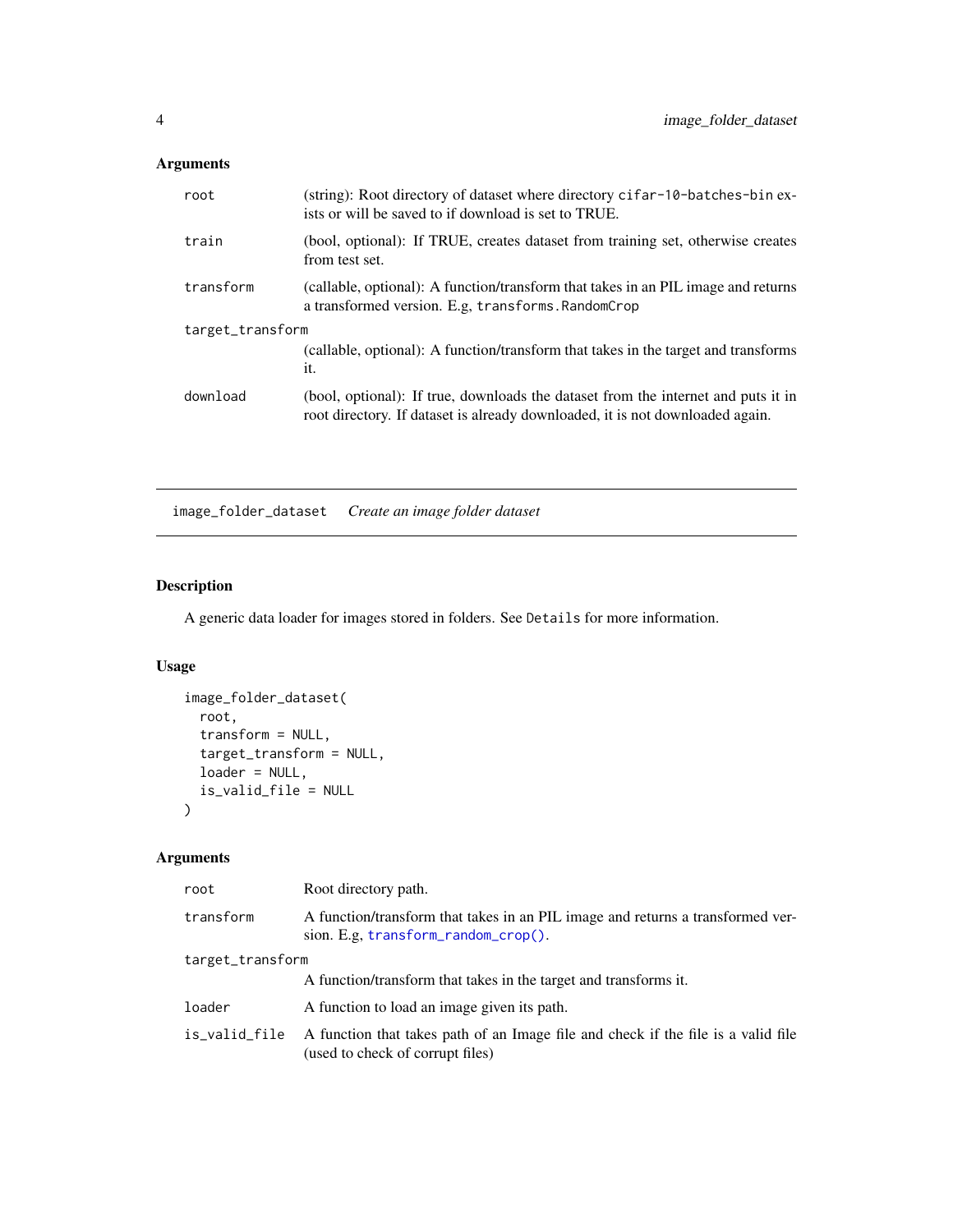# <span id="page-4-0"></span>kmnist\_dataset 5

# Details

This function assumes that the images for each class are contained in subdirectories of root. The names of these subdirectories are stored in the classes attribute of the returned object.

An example folder structure might look as follows:

root/dog/xxx.png root/dog/xxy.png root/dog/xxz.png root/cat/123.png

root/cat/nsdf3.png root/cat/asd932\_.png

kmnist\_dataset *Kuzushiji-MNIST*

# Description

Prepares the [Kuzushiji-MNIST](https://github.com/rois-codh/kmnist) dataset and optionally downloads it.

#### Usage

```
kmnist_dataset(
  root,
  train = TRUE,
  transform = NULL,
  target_transform = NULL,
  download = FALSE
)
```

| root             | (string): Root directory of dataset where KMNIST/processed/training.pt and<br>KMNIST/processed/test.pt exist.                                                      |  |
|------------------|--------------------------------------------------------------------------------------------------------------------------------------------------------------------|--|
| train            | (bool, optional): If TRUE, creates dataset from training pt, otherwise from<br>test.pt.                                                                            |  |
| transform        | (callable, optional): A function/transform that takes in an PIL image and returns<br>a transformed version. E.g, transforms. RandomCrop.                           |  |
| target_transform |                                                                                                                                                                    |  |
|                  | (callable, optional): A function/transform that takes in the target and transforms<br>it.                                                                          |  |
| download         | (bool, optional): If true, downloads the dataset from the internet and puts it in<br>root directory. If dataset is already downloaded, it is not downloaded again. |  |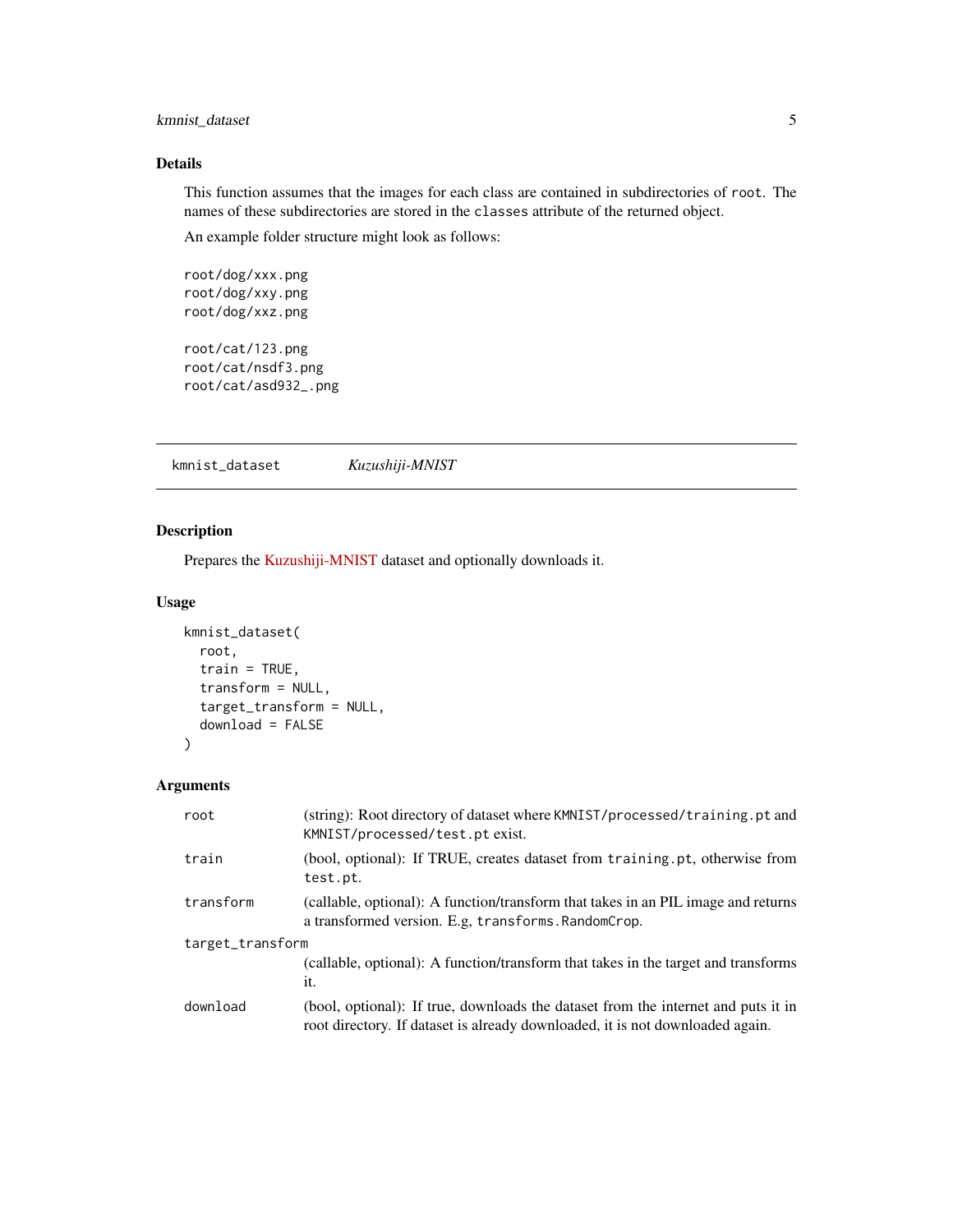<span id="page-5-0"></span>

Load an image located at path using the {magick} package.

#### Usage

magick\_loader(path)

# Arguments

path path to the image to load from.

mnist\_dataset *MNIST dataset*

# Description

Prepares the MNIST dataset and optionally downloads it.

# Usage

```
mnist_dataset(
  root,
  train = TRUE,transform = NULL,
  target_transform = NULL,
  download = FALSE
\mathcal{L}
```

| root             | (string): Root directory of dataset where MNIST/processed/training.pt and<br>MNIST/processed/test.pt exist.                                                        |  |
|------------------|--------------------------------------------------------------------------------------------------------------------------------------------------------------------|--|
| train            | (bool, optional): If True, creates dataset from training.pt, otherwise from<br>test.pt.                                                                            |  |
| transform        | (callable, optional): A function/transform that takes in an PIL image and returns<br>a transformed version. E.g. transforms. RandomCrop.                           |  |
| target_transform |                                                                                                                                                                    |  |
|                  | (callable, optional): A function/transform that takes in the target and transforms<br>it.                                                                          |  |
| download         | (bool, optional): If true, downloads the dataset from the internet and puts it in<br>root directory. If dataset is already downloaded, it is not downloaded again. |  |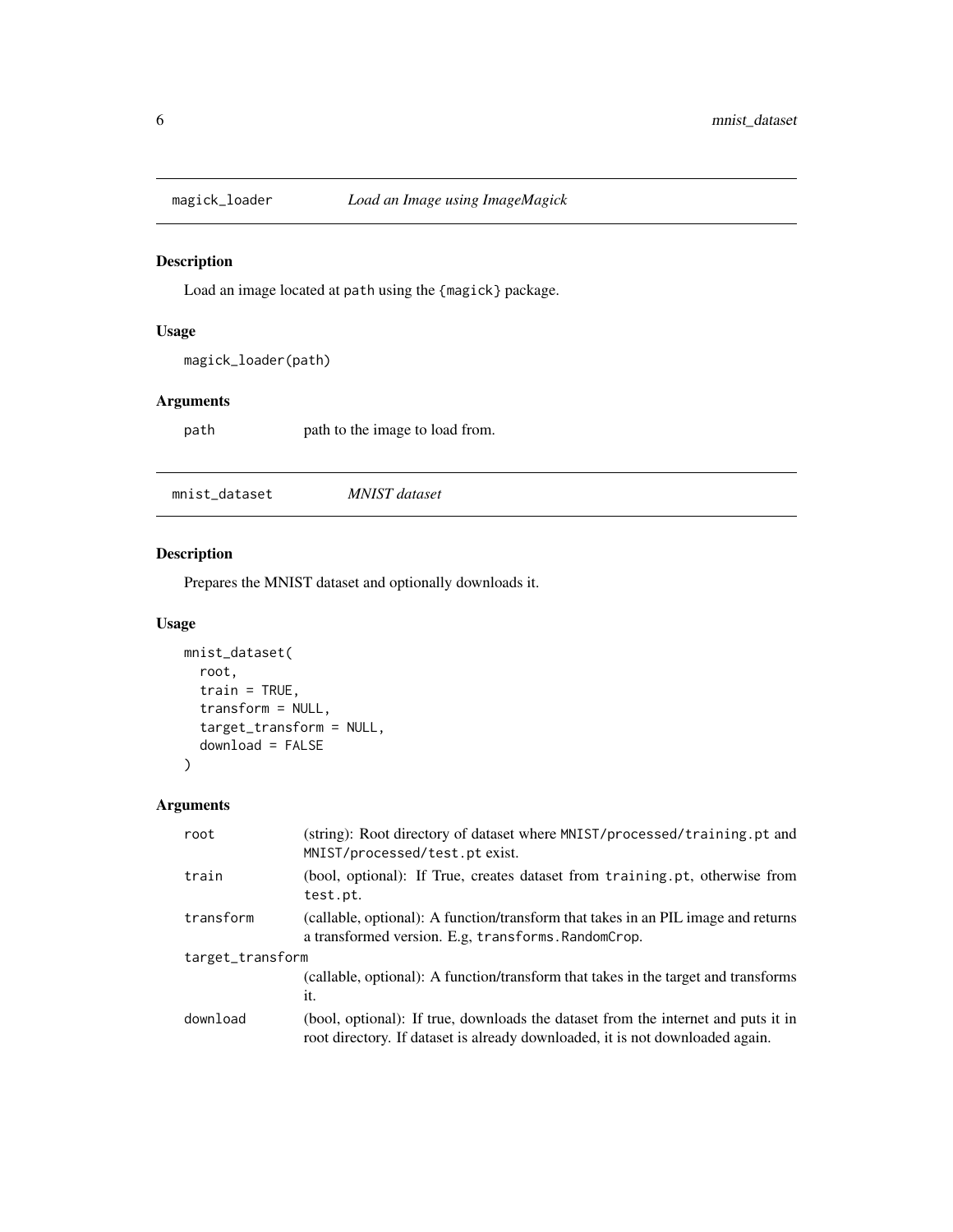<span id="page-6-2"></span><span id="page-6-0"></span>

AlexNet model architecture from the [One weird trick...](https://arxiv.org/abs/1404.5997) paper.

# Usage

```
model_alexnet(pretrained = FALSE, progress = TRUE, ...)
```
# Arguments

| pretrained              | (bool): If TRUE, returns a model pre-trained on ImageNet.                                |
|-------------------------|------------------------------------------------------------------------------------------|
| progress                | (bool): If TRUE, displays a progress bar of the download to stderr.                      |
| $\cdot$ $\cdot$ $\cdot$ | other parameters passed to the model initializer, currently only num classes is<br>used. |

# See Also

Other models: [model\\_mobilenet\\_v2\(](#page-6-1)), [model\\_resnet](#page-7-1)

<span id="page-6-1"></span>

| model mobilenet v2 | Constructs                        | $\mathfrak{a}$ | MobileNetV2                                       | architecture | from     |
|--------------------|-----------------------------------|----------------|---------------------------------------------------|--------------|----------|
|                    |                                   |                | Rhrefhttps://arxiv.org/abs/1801.04381MobileNetV2: |              | Inverted |
|                    | Residuals and Linear Bottlenecks. |                |                                                   |              |          |

# Description

Constructs a MobileNetV2 architecture from [MobileNetV2: Inverted Residuals and Linear Bottle](https://arxiv.org/abs/1801.04381)[necks.](https://arxiv.org/abs/1801.04381)

# Usage

```
model_mobilenet_v2(pretrained = FALSE, progress = TRUE, ...)
```
# Arguments

| pretrained              | (bool): If TRUE, returns a model pre-trained on ImageNet.          |
|-------------------------|--------------------------------------------------------------------|
| progress                | (bool): If TRUE, displays a progress bar of the download to stder. |
| $\cdot$ $\cdot$ $\cdot$ | Other parameters passed to the model implementation.               |

# See Also

Other models: [model\\_alexnet\(](#page-6-2)), [model\\_resnet](#page-7-1)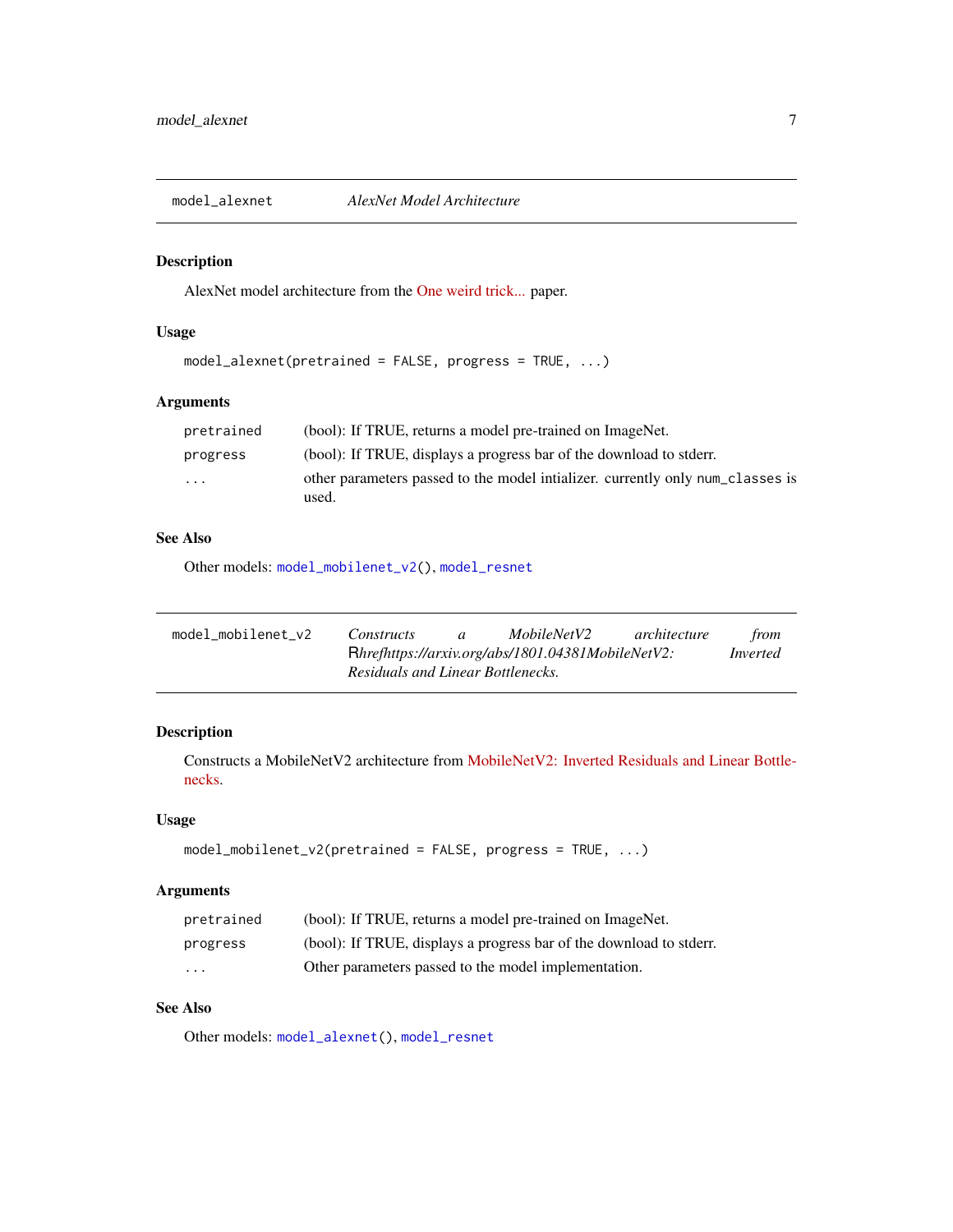ResNet models implementation from [Deep Residual Learning for Image Recognition](https://arxiv.org/pdf/1512.03385.pdf) and later related papers (see Functions)

#### Usage

```
model_resnet18(pretrained = FALSE, progress = TRUE, ...)
model_resnet34(pretrained = FALSE, progress = TRUE, ...)
model_resnet50(pretrained = FALSE, progress = TRUE, ...)
model_resnet101(pretrained = FALSE, progress = TRUE, ...)
model_resnet152(pretrained = FALSE, progress = TRUE, ...)
model_resnext50_32x4d(pretrained = FALSE, progress = TRUE, ...)
model_resnext101_32x8d(pretrained = FALSE, progress = TRUE, ...)
model_wide_resnet50_2(pretrained = FALSE, progress = TRUE, ...)
model_wide_resnet101_2(pretrained = FALSE, progress = TRUE, ...)
```
#### Arguments

| pretrained              | (bool): If TRUE, returns a model pre-trained on ImageNet.          |
|-------------------------|--------------------------------------------------------------------|
| progress                | (bool): If TRUE, displays a progress bar of the download to stder. |
| $\cdot$ $\cdot$ $\cdot$ | Other parameters passed to the resnet model.                       |

#### Functions

- model\_resnet18: ResNet 18-layer model
- model\_resnet34: ResNet 34-layer model
- model\_resnet50: ResNet 50-layer model
- model\_resnet101: ResNet 101-layer model
- model\_resnet152: ResNet 152-layer model
- model\_resnext50\_32x4d: ResNeXt-50 32x4d model from ["Aggregated Residual Transfor](https://arxiv.org/pdf/1611.05431.pdf)[mation for Deep Neural Networks"](https://arxiv.org/pdf/1611.05431.pdf) with 32 groups having each a width of 4.
- model\_resnext101\_32x8d: ResNeXt-101 32x8d model from ["Aggregated Residual Trans](https://arxiv.org/pdf/1611.05431.pdf)[formation for Deep Neural Networks"](https://arxiv.org/pdf/1611.05431.pdf) with 32 groups having each a width of 8.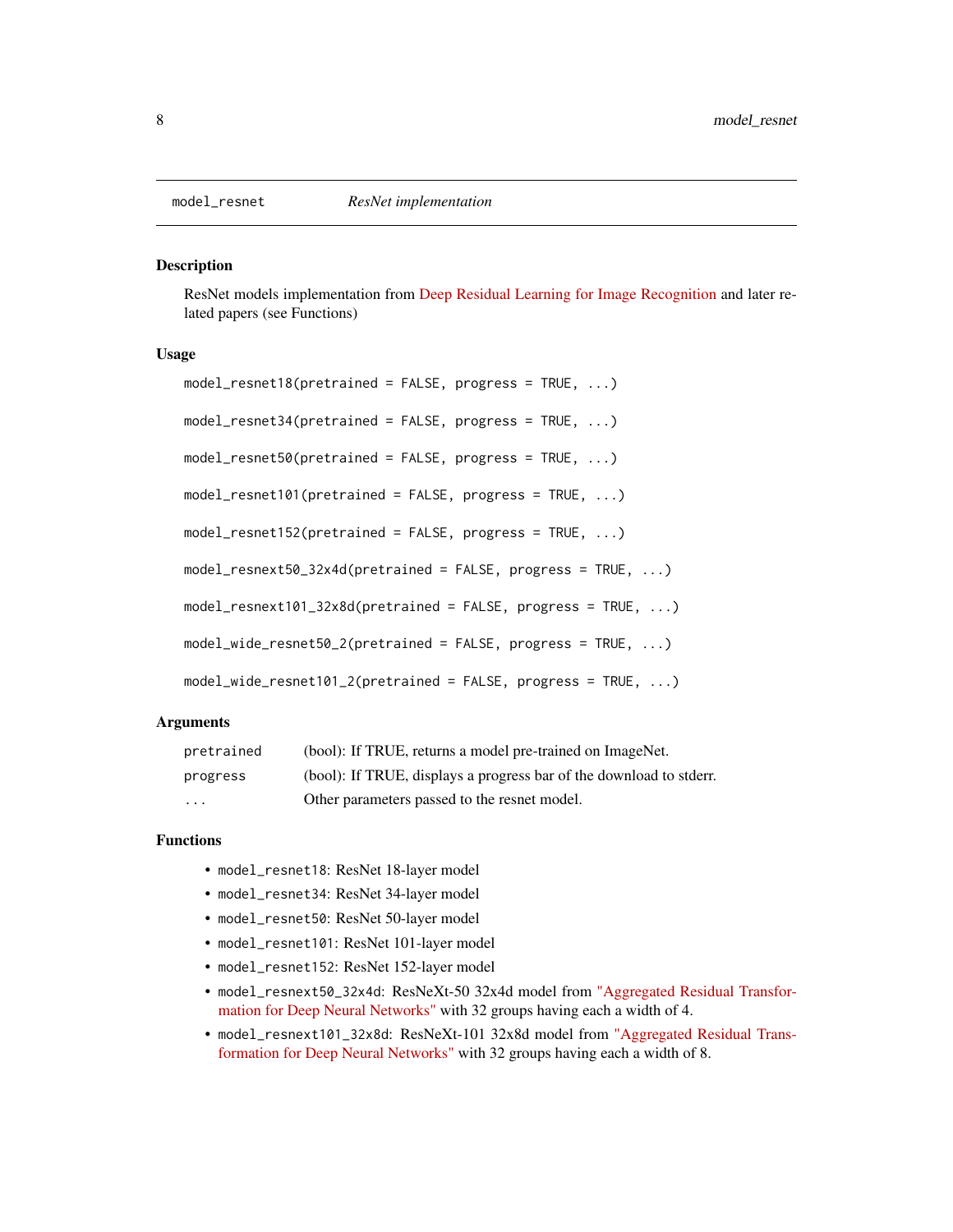# <span id="page-8-0"></span>model\_vgg 9

- model\_wide\_resnet50\_2: Wide ResNet-50-2 model from ["Wide Residual Networks"](https://arxiv.org/pdf/1605.07146.pdf) with width per group of 128.
- model\_wide\_resnet101\_2: Wide ResNet-101-2 model from ["Wide Residual Networks"](https://arxiv.org/pdf/1605.07146.pdf) with width per group of 128.

#### See Also

Other models: [model\\_alexnet\(](#page-6-2)), [model\\_mobilenet\\_v2\(](#page-6-1))

model\_vgg *VGG implementation*

# **Description**

VGG models implementations based on [Very Deep Convolutional Networks For Large-Scale Image](https://arxiv.org/pdf/1409.1556.pdf) [Recognition](https://arxiv.org/pdf/1409.1556.pdf)

#### Usage

```
model\_vgg11(pretrained = FALSE, progress = TRUE, ...)model_vgg11_bn(pretrained = FALSE, progress = TRUE, ...)
model\_vgg13(pretrained = FALSE, progress = TRUE, ...)model_vgg13_bn(pretrained = FALSE, progress = TRUE, ...)
model\_vgg16(pretrained = FALSE, progress = TRUE, ...)model_vgg16_bn(pretrained = FALSE, progress = TRUE, ...)
model\_vgg19(pretrained = FALSE, progress = TRUE, ...)model_vgg19_bn(pretrained = FALSE, progress = TRUE, ...)
```
# Arguments

| pretrained              | (bool): If TRUE, returns a model pre-trained on ImageNet          |
|-------------------------|-------------------------------------------------------------------|
| progress                | (bool): If TRUE, displays a progress bar of the download to stder |
| $\cdot$ $\cdot$ $\cdot$ | other parameters passed to the VGG model implementation.          |

# Functions

- model\_vgg11: VGG 11-layer model (configuration "A")
- model\_vgg11\_bn: VGG 11-layer model (configuration "A") with batch normalization
- model\_vgg13: VGG 13-layer model (configuration "B")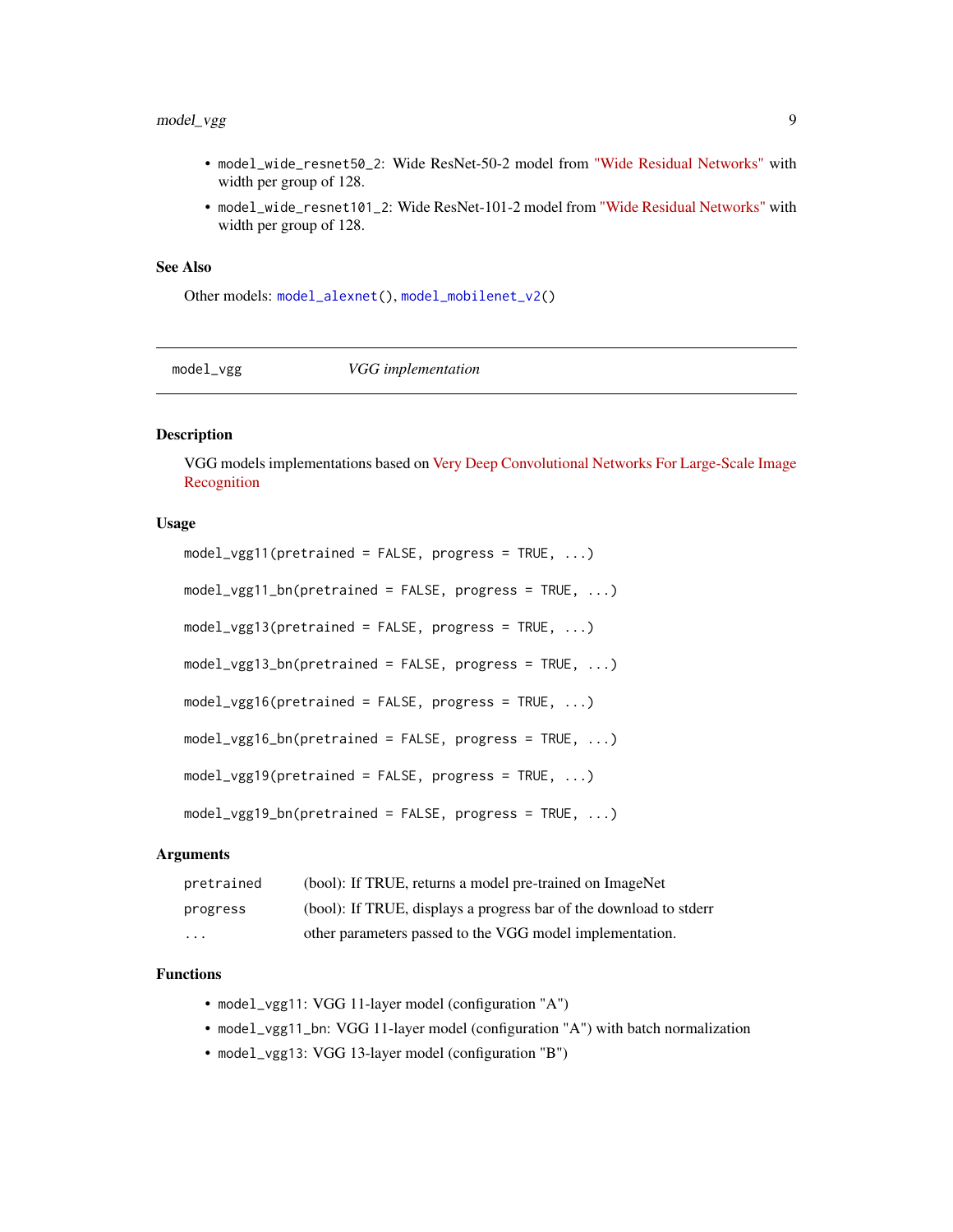- <span id="page-9-0"></span>• model\_vgg13\_bn: VGG 13-layer model (configuration "B") with batch normalization
- model\_vgg16: VGG 13-layer model (configuration "D")
- model\_vgg16\_bn: VGG 13-layer model (configuration "D") with batch normalization
- model\_vgg19: VGG 19-layer model (configuration "E")
- model\_vgg19\_bn: VGG 19-layer model (configuration "E") with batch normalization

tiny\_imagenet\_dataset *Tiny ImageNet dataset*

# Description

Prepares the Tiny ImageNet dataset and optionally downloads it.

#### Usage

```
tiny_imagenet_dataset(root, split = "train", download = FALSE, ...)
```
#### Arguments

| root     | directory path to download the dataset.           |
|----------|---------------------------------------------------|
| split    | dataset split, train, validation or test.         |
| download | whether to download or not the dataset.           |
| .        | other arguments passed to image_folder_dataset(). |

<span id="page-9-1"></span>transform\_adjust\_brightness

*Adjust the brightness of an image*

# **Description**

Adjust the brightness of an image

#### Usage

```
transform_adjust_brightness(img, brightness_factor)
```
#### Arguments

img A magick-image, array or torch\_tensor.

brightness\_factor

(float): How much to adjust the brightness. Can be any non negative number. 0 gives a black image, 1 gives the original image while 2 increases the brightness by a factor of 2.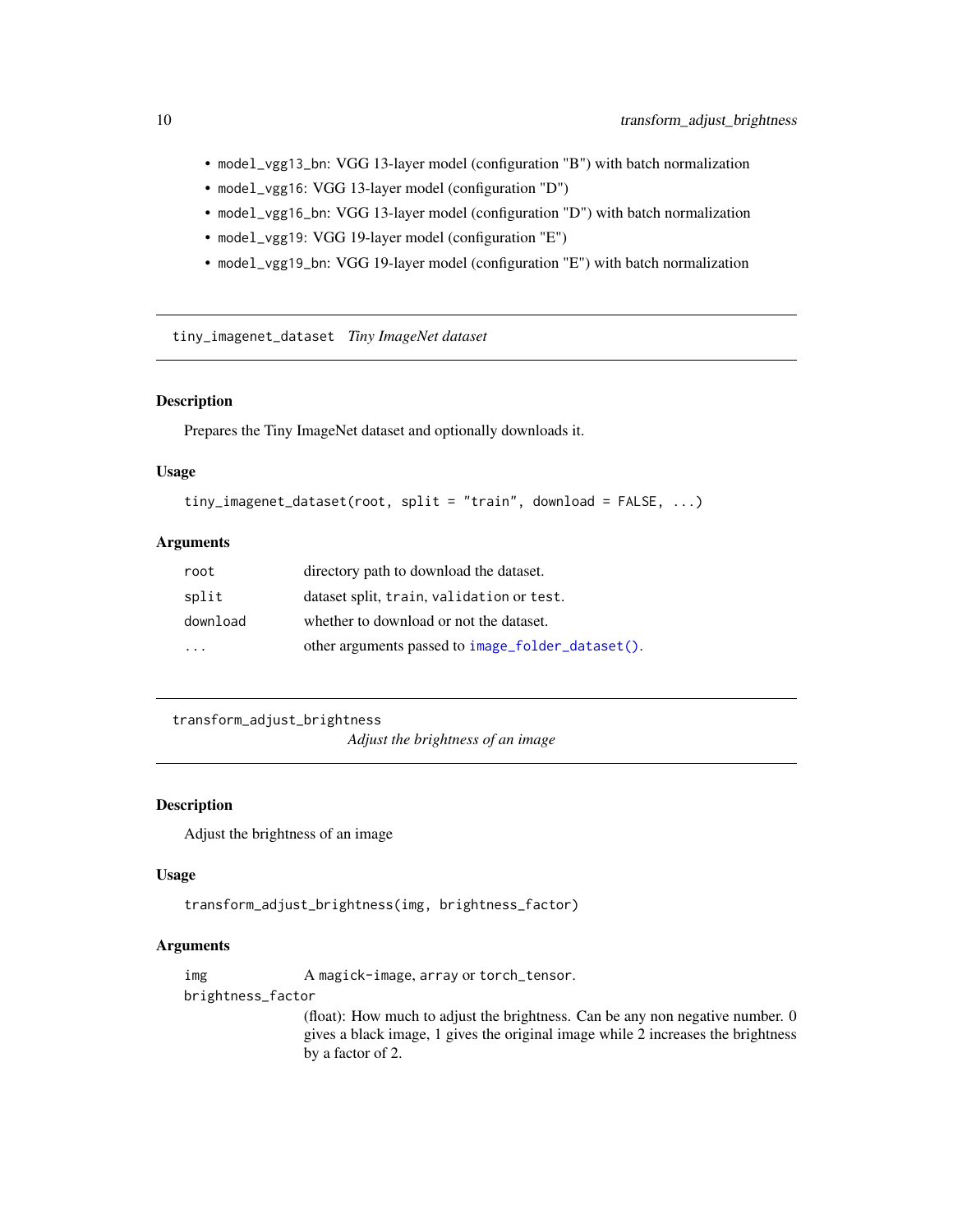#### <span id="page-10-0"></span>See Also

Other transforms: [transform\\_adjust\\_contrast\(](#page-10-1)), [transform\\_adjust\\_gamma\(](#page-11-1)), [transform\\_adjust\\_hue\(](#page-12-1)), [transform\\_adjust\\_saturation\(](#page-13-1)), [transform\\_affine\(](#page-13-2)), [transform\\_center\\_crop\(](#page-15-1)), [transform\\_color\\_jitter\(](#page-15-2)), [transform\\_convert\\_image\\_dtype\(](#page-16-1)), [transform\\_crop\(](#page-17-1)), [transform\\_five\\_crop\(](#page-18-1)), [transform\\_grayscale\(](#page-19-1)), [transform\\_hflip\(](#page-19-2)), [transform\\_linear\\_transformation\(](#page-20-1)), [transform\\_normalize\(](#page-21-1)), [transform\\_pad\(](#page-22-1)), [transform\\_perspective\(](#page-23-1)), [transform\\_random\\_affine\(](#page-24-1)), [transform\\_random\\_apply\(](#page-25-1)), [transform\\_random\\_choice\(](#page-26-2)), [transform\\_random\\_crop\(](#page-26-1)), [transform\\_random\\_erasing\(](#page-28-1)), [transform\\_random\\_grayscale\(](#page-29-1)), [transform\\_random\\_horizontal\\_flip\(](#page-29-2)), [transform\\_random\\_order\(](#page-30-1)), [transform\\_random\\_perspective\(](#page-31-1)), [transform\\_random\\_resized\\_crop\(](#page-32-1)), [transform\\_random\\_rotation\(](#page-33-1)), [transform\\_random\\_vertical\\_flip\(](#page-34-1)), [transform\\_resized\\_crop\(](#page-35-1)), [transform\\_resize\(](#page-35-2)), [transform\\_rgb\\_to\\_grayscale\(](#page-36-1)), [transform\\_rotate\(](#page-37-1)), [transform\\_ten\\_crop\(](#page-38-1)), [transform\\_to\\_tensor\(](#page-39-1)), [transform\\_vflip\(](#page-39-2))

<span id="page-10-1"></span>transform\_adjust\_contrast

*Adjust the contrast of an image*

#### Description

Adjust the contrast of an image

#### Usage

transform\_adjust\_contrast(img, contrast\_factor)

#### Arguments

img A magick-image, array or torch\_tensor.

contrast\_factor

(float): How much to adjust the contrast. Can be any non negative number. 0 gives a solid gray image, 1 gives the original image while 2 increases the contrast by a factor of 2.

#### See Also

Other transforms: [transform\\_adjust\\_brightness\(](#page-9-1)), [transform\\_adjust\\_gamma\(](#page-11-1)), [transform\\_adjust\\_hue\(](#page-12-1)), [transform\\_adjust\\_saturation\(](#page-13-1)), [transform\\_affine\(](#page-13-2)), [transform\\_center\\_crop\(](#page-15-1)), [transform\\_color\\_jitter\(](#page-15-2)), [transform\\_convert\\_image\\_dtype\(](#page-16-1)), [transform\\_crop\(](#page-17-1)), [transform\\_five\\_crop\(](#page-18-1)), [transform\\_grayscale\(](#page-19-1)), [transform\\_hflip\(](#page-19-2)), [transform\\_linear\\_transformation\(](#page-20-1)), [transform\\_normalize\(](#page-21-1)), [transform\\_pad\(](#page-22-1)), [transform\\_perspective\(](#page-23-1)), [transform\\_random\\_affine\(](#page-24-1)), [transform\\_random\\_apply\(](#page-25-1)), [transform\\_random\\_choice\(](#page-26-2)), [transform\\_random\\_crop\(](#page-26-1)), [transform\\_random\\_erasing\(](#page-28-1)), [transform\\_random\\_grayscale\(](#page-29-1)), [transform\\_random\\_horizontal\\_flip\(](#page-29-2)), [transform\\_random\\_order\(](#page-30-1)), [transform\\_random\\_perspective\(](#page-31-1)), [transform\\_random\\_resized\\_crop\(](#page-32-1)), [transform\\_random\\_rotation\(](#page-33-1)), [transform\\_random\\_vertical\\_flip\(](#page-34-1)), [transform\\_resized\\_crop\(](#page-35-1)), [transform\\_resize\(](#page-35-2)), [transform\\_rgb\\_to\\_grayscale\(](#page-36-1)), [transform\\_rotate\(](#page-37-1)), [transform\\_ten\\_crop\(](#page-38-1)), [transform\\_to\\_tensor\(](#page-39-1)), [transform\\_vflip\(](#page-39-2))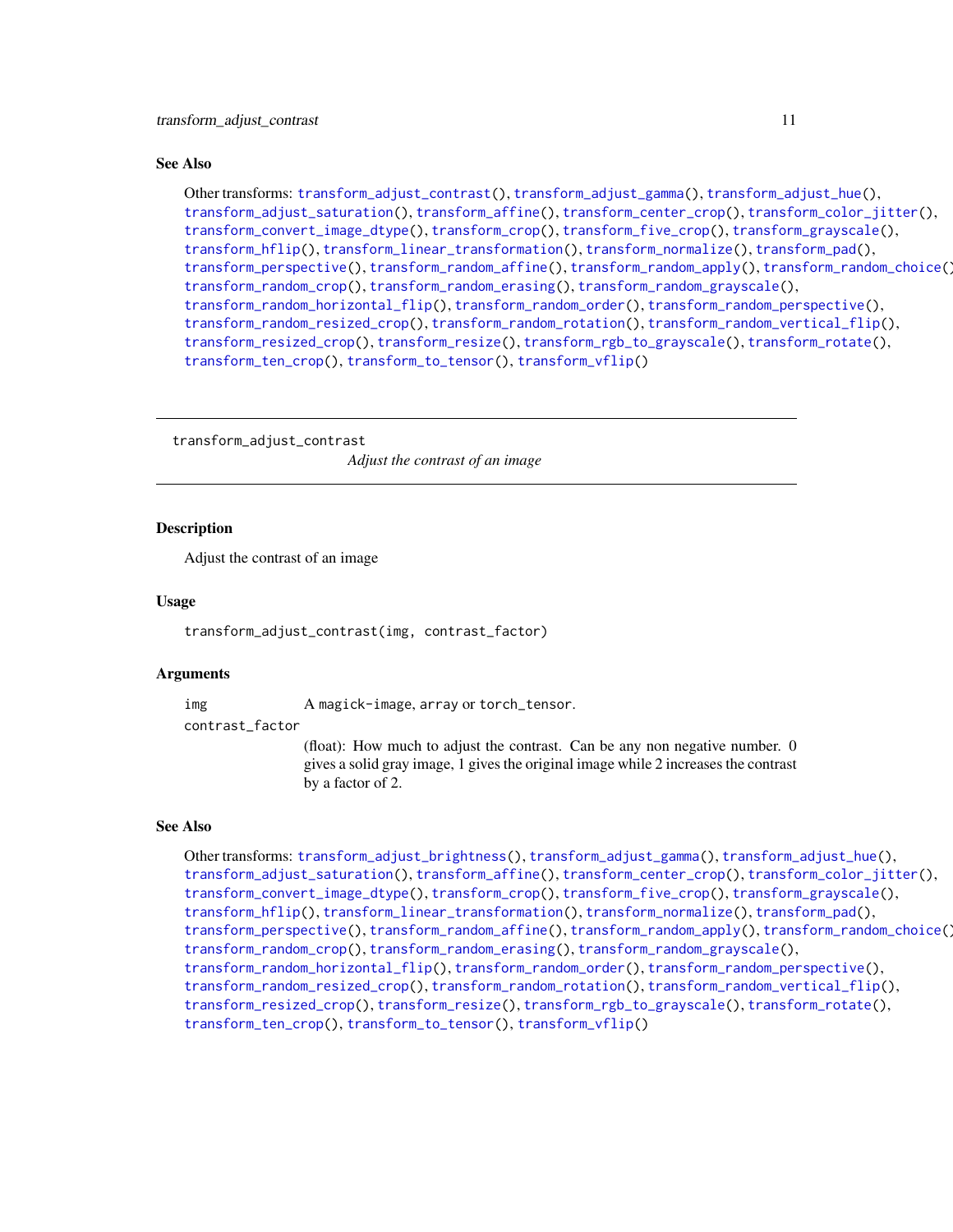<span id="page-11-1"></span><span id="page-11-0"></span>transform\_adjust\_gamma

*Adjust the gamma of an RGB image*

#### **Description**

Also known as Power Law Transform. Intensities in RGB mode are adjusted based on the following equation:

$$
I_{\text{out}} = 255 \times \text{gain} \times \left(\frac{I_{\text{in}}}{255}\right)^{\gamma}
$$

#### Usage

transform\_adjust\_gamma(img, gamma, gain = 1)

#### Arguments

| img   | A magick-image, array or torch_tensor.                                                                                                                                        |
|-------|-------------------------------------------------------------------------------------------------------------------------------------------------------------------------------|
| gamma | (float): Non negative real number, same as $\gamma$ in the equation. gamma larger than<br>1 make the shadows darker, while gamma smaller than 1 make dark regions<br>lighter. |
| gain  | (float): The constant multiplier.                                                                                                                                             |

#### Details

See [Gamma Correction](https://en.wikipedia.org/wiki/Gamma_correction) for more details.

## See Also

Other transforms: [transform\\_adjust\\_brightness\(](#page-9-1)), [transform\\_adjust\\_contrast\(](#page-10-1)), [transform\\_adjust\\_hue\(](#page-12-1)), [transform\\_adjust\\_saturation\(](#page-13-1)), [transform\\_affine\(](#page-13-2)), [transform\\_center\\_crop\(](#page-15-1)), [transform\\_color\\_jitter\(](#page-15-2)), [transform\\_convert\\_image\\_dtype\(](#page-16-1)), [transform\\_crop\(](#page-17-1)), [transform\\_five\\_crop\(](#page-18-1)), [transform\\_grayscale\(](#page-19-1)), [transform\\_hflip\(](#page-19-2)), [transform\\_linear\\_transformation\(](#page-20-1)), [transform\\_normalize\(](#page-21-1)), [transform\\_pad\(](#page-22-1)), [transform\\_perspective\(](#page-23-1)), [transform\\_random\\_affine\(](#page-24-1)), [transform\\_random\\_apply\(](#page-25-1)), [transform\\_random\\_choice\(](#page-26-2)), [transform\\_random\\_crop\(](#page-26-1)), [transform\\_random\\_erasing\(](#page-28-1)), [transform\\_random\\_grayscale\(](#page-29-1)), [transform\\_random\\_horizontal\\_flip\(](#page-29-2)), [transform\\_random\\_order\(](#page-30-1)), [transform\\_random\\_perspective\(](#page-31-1)), [transform\\_random\\_resized\\_crop\(](#page-32-1)), [transform\\_random\\_rotation\(](#page-33-1)), [transform\\_random\\_vertical\\_flip\(](#page-34-1)), [transform\\_resized\\_crop\(](#page-35-1)), [transform\\_resize\(](#page-35-2)), [transform\\_rgb\\_to\\_grayscale\(](#page-36-1)), [transform\\_rotate\(](#page-37-1)), [transform\\_ten\\_crop\(](#page-38-1)), [transform\\_to\\_tensor\(](#page-39-1)), [transform\\_vflip\(](#page-39-2))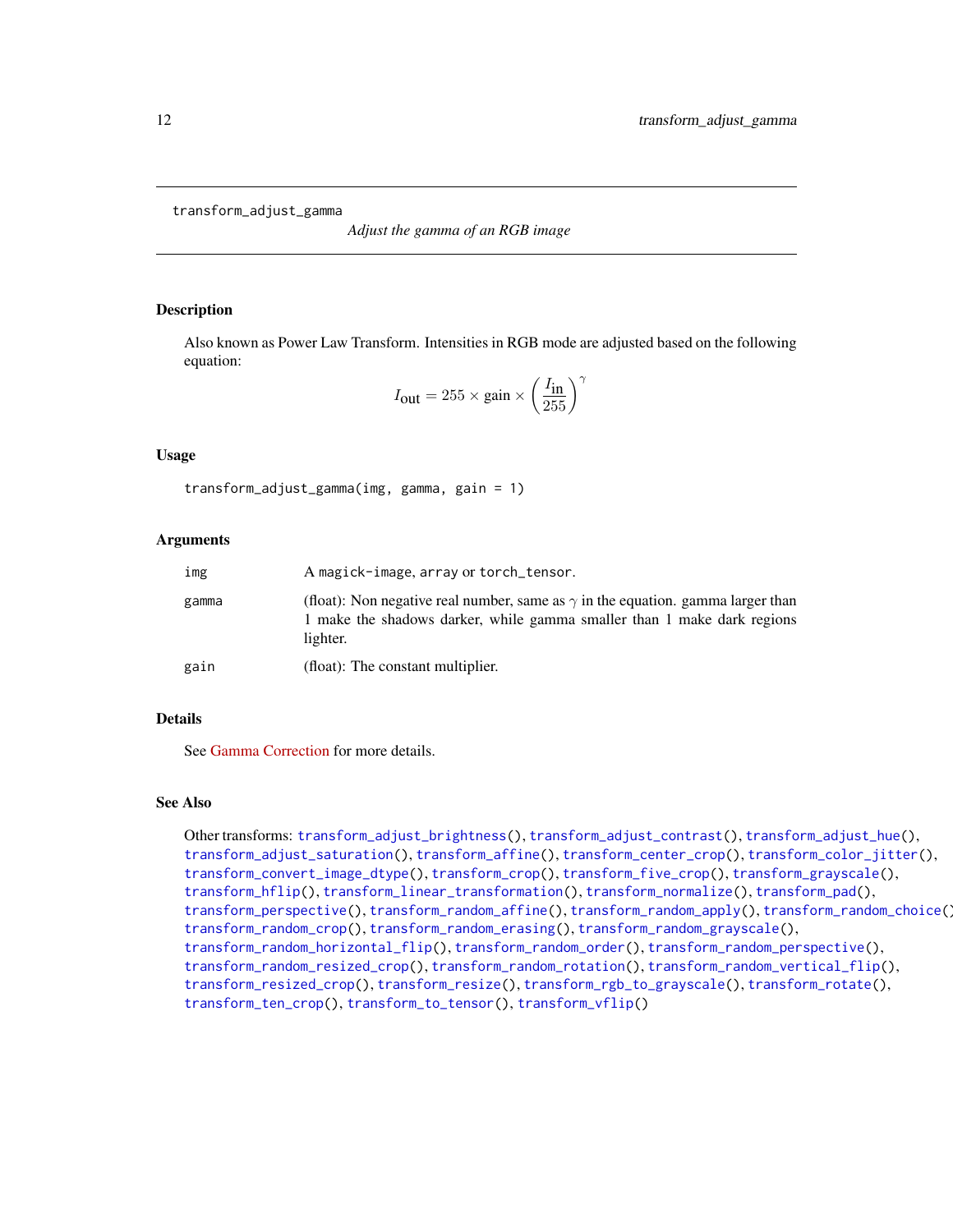<span id="page-12-1"></span><span id="page-12-0"></span>The image hue is adjusted by converting the image to HSV and cyclically shifting the intensities in the hue channel (H). The image is then converted back to original image mode.

#### Usage

transform\_adjust\_hue(img, hue\_factor)

#### Arguments

| img        | A magick-image, array or torch_tensor.                                                                                                                                                                                                                                                                                            |
|------------|-----------------------------------------------------------------------------------------------------------------------------------------------------------------------------------------------------------------------------------------------------------------------------------------------------------------------------------|
| hue factor | (float): How much to shift the hue channel. Should be in $[-0.5, 0.5]$ . 0.5 and -<br>0.5 give complete reversal of hue channel in HSV space in positive and negative<br>direction respectively. 0 means no shift. Therefore, both -0.5 and 0.5 will give<br>an image with complementary colors while 0 gives the original image. |

#### Details

hue\_factor is the amount of shift in H channel and must be in the interval [-0.5, 0.5].

See [Hue](https://en.wikipedia.org/wiki/Hue) for more details.

#### See Also

Other transforms: [transform\\_adjust\\_brightness\(](#page-9-1)), [transform\\_adjust\\_contrast\(](#page-10-1)), [transform\\_adjust\\_gamma\(](#page-11-1)), [transform\\_adjust\\_saturation\(](#page-13-1)), [transform\\_affine\(](#page-13-2)), [transform\\_center\\_crop\(](#page-15-1)), [transform\\_color\\_jitter\(](#page-15-2)), [transform\\_convert\\_image\\_dtype\(](#page-16-1)), [transform\\_crop\(](#page-17-1)), [transform\\_five\\_crop\(](#page-18-1)), [transform\\_grayscale\(](#page-19-1)), [transform\\_hflip\(](#page-19-2)), [transform\\_linear\\_transformation\(](#page-20-1)), [transform\\_normalize\(](#page-21-1)), [transform\\_pad\(](#page-22-1)), [transform\\_perspective\(](#page-23-1)), [transform\\_random\\_affine\(](#page-24-1)), [transform\\_random\\_apply\(](#page-25-1)), [transform\\_random\\_choice\(](#page-26-2)), [transform\\_random\\_crop\(](#page-26-1)), [transform\\_random\\_erasing\(](#page-28-1)), [transform\\_random\\_grayscale\(](#page-29-1)), [transform\\_random\\_horizontal\\_flip\(](#page-29-2)), [transform\\_random\\_order\(](#page-30-1)), [transform\\_random\\_perspective\(](#page-31-1)), [transform\\_random\\_resized\\_crop\(](#page-32-1)), [transform\\_random\\_rotation\(](#page-33-1)), [transform\\_random\\_vertical\\_flip\(](#page-34-1)), [transform\\_resized\\_crop\(](#page-35-1)), [transform\\_resize\(](#page-35-2)), [transform\\_rgb\\_to\\_grayscale\(](#page-36-1)), [transform\\_rotate\(](#page-37-1)), [transform\\_ten\\_crop\(](#page-38-1)), [transform\\_to\\_tensor\(](#page-39-1)), [transform\\_vflip\(](#page-39-2))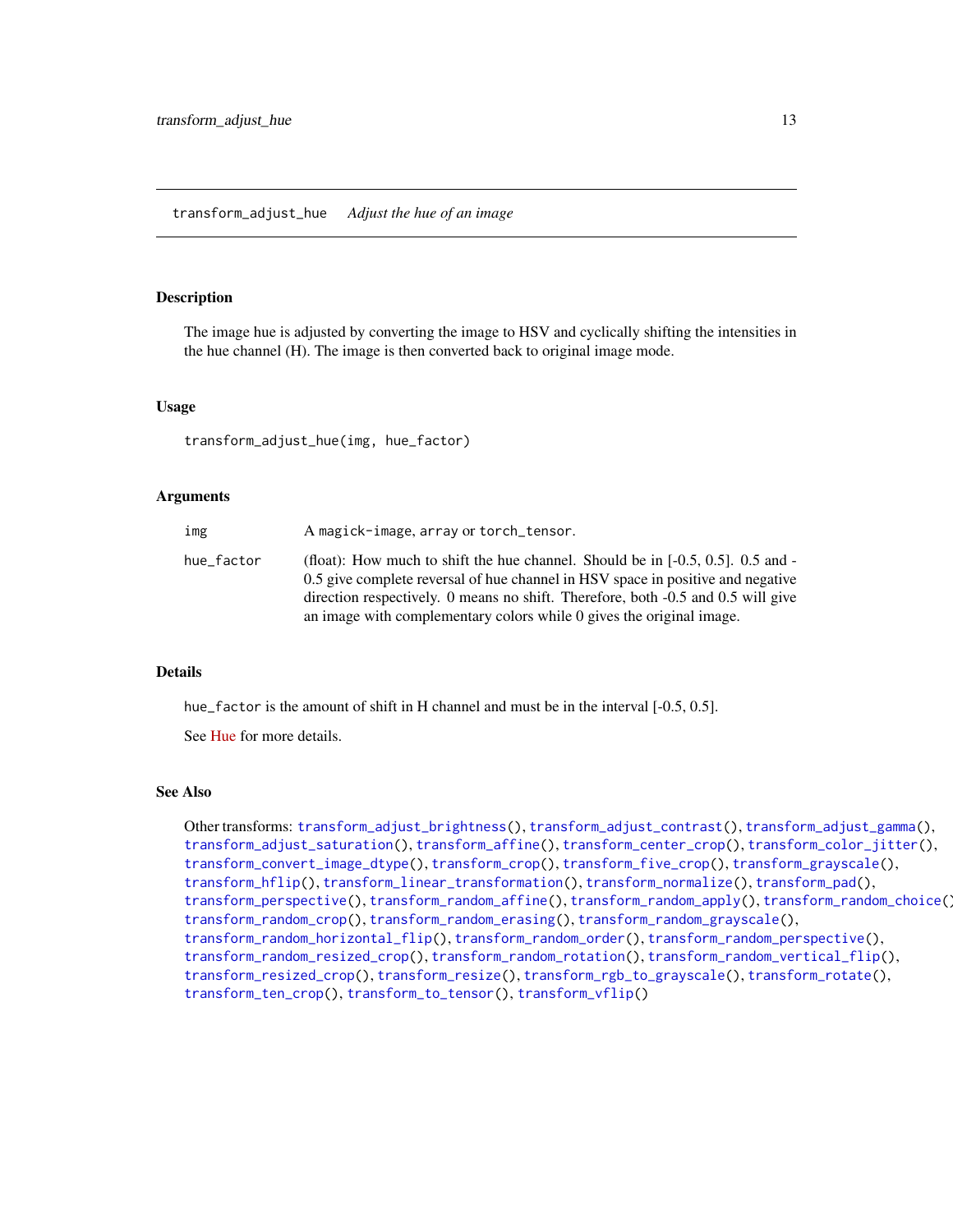<span id="page-13-1"></span><span id="page-13-0"></span>transform\_adjust\_saturation

*Adjust the color saturation of an image*

#### Description

Adjust the color saturation of an image

#### Usage

transform\_adjust\_saturation(img, saturation\_factor)

#### Arguments

img A magick-image, array or torch\_tensor.

saturation\_factor

(float): How much to adjust the saturation. 0 will give a black and white image, 1 will give the original image while 2 will enhance the saturation by a factor of 2.

# See Also

Other transforms: [transform\\_adjust\\_brightness\(](#page-9-1)), [transform\\_adjust\\_contrast\(](#page-10-1)), [transform\\_adjust\\_gamma\(](#page-11-1)), [transform\\_adjust\\_hue\(](#page-12-1)), [transform\\_affine\(](#page-13-2)), [transform\\_center\\_crop\(](#page-15-1)), [transform\\_color\\_jitter\(](#page-15-2)), [transform\\_convert\\_image\\_dtype\(](#page-16-1)), [transform\\_crop\(](#page-17-1)), [transform\\_five\\_crop\(](#page-18-1)), [transform\\_grayscale\(](#page-19-1)), [transform\\_hflip\(](#page-19-2)), [transform\\_linear\\_transformation\(](#page-20-1)), [transform\\_normalize\(](#page-21-1)), [transform\\_pad\(](#page-22-1)), [transform\\_perspective\(](#page-23-1)), [transform\\_random\\_affine\(](#page-24-1)), [transform\\_random\\_apply\(](#page-25-1)), [transform\\_random\\_choice\(](#page-26-2)), [transform\\_random\\_crop\(](#page-26-1)), [transform\\_random\\_erasing\(](#page-28-1)), [transform\\_random\\_grayscale\(](#page-29-1)), [transform\\_random\\_horizontal\\_flip\(](#page-29-2)), [transform\\_random\\_order\(](#page-30-1)), [transform\\_random\\_perspective\(](#page-31-1)), [transform\\_random\\_resized\\_crop\(](#page-32-1)), [transform\\_random\\_rotation\(](#page-33-1)), [transform\\_random\\_vertical\\_flip\(](#page-34-1)), [transform\\_resized\\_crop\(](#page-35-1)), [transform\\_resize\(](#page-35-2)), [transform\\_rgb\\_to\\_grayscale\(](#page-36-1)), [transform\\_rotate\(](#page-37-1)), [transform\\_ten\\_crop\(](#page-38-1)), [transform\\_to\\_tensor\(](#page-39-1)), [transform\\_vflip\(](#page-39-2))

<span id="page-13-2"></span>transform\_affine *Apply affine transformation on an image keeping image center invariant*

#### Description

Apply affine transformation on an image keeping image center invariant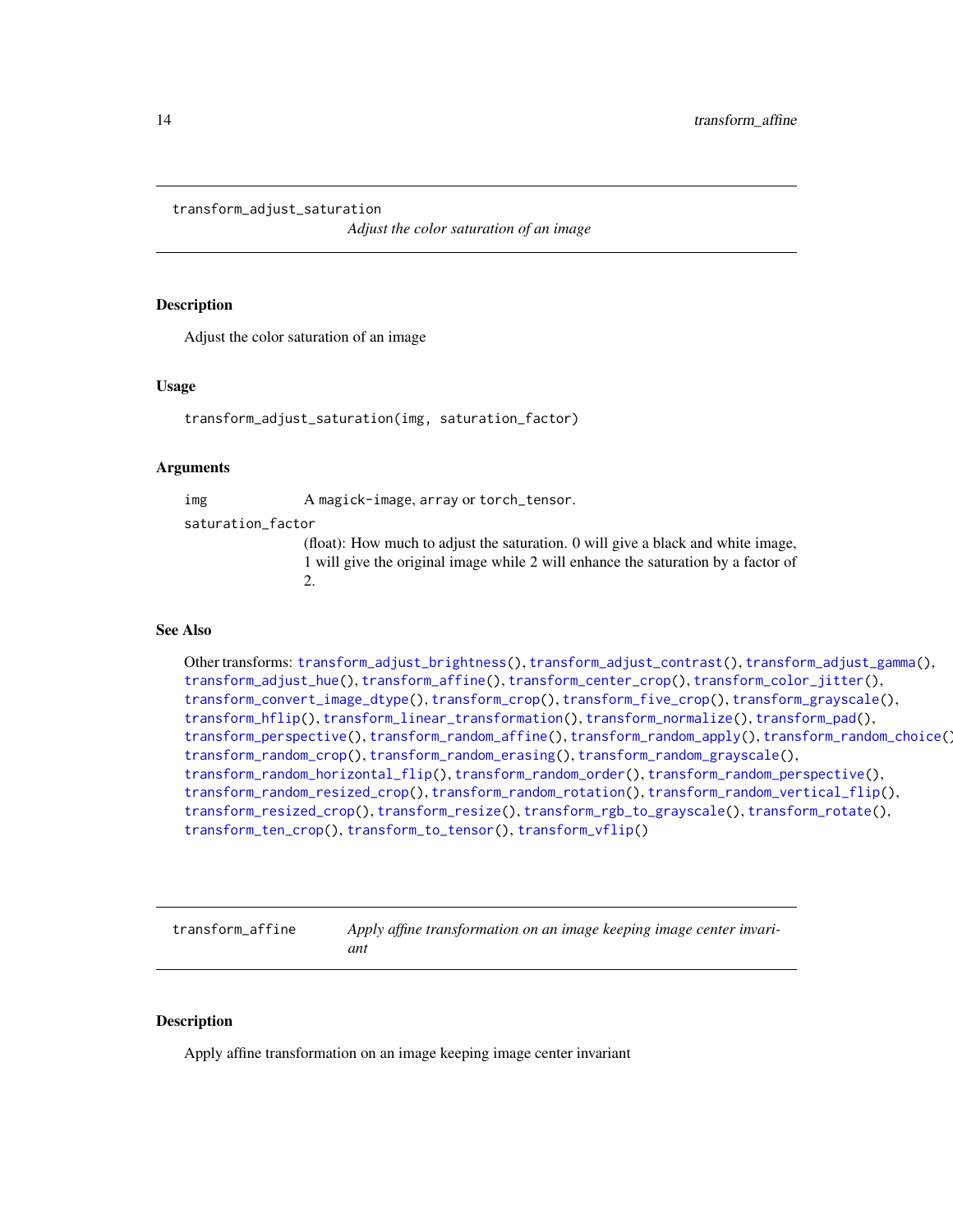# <span id="page-14-0"></span>transform\_affine 15

#### Usage

```
transform_affine(
  img,
  angle,
  translate,
  scale,
  shear,
  resample = 0,
  fillcolor = NULL
\lambda
```
# Arguments

| img       | A magick-image, array or torch_tensor.                                                                                                                                                                                                                                                                                                                                                                                                                                                                   |
|-----------|----------------------------------------------------------------------------------------------------------------------------------------------------------------------------------------------------------------------------------------------------------------------------------------------------------------------------------------------------------------------------------------------------------------------------------------------------------------------------------------------------------|
| angle     | (float or int): rotation angle value in degrees, counter-clockwise.                                                                                                                                                                                                                                                                                                                                                                                                                                      |
| translate | (tuple, optional): tuple of maximum absolute fraction for horizontal and verti-<br>cal translations. For example translate= $(a, b)$ , then horizontal shift is randomly<br>sampled in the range -img_width $* a < dx <$ img_width $* a$ and vertical shift is<br>randomly sampled in the range -img_height $*$ b < dy < img_height $*$ b. Will not<br>translate by default.                                                                                                                             |
| scale     | (tuple, optional): scaling factor interval, e.g $(a, b)$ , then scale is randomly sam-<br>pled from the range $a \leq$ scale $\leq$ b. Will keep original scale by default.                                                                                                                                                                                                                                                                                                                              |
| shear     | (sequence or float or int, optional): Range of degrees to select from. If shear is a<br>number, a shear parallel to the x axis in the range (-shear, +shear) will be applied.<br>Else if shear is a tuple or list of 2 values a shear parallel to the x axis in the range<br>(shear[1], shear[2]) will be applied. Else if shear is a tuple or list of 4 values, a<br>x-axis shear in (shear[1], shear[2]) and y-axis shear in (shear[3], shear[4]) will<br>be applied. Will not apply shear by default. |
| resample  | (int, optional): An optional resampling filter.                                                                                                                                                                                                                                                                                                                                                                                                                                                          |
| fillcolor | (tuple or int): Optional fill color (Tuple for RGB Image and int for grayscale) for<br>the area outside the transform in the output image ( $Pillow \ge 5.0.0$ ). This option<br>is not supported for Tensor input. Fill value for the area outside the transform in<br>the output image is always 0.                                                                                                                                                                                                    |

# See Also

Other transforms: [transform\\_adjust\\_brightness\(](#page-9-1)), [transform\\_adjust\\_contrast\(](#page-10-1)), [transform\\_adjust\\_gamma\(](#page-11-1)), [transform\\_adjust\\_hue\(](#page-12-1)), [transform\\_adjust\\_saturation\(](#page-13-1)), [transform\\_center\\_crop\(](#page-15-1)), [transform\\_color\\_jitter\(](#page-15-2)), [transform\\_convert\\_image\\_dtype\(](#page-16-1)), [transform\\_crop\(](#page-17-1)), [transform\\_five\\_crop\(](#page-18-1)), [transform\\_grayscale\(](#page-19-1)), [transform\\_hflip\(](#page-19-2)), [transform\\_linear\\_transformation\(](#page-20-1)), [transform\\_normalize\(](#page-21-1)), [transform\\_pad\(](#page-22-1)), [transform\\_perspective\(](#page-23-1)), [transform\\_random\\_affine\(](#page-24-1)), [transform\\_random\\_apply\(](#page-25-1)), [transform\\_random\\_choice\(](#page-26-2)), [transform\\_random\\_crop\(](#page-26-1)), [transform\\_random\\_erasing\(](#page-28-1)), [transform\\_random\\_grayscale\(](#page-29-1)), [transform\\_random\\_horizontal\\_flip\(](#page-29-2)), [transform\\_random\\_order\(](#page-30-1)), [transform\\_random\\_perspective\(](#page-31-1)), [transform\\_random\\_resized\\_crop\(](#page-32-1)), [transform\\_random\\_rotation\(](#page-33-1)), [transform\\_random\\_vertical\\_flip\(](#page-34-1)), [transform\\_resized\\_crop\(](#page-35-1)), [transform\\_resize\(](#page-35-2)), [transform\\_rgb\\_to\\_grayscale\(](#page-36-1)), [transform\\_rotate\(](#page-37-1)), [transform\\_ten\\_crop\(](#page-38-1)), [transform\\_to\\_tensor\(](#page-39-1)), [transform\\_vflip\(](#page-39-2))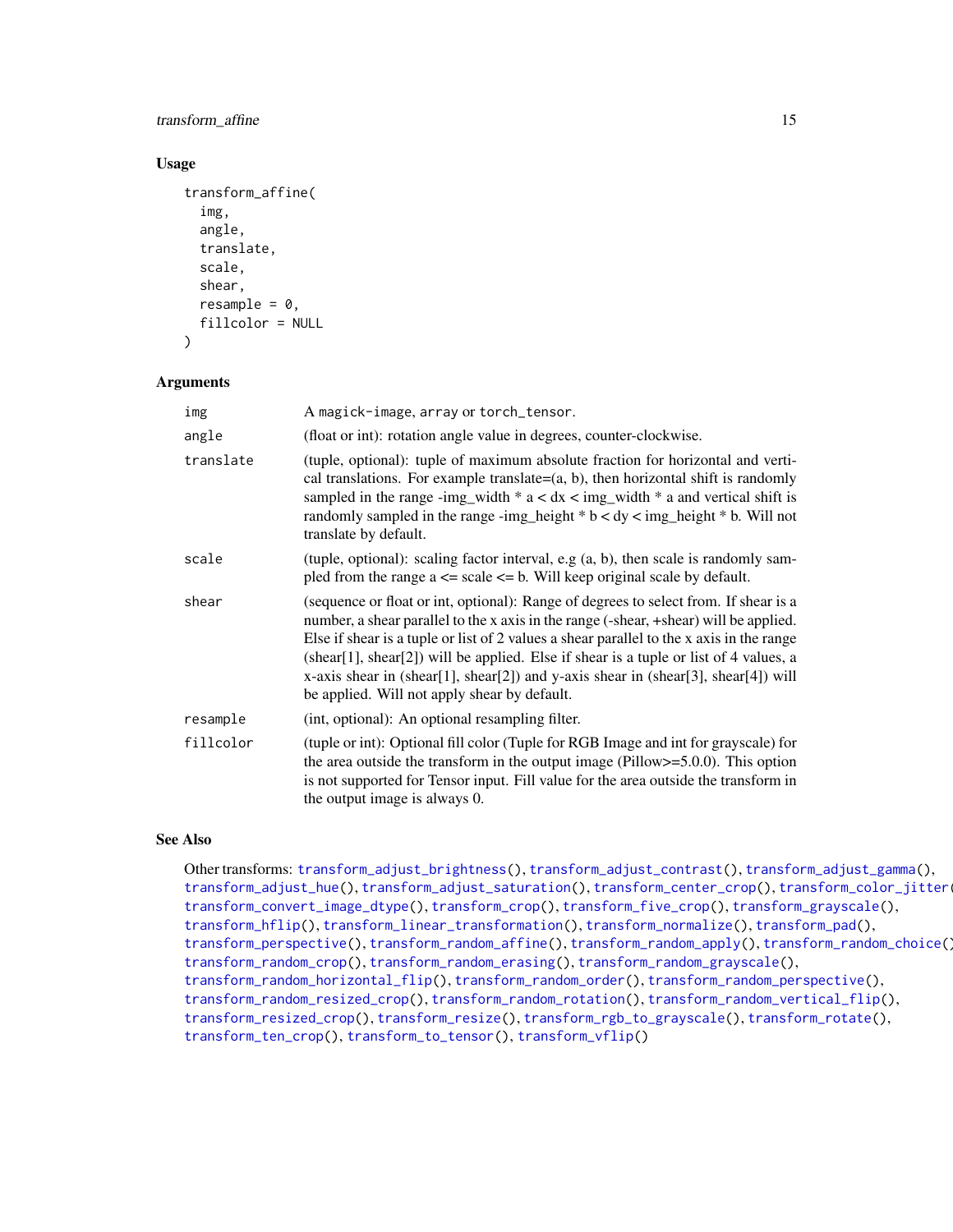<span id="page-15-1"></span><span id="page-15-0"></span>transform\_center\_crop *Crops the given image at the center*

#### Description

The image can be a Magick Image or a torch Tensor, in which case it is expected to have [..., H, W] shape, where ... means an arbitrary number of leading dimensions.

#### Usage

transform\_center\_crop(img, size)

#### Arguments

| img  | A magick-image, array or torch_tensor.                                                                                                                               |
|------|----------------------------------------------------------------------------------------------------------------------------------------------------------------------|
| size | (sequence or int): Desired output size of the crop. If size is an int instead of<br>sequence like (h, w), a square crop (size, size) is made. If provided a tuple or |
|      | list of length 1, it will be interpreted as (size, size).                                                                                                            |

#### See Also

Other transforms: [transform\\_adjust\\_brightness\(](#page-9-1)), [transform\\_adjust\\_contrast\(](#page-10-1)), [transform\\_adjust\\_gamma\(](#page-11-1)), [transform\\_adjust\\_hue\(](#page-12-1)), [transform\\_adjust\\_saturation\(](#page-13-1)), [transform\\_affine\(](#page-13-2)), [transform\\_color\\_jitter\(](#page-15-2)), [transform\\_convert\\_image\\_dtype\(](#page-16-1)), [transform\\_crop\(](#page-17-1)), [transform\\_five\\_crop\(](#page-18-1)), [transform\\_grayscale\(](#page-19-1)), [transform\\_hflip\(](#page-19-2)), [transform\\_linear\\_transformation\(](#page-20-1)), [transform\\_normalize\(](#page-21-1)), [transform\\_pad\(](#page-22-1)), [transform\\_perspective\(](#page-23-1)), [transform\\_random\\_affine\(](#page-24-1)), [transform\\_random\\_apply\(](#page-25-1)), [transform\\_random\\_choice\(](#page-26-2)), [transform\\_random\\_crop\(](#page-26-1)), [transform\\_random\\_erasing\(](#page-28-1)), [transform\\_random\\_grayscale\(](#page-29-1)), [transform\\_random\\_horizontal\\_flip\(](#page-29-2)), [transform\\_random\\_order\(](#page-30-1)), [transform\\_random\\_perspective\(](#page-31-1)), [transform\\_random\\_resized\\_crop\(](#page-32-1)), [transform\\_random\\_rotation\(](#page-33-1)), [transform\\_random\\_vertical\\_flip\(](#page-34-1)), [transform\\_resized\\_crop\(](#page-35-1)), [transform\\_resize\(](#page-35-2)), [transform\\_rgb\\_to\\_grayscale\(](#page-36-1)), [transform\\_rotate\(](#page-37-1)), [transform\\_ten\\_crop\(](#page-38-1)), [transform\\_to\\_tensor\(](#page-39-1)), [transform\\_vflip\(](#page-39-2))

<span id="page-15-2"></span>transform\_color\_jitter

*Randomly change the brightness, contrast and saturation of an image*

#### Description

Randomly change the brightness, contrast and saturation of an image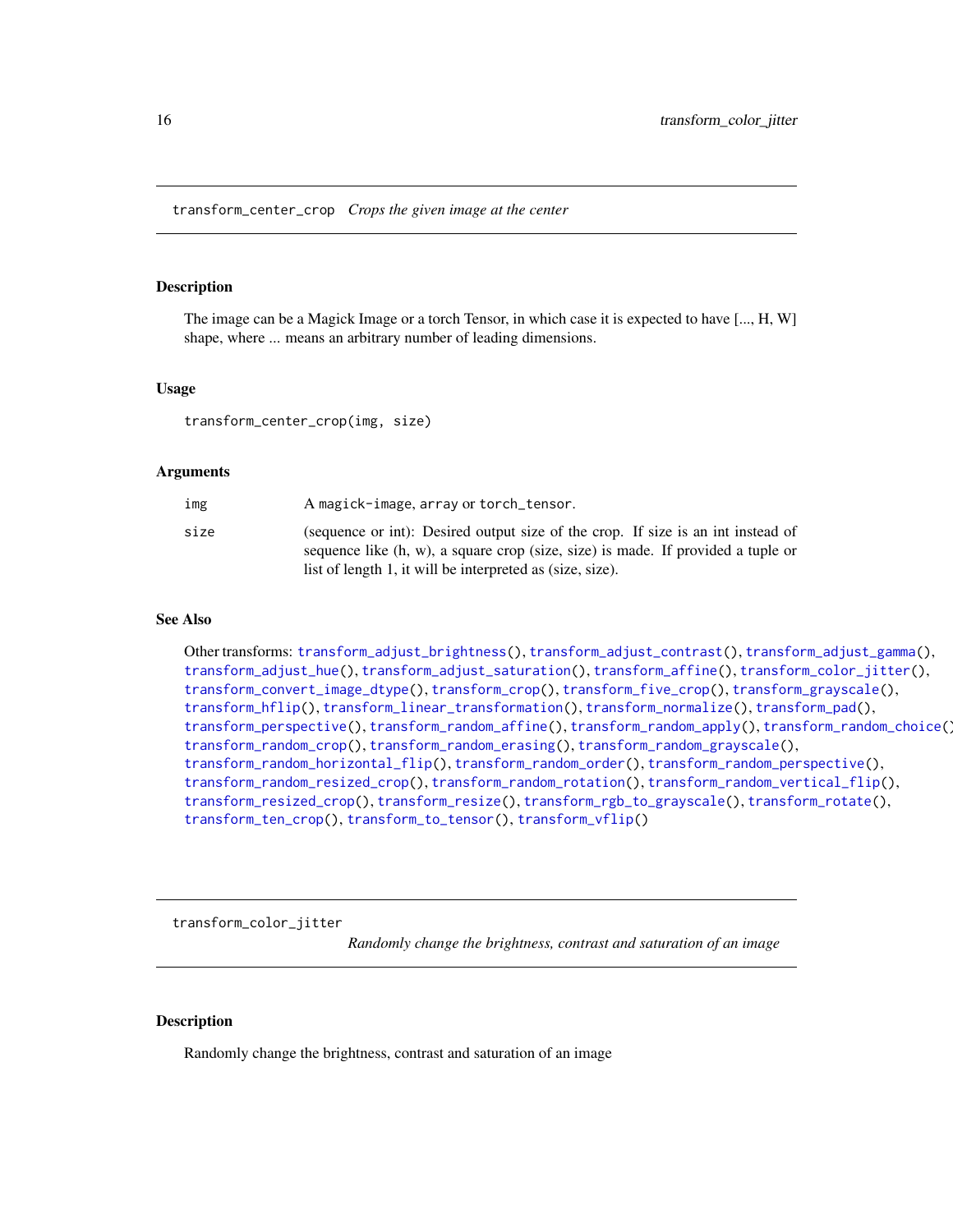#### <span id="page-16-0"></span>Usage

```
transform_color_jitter(
  img,
 brightness = 0,
 contrast = 0,
  saturation = 0,
 hue = \theta
```

```
)
```
#### Arguments

| img        | A magick-image, array or torch_tensor.                                                                                                                                                                                                                 |
|------------|--------------------------------------------------------------------------------------------------------------------------------------------------------------------------------------------------------------------------------------------------------|
| brightness | (float or tuple of float (min, max)): How much to jitter brightness. brightness_factor<br>is chosen uniformly from $\left[\max(0, 1 - \text{brightness})\right]$ , $1 + \text{brightness}$ or the given<br>[min, max]. Should be non negative numbers. |
| contrast   | (float or tuple of float (min, max)): How much to jitter contrast. contrast_factor<br>is chosen uniformly from $[\max(0, 1$ - contrast), $1 +$ contrast] or the given $[\min, \max]$ .<br>Should be non negative numbers.                              |
| saturation | (float or tuple of float (min, max)): How much to jitter saturation. saturation_factor<br>is chosen uniformly from $\lceil max(0, 1 - saturation) \rceil$ , 1 + saturation or the given<br>[min, max]. Should be non negative numbers.                 |
| hue        | (float or tuple of float (min, max)): How much to jitter hue. hue_factor is<br>chosen uniformly from [-hue, hue] or the given [min, max]. Should have $0 \le$<br>hue $\leq$ 0.5 or -0.5 $\leq$ min $\leq$ max $\leq$ 0.5.                              |

#### See Also

Other transforms: [transform\\_adjust\\_brightness\(](#page-9-1)), [transform\\_adjust\\_contrast\(](#page-10-1)), [transform\\_adjust\\_gamma\(](#page-11-1)), [transform\\_adjust\\_hue\(](#page-12-1)), [transform\\_adjust\\_saturation\(](#page-13-1)), [transform\\_affine\(](#page-13-2)), [transform\\_center\\_crop\(](#page-15-1)), [transform\\_convert\\_image\\_dtype\(](#page-16-1)), [transform\\_crop\(](#page-17-1)), [transform\\_five\\_crop\(](#page-18-1)), [transform\\_grayscale\(](#page-19-1)), [transform\\_hflip\(](#page-19-2)), [transform\\_linear\\_transformation\(](#page-20-1)), [transform\\_normalize\(](#page-21-1)), [transform\\_pad\(](#page-22-1)), [transform\\_perspective\(](#page-23-1)), [transform\\_random\\_affine\(](#page-24-1)), [transform\\_random\\_apply\(](#page-25-1)), [transform\\_random\\_choice\(](#page-26-2)), [transform\\_random\\_crop\(](#page-26-1)), [transform\\_random\\_erasing\(](#page-28-1)), [transform\\_random\\_grayscale\(](#page-29-1)), [transform\\_random\\_horizontal\\_flip\(](#page-29-2)), [transform\\_random\\_order\(](#page-30-1)), [transform\\_random\\_perspective\(](#page-31-1)), [transform\\_random\\_resized\\_crop\(](#page-32-1)), [transform\\_random\\_rotation\(](#page-33-1)), [transform\\_random\\_vertical\\_flip\(](#page-34-1)), [transform\\_resized\\_crop\(](#page-35-1)), [transform\\_resize\(](#page-35-2)), [transform\\_rgb\\_to\\_grayscale\(](#page-36-1)), [transform\\_rotate\(](#page-37-1)), [transform\\_ten\\_crop\(](#page-38-1)), [transform\\_to\\_tensor\(](#page-39-1)), [transform\\_vflip\(](#page-39-2))

<span id="page-16-1"></span>transform\_convert\_image\_dtype *Convert a tensor image to the given* dtype *and scale the values accordingly*

#### Description

Convert a tensor image to the given dtype and scale the values accordingly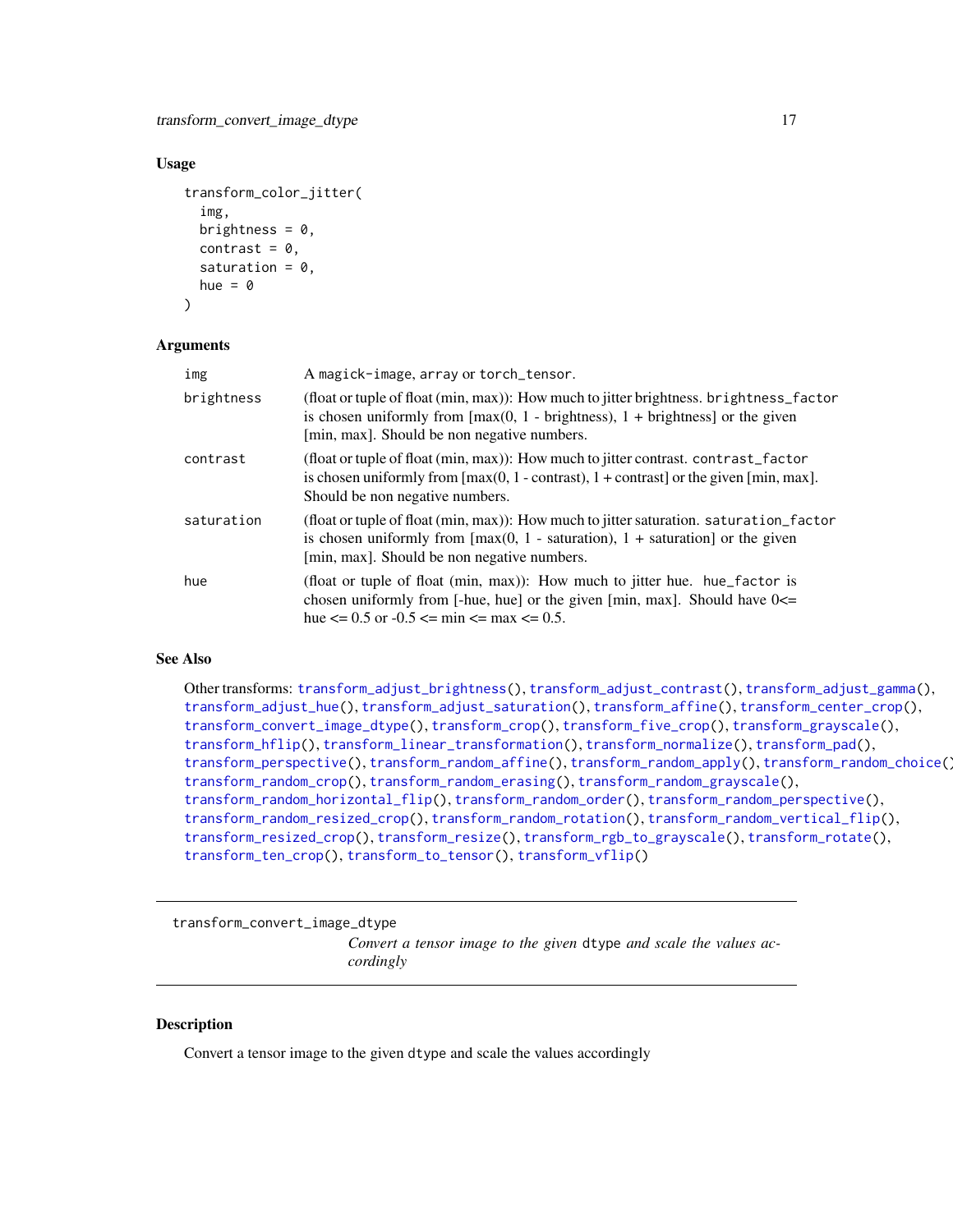#### <span id="page-17-0"></span>Usage

transform\_convert\_image\_dtype(img, dtype = torch::torch\_float())

#### Arguments

| img   | A magick-image, array or torch_tensor.          |
|-------|-------------------------------------------------|
| dtype | (torch.dtype): Desired data type of the output. |

#### Note

When converting from a smaller to a larger integer dtype the maximum values are not mapped exactly. If converted back and forth, this mismatch has no effect.

## See Also

Other transforms: [transform\\_adjust\\_brightness\(](#page-9-1)), [transform\\_adjust\\_contrast\(](#page-10-1)), [transform\\_adjust\\_gamma\(](#page-11-1)), [transform\\_adjust\\_hue\(](#page-12-1)), [transform\\_adjust\\_saturation\(](#page-13-1)), [transform\\_affine\(](#page-13-2)), [transform\\_center\\_crop\(](#page-15-1)), [transform\\_color\\_jitter\(](#page-15-2)), [transform\\_crop\(](#page-17-1)), [transform\\_five\\_crop\(](#page-18-1)), [transform\\_grayscale\(](#page-19-1)), [transform\\_hflip\(](#page-19-2)), [transform\\_linear\\_transformation\(](#page-20-1)), [transform\\_normalize\(](#page-21-1)), [transform\\_pad\(](#page-22-1)), [transform\\_perspective\(](#page-23-1)), [transform\\_random\\_affine\(](#page-24-1)), [transform\\_random\\_apply\(](#page-25-1)), [transform\\_random\\_choice\(](#page-26-2)), [transform\\_random\\_crop\(](#page-26-1)), [transform\\_random\\_erasing\(](#page-28-1)), [transform\\_random\\_grayscale\(](#page-29-1)), [transform\\_random\\_horizontal\\_flip\(](#page-29-2)), [transform\\_random\\_order\(](#page-30-1)), [transform\\_random\\_perspective\(](#page-31-1)), [transform\\_random\\_resized\\_crop\(](#page-32-1)), [transform\\_random\\_rotation\(](#page-33-1)), [transform\\_random\\_vertical\\_flip\(](#page-34-1)), [transform\\_resized\\_crop\(](#page-35-1)), [transform\\_resize\(](#page-35-2)), [transform\\_rgb\\_to\\_grayscale\(](#page-36-1)), [transform\\_rotate\(](#page-37-1)), [transform\\_ten\\_crop\(](#page-38-1)), [transform\\_to\\_tensor\(](#page-39-1)), [transform\\_vflip\(](#page-39-2))

<span id="page-17-1"></span>transform\_crop *Crop the given image at specified location and output size*

#### **Description**

Crop the given image at specified location and output size

#### Usage

```
transform_crop(img, top, left, height, width)
```

| img    | A magick-image, array or torch_tensor.                              |
|--------|---------------------------------------------------------------------|
| top    | (int): Vertical component of the top left corner of the crop box.   |
| left   | (int): Horizontal component of the top left corner of the crop box. |
| height | (int): Height of the crop box.                                      |
| width  | (int): Width of the crop box.                                       |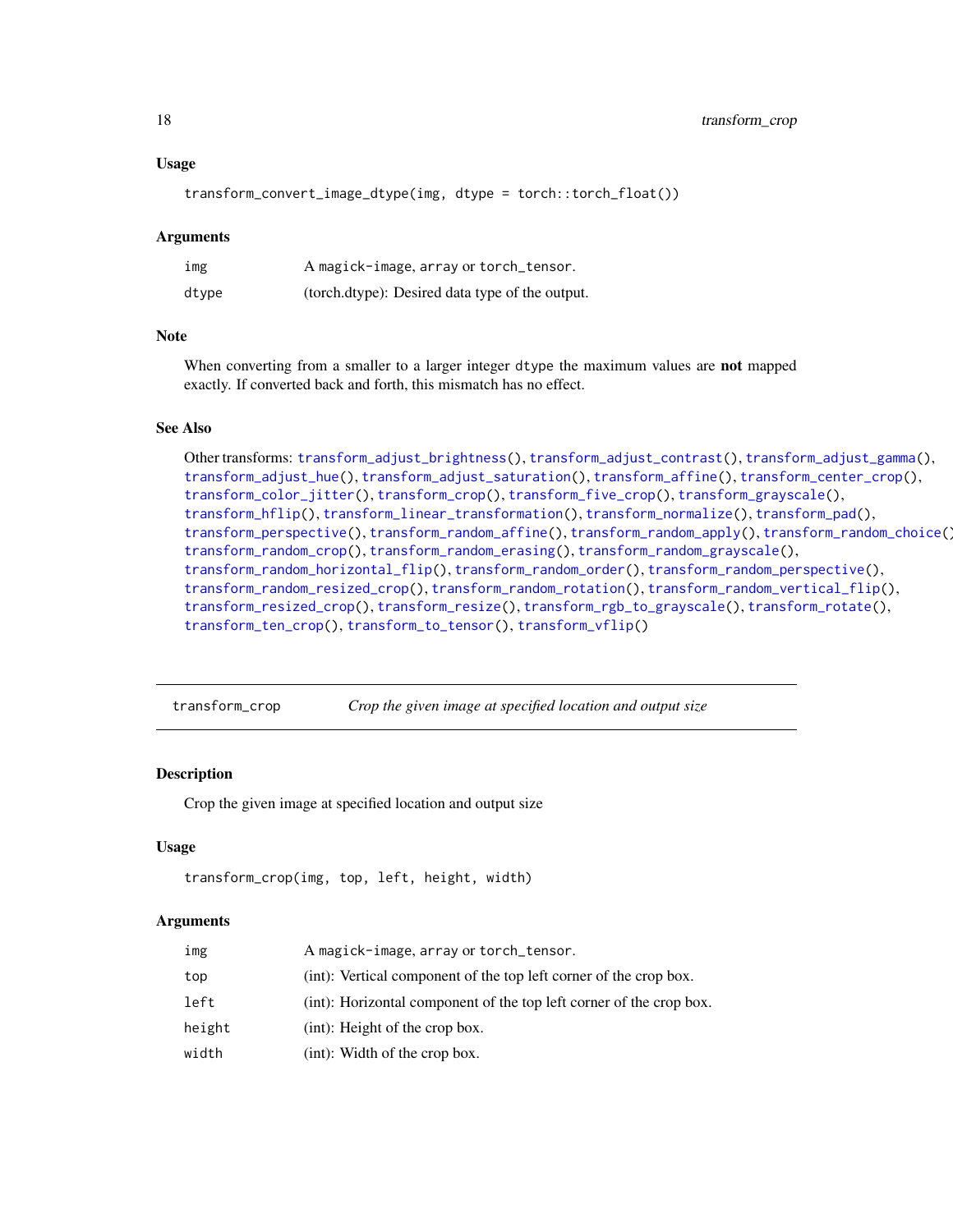#### <span id="page-18-0"></span>See Also

Other transforms: [transform\\_adjust\\_brightness\(](#page-9-1)), [transform\\_adjust\\_contrast\(](#page-10-1)), [transform\\_adjust\\_gamma\(](#page-11-1)), [transform\\_adjust\\_hue\(](#page-12-1)), [transform\\_adjust\\_saturation\(](#page-13-1)), [transform\\_affine\(](#page-13-2)), [transform\\_center\\_crop\(](#page-15-1)), [transform\\_color\\_jitter\(](#page-15-2)), [transform\\_convert\\_image\\_dtype\(](#page-16-1)), [transform\\_five\\_crop\(](#page-18-1)), [transform\\_grayscale\(](#page-19-1)), [transform\\_hflip\(](#page-19-2)), [transform\\_linear\\_transformation\(](#page-20-1)), [transform\\_normalize\(](#page-21-1)), [transform\\_pad\(](#page-22-1)), [transform\\_perspective\(](#page-23-1)), [transform\\_random\\_affine\(](#page-24-1)), [transform\\_random\\_apply\(](#page-25-1)), [transform\\_random\\_choice\(](#page-26-2)), [transform\\_random\\_crop\(](#page-26-1)), [transform\\_random\\_erasing\(](#page-28-1)), [transform\\_random\\_grayscale\(](#page-29-1)), [transform\\_random\\_horizontal\\_flip\(](#page-29-2)), [transform\\_random\\_order\(](#page-30-1)), [transform\\_random\\_perspective\(](#page-31-1)), [transform\\_random\\_resized\\_crop\(](#page-32-1)), [transform\\_random\\_rotation\(](#page-33-1)), [transform\\_random\\_vertical\\_flip\(](#page-34-1)), [transform\\_resized\\_crop\(](#page-35-1)), [transform\\_resize\(](#page-35-2)), [transform\\_rgb\\_to\\_grayscale\(](#page-36-1)), [transform\\_rotate\(](#page-37-1)), [transform\\_ten\\_crop\(](#page-38-1)), [transform\\_to\\_tensor\(](#page-39-1)), [transform\\_vflip\(](#page-39-2))

<span id="page-18-1"></span>transform\_five\_crop *Crop image into four corners and a central crop*

#### Description

Crop the given image into four corners and the central crop. This transform returns a tuple of images and there may be a mismatch in the number of inputs and targets your Dataset returns.

#### Usage

transform\_five\_crop(img, size)

#### Arguments

| img  | A magick-image, array or torch_tensor.                                                                                                                                                                                                                                                            |
|------|---------------------------------------------------------------------------------------------------------------------------------------------------------------------------------------------------------------------------------------------------------------------------------------------------|
| size | (sequence or int): Desired output size. If size is a sequence like $(h, w)$ , output<br>size will be matched to this. If size is an int, smaller edge of the image will be<br>matched to this number. i.e., if height > width, then image will be rescaled to<br>$(size * height / width, size).$ |

#### See Also

Other transforms: [transform\\_adjust\\_brightness\(](#page-9-1)), [transform\\_adjust\\_contrast\(](#page-10-1)), [transform\\_adjust\\_gamma\(](#page-11-1)), [transform\\_adjust\\_hue\(](#page-12-1)), [transform\\_adjust\\_saturation\(](#page-13-1)), [transform\\_affine\(](#page-13-2)), [transform\\_center\\_crop\(](#page-15-1)), [transform\\_color\\_jitter\(](#page-15-2)), [transform\\_convert\\_image\\_dtype\(](#page-16-1)), [transform\\_crop\(](#page-17-1)), [transform\\_grayscale\(](#page-19-1)), [transform\\_hflip\(](#page-19-2)), [transform\\_linear\\_transformation\(](#page-20-1)), [transform\\_normalize\(](#page-21-1)), [transform\\_pad\(](#page-22-1)), [transform\\_perspective\(](#page-23-1)), [transform\\_random\\_affine\(](#page-24-1)), [transform\\_random\\_apply\(](#page-25-1)), [transform\\_random\\_choice\(](#page-26-2)), [transform\\_random\\_crop\(](#page-26-1)), [transform\\_random\\_erasing\(](#page-28-1)), [transform\\_random\\_grayscale\(](#page-29-1)), [transform\\_random\\_horizontal\\_flip\(](#page-29-2)), [transform\\_random\\_order\(](#page-30-1)), [transform\\_random\\_perspective\(](#page-31-1)), [transform\\_random\\_resized\\_crop\(](#page-32-1)), [transform\\_random\\_rotation\(](#page-33-1)), [transform\\_random\\_vertical\\_flip\(](#page-34-1)), [transform\\_resized\\_crop\(](#page-35-1)), [transform\\_resize\(](#page-35-2)), [transform\\_rgb\\_to\\_grayscale\(](#page-36-1)), [transform\\_rotate\(](#page-37-1)), [transform\\_ten\\_crop\(](#page-38-1)), [transform\\_to\\_tensor\(](#page-39-1)), [transform\\_vflip\(](#page-39-2))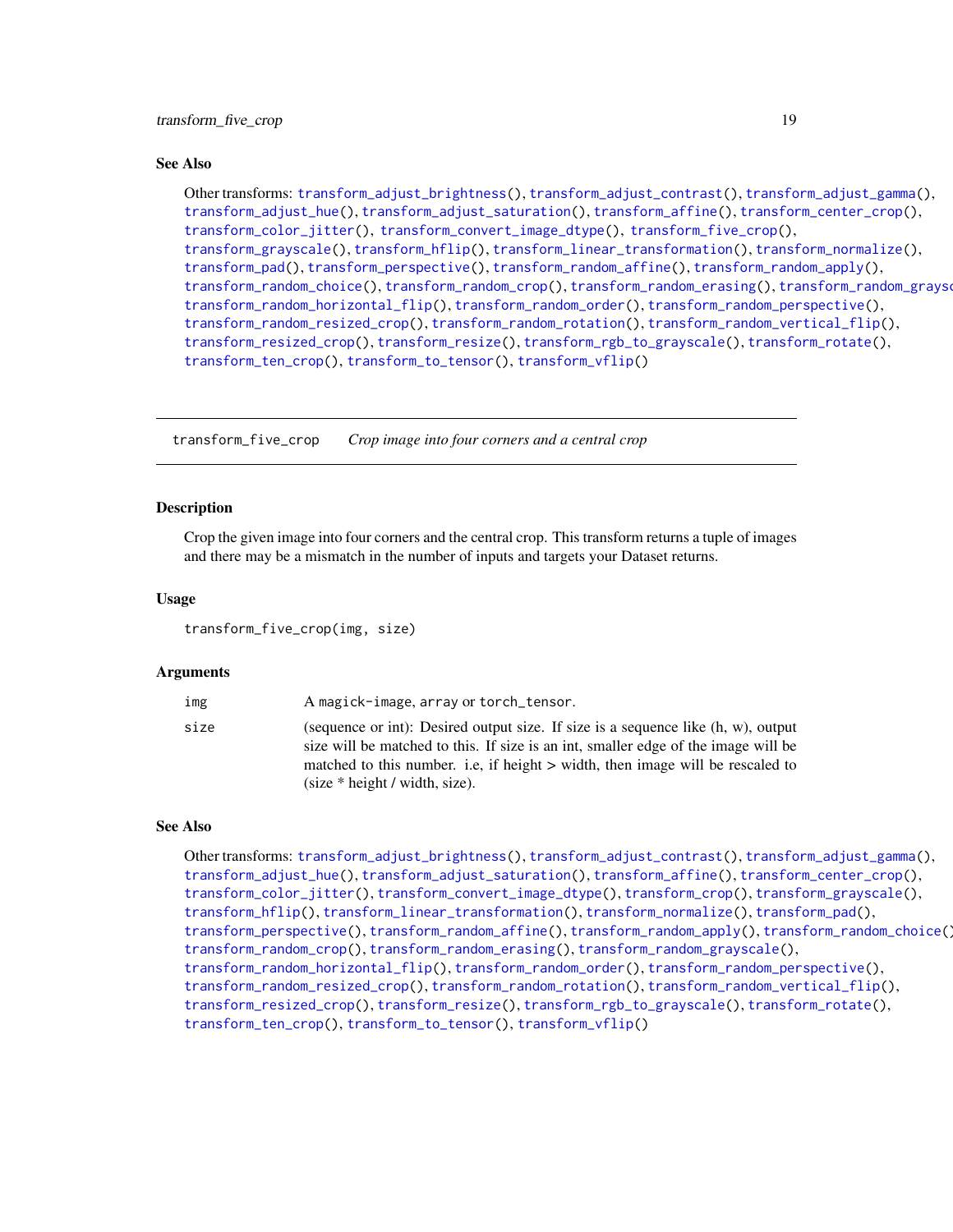<span id="page-19-1"></span><span id="page-19-0"></span>transform\_grayscale *Convert image to grayscale*

#### Description

Convert image to grayscale

#### Usage

transform\_grayscale(img, num\_output\_channels)

#### Arguments

img A magick-image, array or torch\_tensor. num\_output\_channels (int): (1 or 3) number of channels desired for output image

#### See Also

Other transforms: [transform\\_adjust\\_brightness\(](#page-9-1)), [transform\\_adjust\\_contrast\(](#page-10-1)), [transform\\_adjust\\_gamma\(](#page-11-1)), [transform\\_adjust\\_hue\(](#page-12-1)), [transform\\_adjust\\_saturation\(](#page-13-1)), [transform\\_affine\(](#page-13-2)), [transform\\_center\\_crop\(](#page-15-1)), [transform\\_color\\_jitter\(](#page-15-2)), [transform\\_convert\\_image\\_dtype\(](#page-16-1)), [transform\\_crop\(](#page-17-1)), [transform\\_five\\_crop\(](#page-18-1)), [transform\\_hflip\(](#page-19-2)), [transform\\_linear\\_transformation\(](#page-20-1)), [transform\\_normalize\(](#page-21-1)), [transform\\_pad\(](#page-22-1)), [transform\\_perspective\(](#page-23-1)), [transform\\_random\\_affine\(](#page-24-1)), [transform\\_random\\_apply\(](#page-25-1)), [transform\\_random\\_choice\(](#page-26-2)), [transform\\_random\\_crop\(](#page-26-1)), [transform\\_random\\_erasing\(](#page-28-1)), [transform\\_random\\_grayscale\(](#page-29-1)), [transform\\_random\\_horizontal\\_flip\(](#page-29-2)), [transform\\_random\\_order\(](#page-30-1)), [transform\\_random\\_perspective\(](#page-31-1)), [transform\\_random\\_resized\\_crop\(](#page-32-1)), [transform\\_random\\_rotation\(](#page-33-1)), [transform\\_random\\_vertical\\_flip\(](#page-34-1)), [transform\\_resized\\_crop\(](#page-35-1)), [transform\\_resize\(](#page-35-2)), [transform\\_rgb\\_to\\_grayscale\(](#page-36-1)), [transform\\_rotate\(](#page-37-1)), [transform\\_ten\\_crop\(](#page-38-1)), [transform\\_to\\_tensor\(](#page-39-1)), [transform\\_vflip\(](#page-39-2))

<span id="page-19-2"></span>transform\_hflip *Horizontally flip a PIL Image or Tensor*

#### Description

Horizontally flip a PIL Image or Tensor

#### Usage

```
transform_hflip(img)
```
#### Arguments

img A magick-image, array or torch\_tensor.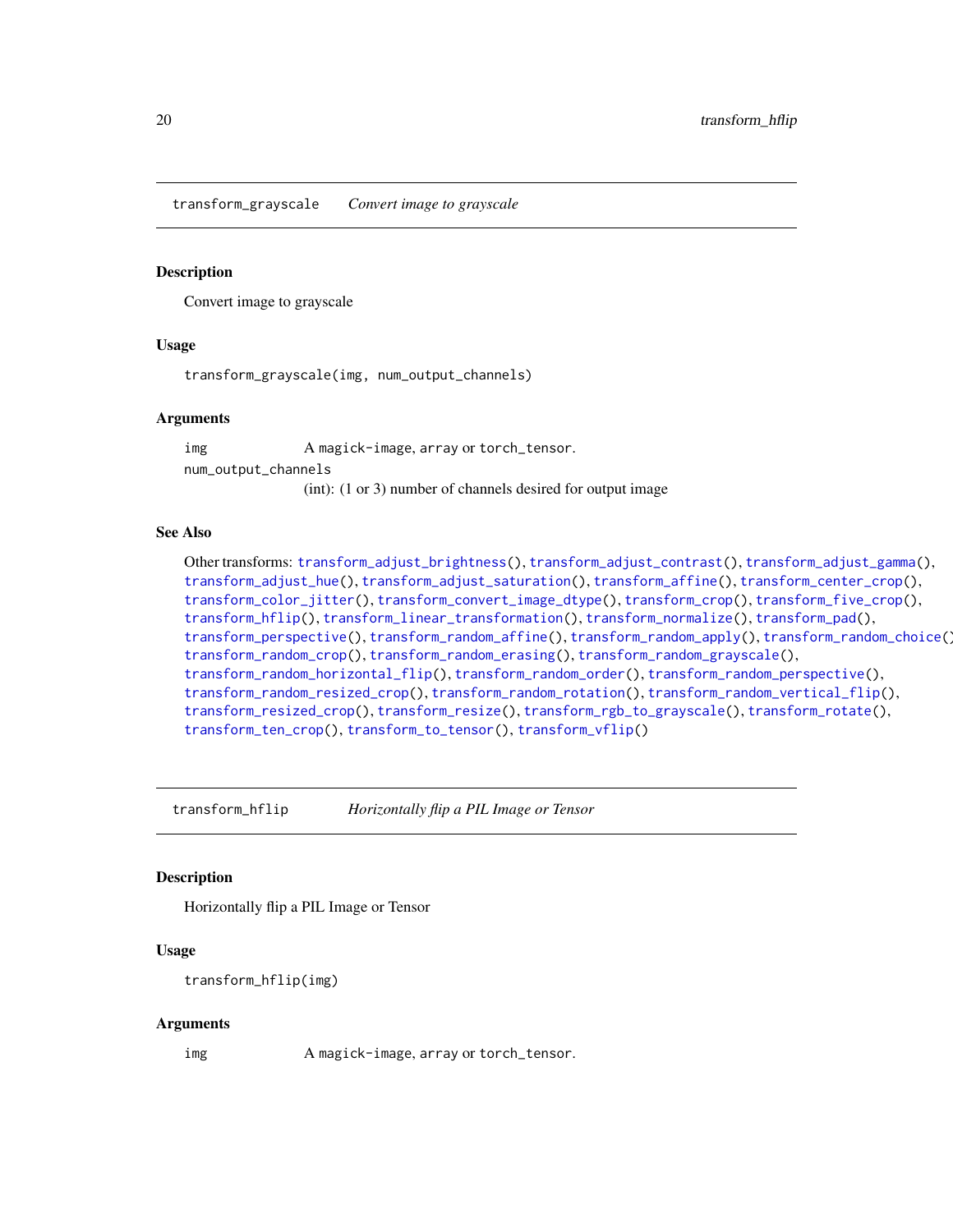#### <span id="page-20-0"></span>See Also

Other transforms: [transform\\_adjust\\_brightness\(](#page-9-1)), [transform\\_adjust\\_contrast\(](#page-10-1)), [transform\\_adjust\\_gamma\(](#page-11-1)), [transform\\_adjust\\_hue\(](#page-12-1)), [transform\\_adjust\\_saturation\(](#page-13-1)), [transform\\_affine\(](#page-13-2)), [transform\\_center\\_crop\(](#page-15-1)), [transform\\_color\\_jitter\(](#page-15-2)), [transform\\_convert\\_image\\_dtype\(](#page-16-1)), [transform\\_crop\(](#page-17-1)), [transform\\_five\\_crop\(](#page-18-1)), [transform\\_grayscale\(](#page-19-1)), [transform\\_linear\\_transformation\(](#page-20-1)), [transform\\_normalize\(](#page-21-1)), [transform\\_pad\(](#page-22-1)), [transform\\_perspective\(](#page-23-1)), [transform\\_random\\_affine\(](#page-24-1)), [transform\\_random\\_apply\(](#page-25-1)), [transform\\_random\\_choice\(](#page-26-2)), [transform\\_random\\_crop\(](#page-26-1)), [transform\\_random\\_erasing\(](#page-28-1)), [transform\\_random\\_grayscale\(](#page-29-1)), [transform\\_random\\_horizontal\\_flip\(](#page-29-2)), [transform\\_random\\_order\(](#page-30-1)), [transform\\_random\\_perspective\(](#page-31-1)), [transform\\_random\\_resized\\_crop\(](#page-32-1)), [transform\\_random\\_rotation\(](#page-33-1)), [transform\\_random\\_vertical\\_flip\(](#page-34-1)), [transform\\_resized\\_crop\(](#page-35-1)), [transform\\_resize\(](#page-35-2)), [transform\\_rgb\\_to\\_grayscale\(](#page-36-1)), [transform\\_rotate\(](#page-37-1)), [transform\\_ten\\_crop\(](#page-38-1)), [transform\\_to\\_tensor\(](#page-39-1)), [transform\\_vflip\(](#page-39-2))

<span id="page-20-1"></span>transform\_linear\_transformation

*Transform a tensor image with a square transformation matrix and a mean\_vector computed offline*

#### Description

Given transformation\_matrix and mean\_vector, will flatten the torch\_tensor and subtract mean\_vector from it which is then followed by computing the dot product with the transformation matrix and then reshaping the tensor to its original shape.

# Usage

transform\_linear\_transformation(img, transformation\_matrix, mean\_vector)

#### Arguments

img A magick-image, array or torch\_tensor. transformation\_matrix (Tensor): tensor [D x D],  $D = C x H x W$ . mean\_vector (Tensor): tensor  $D$ ,  $D = C x H x W$ .

#### Applications

whitening transformation: Suppose X is a column vector zero-centered data. Then compute the data covariance matrix  $[D \times D]$  with torch.mm $(X.t(), X)$ , perform SVD on this matrix and pass it as transformation\_matrix.

#### See Also

Other transforms: [transform\\_adjust\\_brightness\(](#page-9-1)), [transform\\_adjust\\_contrast\(](#page-10-1)), [transform\\_adjust\\_gamma\(](#page-11-1)), [transform\\_adjust\\_hue\(](#page-12-1)), [transform\\_adjust\\_saturation\(](#page-13-1)), [transform\\_affine\(](#page-13-2)), [transform\\_center\\_crop\(](#page-15-1)), [transform\\_color\\_jitter\(](#page-15-2)), [transform\\_convert\\_image\\_dtype\(](#page-16-1)), [transform\\_crop\(](#page-17-1)), [transform\\_five\\_crop\(](#page-18-1)), [transform\\_grayscale\(](#page-19-1)), [transform\\_hflip\(](#page-19-2)), [transform\\_normalize\(](#page-21-1)), [transform\\_pad\(](#page-22-1)), [transform\\_perspective\(](#page-23-1)),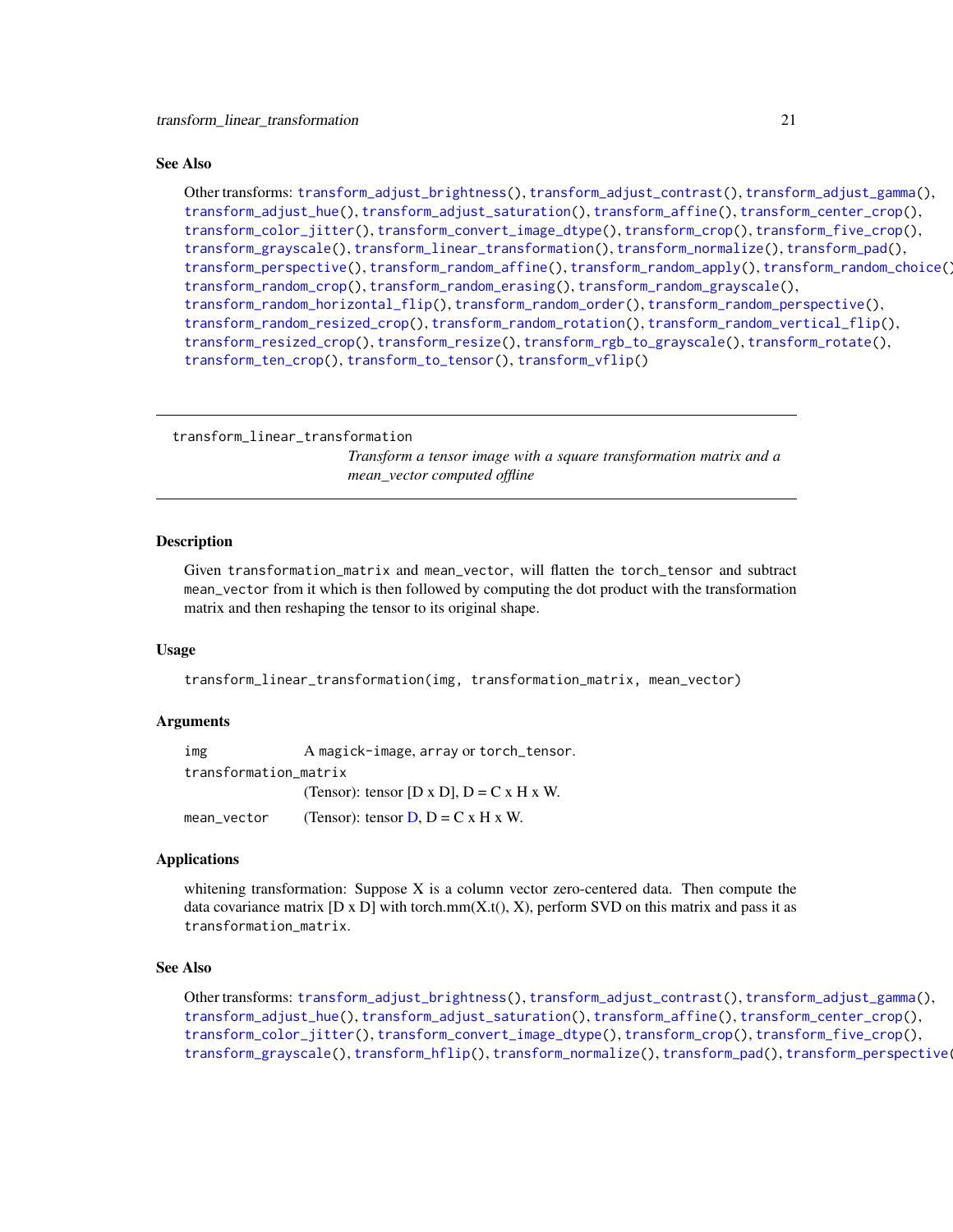<span id="page-21-0"></span>[transform\\_random\\_affine\(](#page-24-1)), [transform\\_random\\_apply\(](#page-25-1)), [transform\\_random\\_choice\(](#page-26-2)), [transform\\_random\\_crop\(](#page-26-1)), [transform\\_random\\_erasing\(](#page-28-1)), [transform\\_random\\_grayscale\(](#page-29-1)), [transform\\_random\\_horizontal\\_flip\(](#page-29-2)), [transform\\_random\\_order\(](#page-30-1)), [transform\\_random\\_perspective\(](#page-31-1)), [transform\\_random\\_resized\\_crop\(](#page-32-1)), [transform\\_random\\_rotation\(](#page-33-1)), [transform\\_random\\_vertical\\_flip\(](#page-34-1)), [transform\\_resized\\_crop\(](#page-35-1)), [transform\\_resize\(](#page-35-2)), [transform\\_rgb\\_to\\_grayscale\(](#page-36-1)), [transform\\_rotate\(](#page-37-1)), [transform\\_ten\\_crop\(](#page-38-1)), [transform\\_to\\_tensor\(](#page-39-1)), [transform\\_vflip\(](#page-39-2))

<span id="page-21-1"></span>transform\_normalize *Normalize a tensor image with mean and standard deviation*

#### Description

Given mean:  $(\text{mean}[1], \dots, \text{mean}[n])$  and std:  $(\text{std}[1], \dots, \text{std}[n])$  for n channels, this transform will normalize each channel of the input torch\_tensor i.e., output[channel] = (input[channel] -mean[channel]) / std[channel]

#### Usage

transform\_normalize(img, mean, std, inplace = FALSE)

#### Arguments

| img     | A magick-image, array or torch_tensor.                        |
|---------|---------------------------------------------------------------|
| mean    | (sequence): Sequence of means for each channel.               |
| std     | (sequence): Sequence of standard deviations for each channel. |
| inplace | (bool, optional): Bool to make this operation in-place.       |

#### Note

This transform acts out of place, i.e., it does not mutate the input tensor.

#### See Also

Other transforms: [transform\\_adjust\\_brightness\(](#page-9-1)), [transform\\_adjust\\_contrast\(](#page-10-1)), [transform\\_adjust\\_gamma\(](#page-11-1)), [transform\\_adjust\\_hue\(](#page-12-1)), [transform\\_adjust\\_saturation\(](#page-13-1)), [transform\\_affine\(](#page-13-2)), [transform\\_center\\_crop\(](#page-15-1)), [transform\\_color\\_jitter\(](#page-15-2)), [transform\\_convert\\_image\\_dtype\(](#page-16-1)), [transform\\_crop\(](#page-17-1)), [transform\\_five\\_crop\(](#page-18-1)), [transform\\_grayscale\(](#page-19-1)), [transform\\_hflip\(](#page-19-2)), [transform\\_linear\\_transformation\(](#page-20-1)), [transform\\_pad\(](#page-22-1)), [transform\\_perspective\(](#page-23-1)), [transform\\_random\\_affine\(](#page-24-1)), [transform\\_random\\_apply\(](#page-25-1)), [transform\\_random\\_choice\(](#page-26-2)), [transform\\_random\\_crop\(](#page-26-1)), [transform\\_random\\_erasing\(](#page-28-1)), [transform\\_random\\_grayscale\(](#page-29-1)), [transform\\_random\\_horizontal\\_flip\(](#page-29-2)), [transform\\_random\\_order\(](#page-30-1)), [transform\\_random\\_perspective\(](#page-31-1)), [transform\\_random\\_resized\\_crop\(](#page-32-1)), [transform\\_random\\_rotation\(](#page-33-1)), [transform\\_random\\_vertical\\_flip\(](#page-34-1)), [transform\\_resized\\_crop\(](#page-35-1)), [transform\\_resize\(](#page-35-2)), [transform\\_rgb\\_to\\_grayscale\(](#page-36-1)), [transform\\_rotate\(](#page-37-1)), [transform\\_ten\\_crop\(](#page-38-1)), [transform\\_to\\_tensor\(](#page-39-1)), [transform\\_vflip\(](#page-39-2))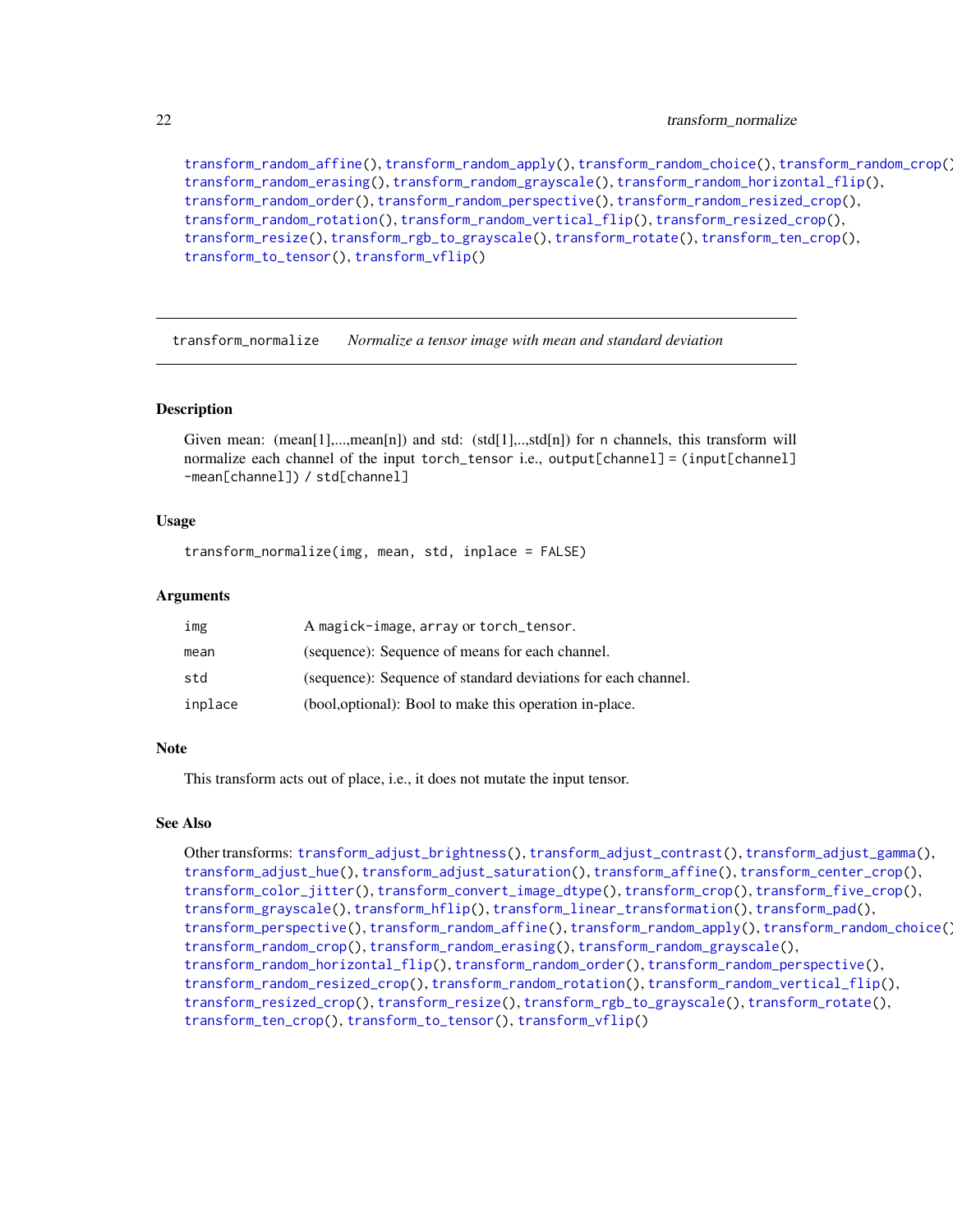<span id="page-22-1"></span><span id="page-22-0"></span>The image can be a Magick Image or a torch Tensor, in which case it is expected to have [..., H, W] shape, where ... means an arbitrary number of leading dimensions.

#### Usage

```
transform_pad(img, padding, fill = 0, padding_mode = "constant")
```
#### Arguments

| img          | A magick-image, array or torch_tensor.                                                                                                                                                                                                                                                                                                 |
|--------------|----------------------------------------------------------------------------------------------------------------------------------------------------------------------------------------------------------------------------------------------------------------------------------------------------------------------------------------|
| padding      | (int or tuple or list): Padding on each border. If a single int is provided this is<br>used to pad all borders. If tuple of length 2 is provided this is the padding on<br>left/right and top/bottom respectively. If a tuple of length 4 is provided this is<br>the padding for the left, right, top and bottom borders respectively. |
| fill         | (int or str or tuple): Pixel fill value for constant fill. Default is 0. If a tuple of<br>length 3, it is used to fill R, G, B channels respectively. This value is only used<br>when the padding_mode is constant. Only int value is supported for Tensors.                                                                           |
| padding_mode | Type of padding. Should be: constant, edge, reflect or symmetric. Default is<br>constant. Mode symmetric is not yet supported for Tensor inputs.                                                                                                                                                                                       |
|              | • constant: pads with a constant value, this value is specified with fill                                                                                                                                                                                                                                                              |
|              | • edge: pads with the last value on the edge of the image                                                                                                                                                                                                                                                                              |
|              | • reflect: pads with reflection of image (without repeating the last value on<br>the edge) padding $[1, 2, 3, 4]$ with 2 elements on both sides in reflect mode<br>will result in $[3, 2, 1, 2, 3, 4, 3, 2]$                                                                                                                           |
|              | • symmetric: pads with reflection of image (repeating the last value on the<br>edge) padding $[1, 2, 3, 4]$ with 2 elements on both sides in symmetric mode<br>will result in [2, 1, 1, 2, 3, 4, 4, 3]                                                                                                                                 |

# See Also

Other transforms: [transform\\_adjust\\_brightness\(](#page-9-1)), [transform\\_adjust\\_contrast\(](#page-10-1)), [transform\\_adjust\\_gamma\(](#page-11-1)), [transform\\_adjust\\_hue\(](#page-12-1)), [transform\\_adjust\\_saturation\(](#page-13-1)), [transform\\_affine\(](#page-13-2)), [transform\\_center\\_crop\(](#page-15-1)), [transform\\_color\\_jitter\(](#page-15-2)), [transform\\_convert\\_image\\_dtype\(](#page-16-1)), [transform\\_crop\(](#page-17-1)), [transform\\_five\\_crop\(](#page-18-1)), [transform\\_grayscale\(](#page-19-1)), [transform\\_hflip\(](#page-19-2)), [transform\\_linear\\_transformation\(](#page-20-1)), [transform\\_normalize\(](#page-21-1)), [transform\\_perspective\(](#page-23-1)), [transform\\_random\\_affine\(](#page-24-1)), [transform\\_random\\_apply\(](#page-25-1)), [transform\\_random\\_choice\(](#page-26-2)), [transform\\_random\\_crop\(](#page-26-1)), [transform\\_random\\_erasing\(](#page-28-1)), [transform\\_random\\_grayscale\(](#page-29-1)), [transform\\_random\\_horizontal\\_flip\(](#page-29-2)), [transform\\_random\\_order\(](#page-30-1)), [transform\\_random\\_perspective\(](#page-31-1)), [transform\\_random\\_resized\\_crop\(](#page-32-1)), [transform\\_random\\_rotation\(](#page-33-1)), [transform\\_random\\_vertical\\_flip\(](#page-34-1)), [transform\\_resized\\_crop\(](#page-35-1)), [transform\\_resize\(](#page-35-2)), [transform\\_rgb\\_to\\_grayscale\(](#page-36-1)), [transform\\_rotate\(](#page-37-1)), [transform\\_ten\\_crop\(](#page-38-1)), [transform\\_to\\_tensor\(](#page-39-1)), [transform\\_vflip\(](#page-39-2))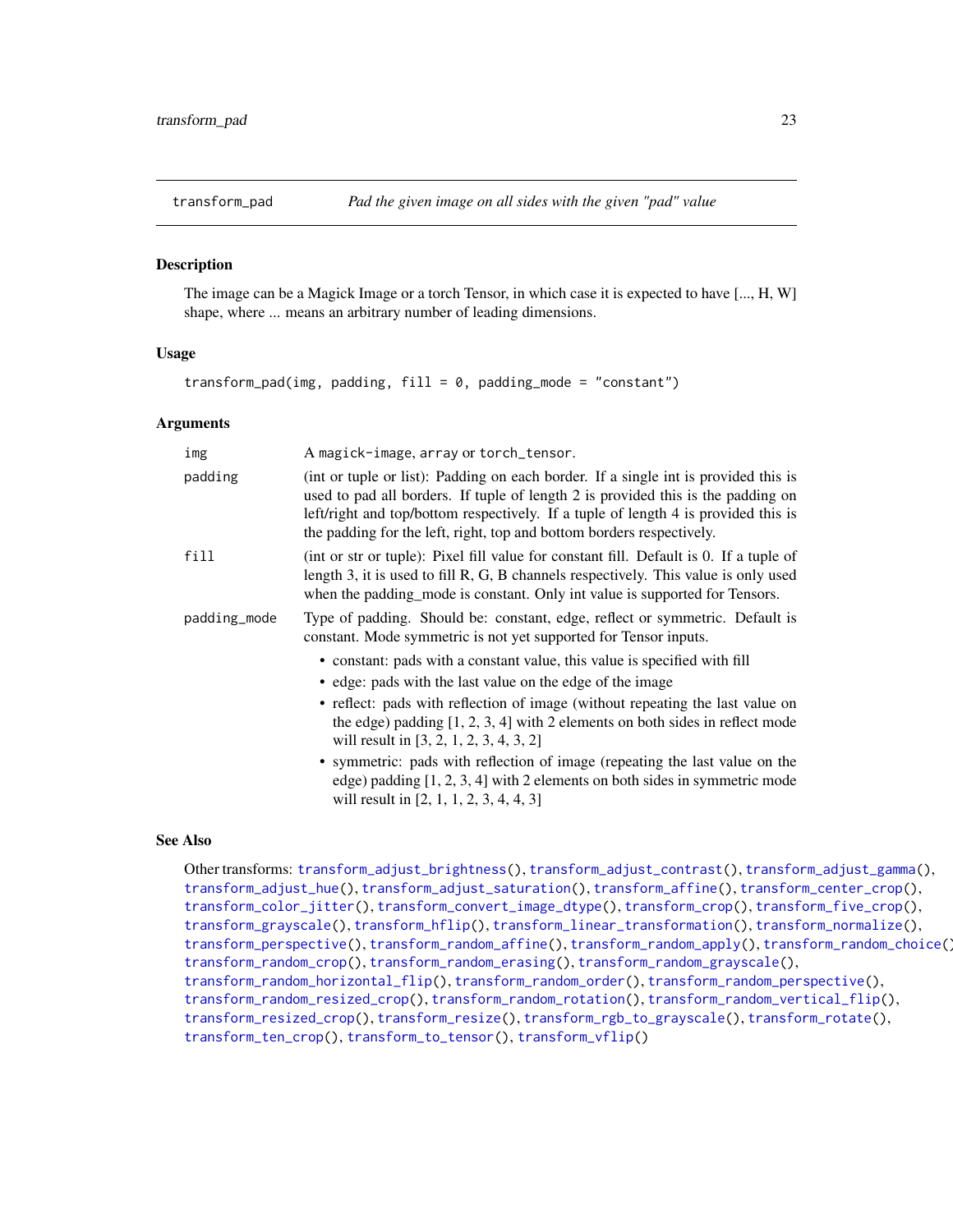<span id="page-23-1"></span><span id="page-23-0"></span>transform\_perspective *Perspective transformation of an image*

## **Description**

Perspective transformation of an image

#### Usage

```
transform_perspective(
  img,
  startpoints,
  endpoints,
  interpolation = 2,
  fill = NULL\lambda
```
#### Arguments

| img           | A magick-image, array or torch_tensor.                                                                                                                                                                                                                       |
|---------------|--------------------------------------------------------------------------------------------------------------------------------------------------------------------------------------------------------------------------------------------------------------|
| startpoints   | (list of list of ints): List containing four lists of two integers corresponding to<br>four corners [top-left, top-right, bottom-right, bottom-left] of the original image.                                                                                  |
| endpoints     | (list of list of ints): List containing four lists of two integers corresponding to<br>four corners [top-left, top-right, bottom-right, bottom-left] of the transformed<br>image.                                                                            |
| interpolation | (int, optional) Desired interpolation. An integer $\theta$ = nearest, 2 = bilinear,<br>and $3 =$ bicubic or a name from magick:: filter_types().                                                                                                             |
| fill          | (int or str or tuple): Pixel fill value for constant fill. Default is 0. If a tuple of<br>length 3, it is used to fill R, G, B channels respectively. This value is only used<br>when the padding mode is constant. Only int value is supported for Tensors. |

#### See Also

Other transforms: [transform\\_adjust\\_brightness\(](#page-9-1)), [transform\\_adjust\\_contrast\(](#page-10-1)), [transform\\_adjust\\_gamma\(](#page-11-1)), [transform\\_adjust\\_hue\(](#page-12-1)), [transform\\_adjust\\_saturation\(](#page-13-1)), [transform\\_affine\(](#page-13-2)), [transform\\_center\\_crop\(](#page-15-1)), [transform\\_color\\_jitter\(](#page-15-2)), [transform\\_convert\\_image\\_dtype\(](#page-16-1)), [transform\\_crop\(](#page-17-1)), [transform\\_five\\_crop\(](#page-18-1)), [transform\\_grayscale\(](#page-19-1)), [transform\\_hflip\(](#page-19-2)), [transform\\_linear\\_transformation\(](#page-20-1)), [transform\\_normalize\(](#page-21-1)), [transform\\_pad\(](#page-22-1)), [transform\\_random\\_affine\(](#page-24-1)), [transform\\_random\\_apply\(](#page-25-1)), [transform\\_random\\_choice\(](#page-26-2)), [transform\\_random\\_crop\(](#page-26-1)), [transform\\_random\\_erasing\(](#page-28-1)), [transform\\_random\\_grayscale\(](#page-29-1)), [transform\\_random\\_horizontal\\_flip\(](#page-29-2)), [transform\\_random\\_order\(](#page-30-1)), [transform\\_random\\_perspective\(](#page-31-1)), [transform\\_random\\_resized\\_crop\(](#page-32-1)), [transform\\_random\\_rotation\(](#page-33-1)), [transform\\_random\\_vertical\\_flip\(](#page-34-1)), [transform\\_resized\\_crop\(](#page-35-1)), [transform\\_resize\(](#page-35-2)), [transform\\_rgb\\_to\\_grayscale\(](#page-36-1)), [transform\\_rotate\(](#page-37-1)), [transform\\_ten\\_crop\(](#page-38-1)), [transform\\_to\\_tensor\(](#page-39-1)), [transform\\_vflip\(](#page-39-2))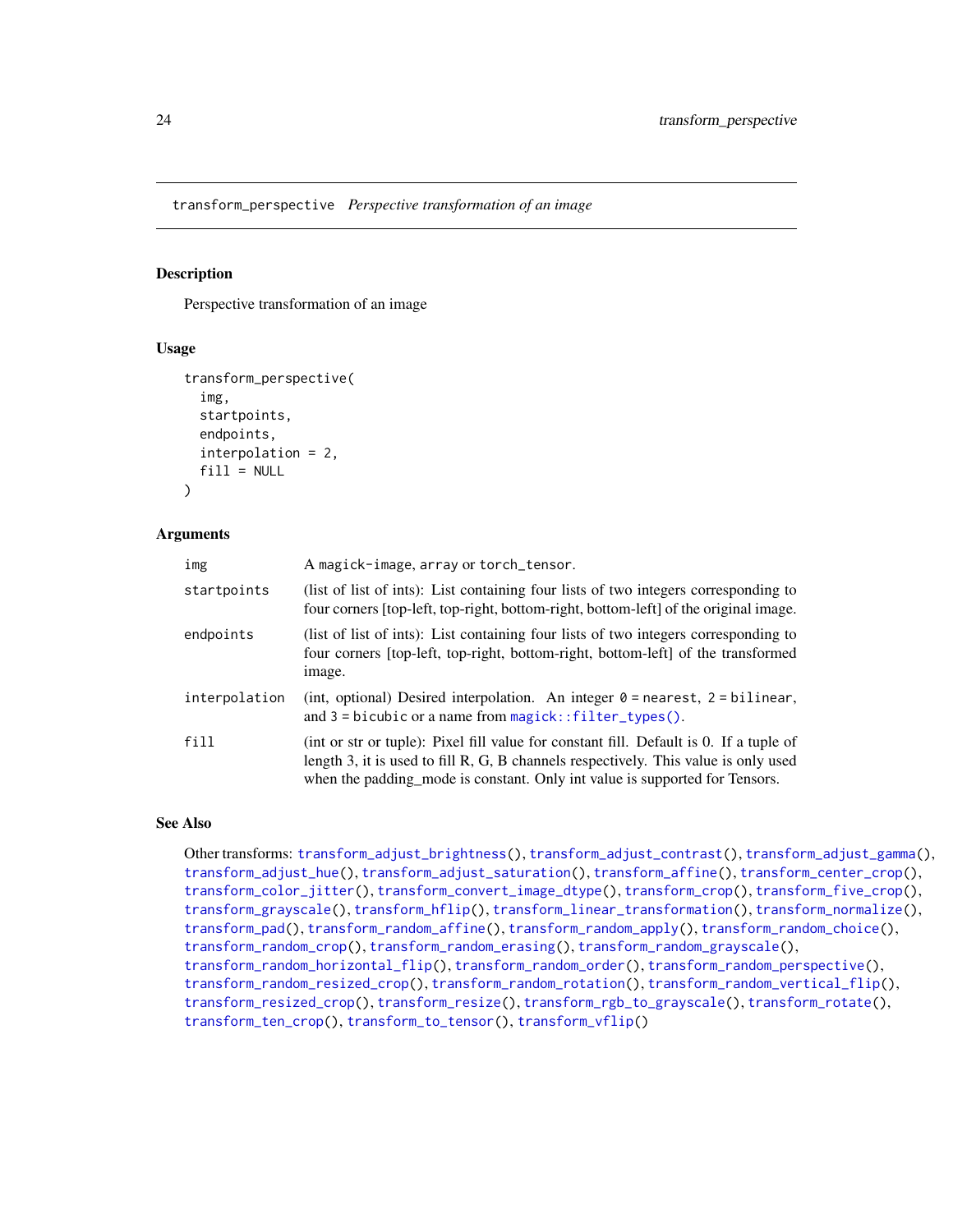<span id="page-24-1"></span><span id="page-24-0"></span>transform\_random\_affine

*Random affine transformation of the image keeping center invariant*

# Description

Random affine transformation of the image keeping center invariant

# Usage

```
transform_random_affine(
  img,
  degrees,
  translate = NULL,
  scale = NULL,
  shear = NULL,
  resample = 0,
  fillcolor = 0
\mathcal{L}
```

| img       | A magick-image, array or torch_tensor.                                                                                                                                                                                                                                                                                                                                                                                                                                                                   |
|-----------|----------------------------------------------------------------------------------------------------------------------------------------------------------------------------------------------------------------------------------------------------------------------------------------------------------------------------------------------------------------------------------------------------------------------------------------------------------------------------------------------------------|
| degrees   | (sequence or float or int): Range of degrees to select from. If degrees is a number<br>instead of sequence like (min, max), the range of degrees will be (-degrees,<br>+degrees).                                                                                                                                                                                                                                                                                                                        |
| translate | (tuple, optional): tuple of maximum absolute fraction for horizontal and verti-<br>cal translations. For example translate= $(a, b)$ , then horizontal shift is randomly<br>sampled in the range -img_width $* a < dx <$ img_width $* a$ and vertical shift is<br>randomly sampled in the range -img_height $*$ b < dy < img_height $*$ b. Will not<br>translate by default.                                                                                                                             |
| scale     | (tuple, optional): scaling factor interval, e.g $(a, b)$ , then scale is randomly sam-<br>pled from the range $a \leq$ scale $\leq$ b. Will keep original scale by default.                                                                                                                                                                                                                                                                                                                              |
| shear     | (sequence or float or int, optional): Range of degrees to select from. If shear is a<br>number, a shear parallel to the x axis in the range (-shear, +shear) will be applied.<br>Else if shear is a tuple or list of 2 values a shear parallel to the x axis in the range<br>(shear[1], shear[2]) will be applied. Else if shear is a tuple or list of 4 values, a<br>x-axis shear in (shear[1], shear[2]) and y-axis shear in (shear[3], shear[4]) will<br>be applied. Will not apply shear by default. |
| resample  | (int, optional): An optional resampling filter.                                                                                                                                                                                                                                                                                                                                                                                                                                                          |
| fillcolor | (tuple or int): Optional fill color (Tuple for RGB Image and int for grayscale) for<br>the area outside the transform in the output image (Pillow $>=$ 5.0.0). This option<br>is not supported for Tensor input. Fill value for the area outside the transform in<br>the output image is always 0.                                                                                                                                                                                                       |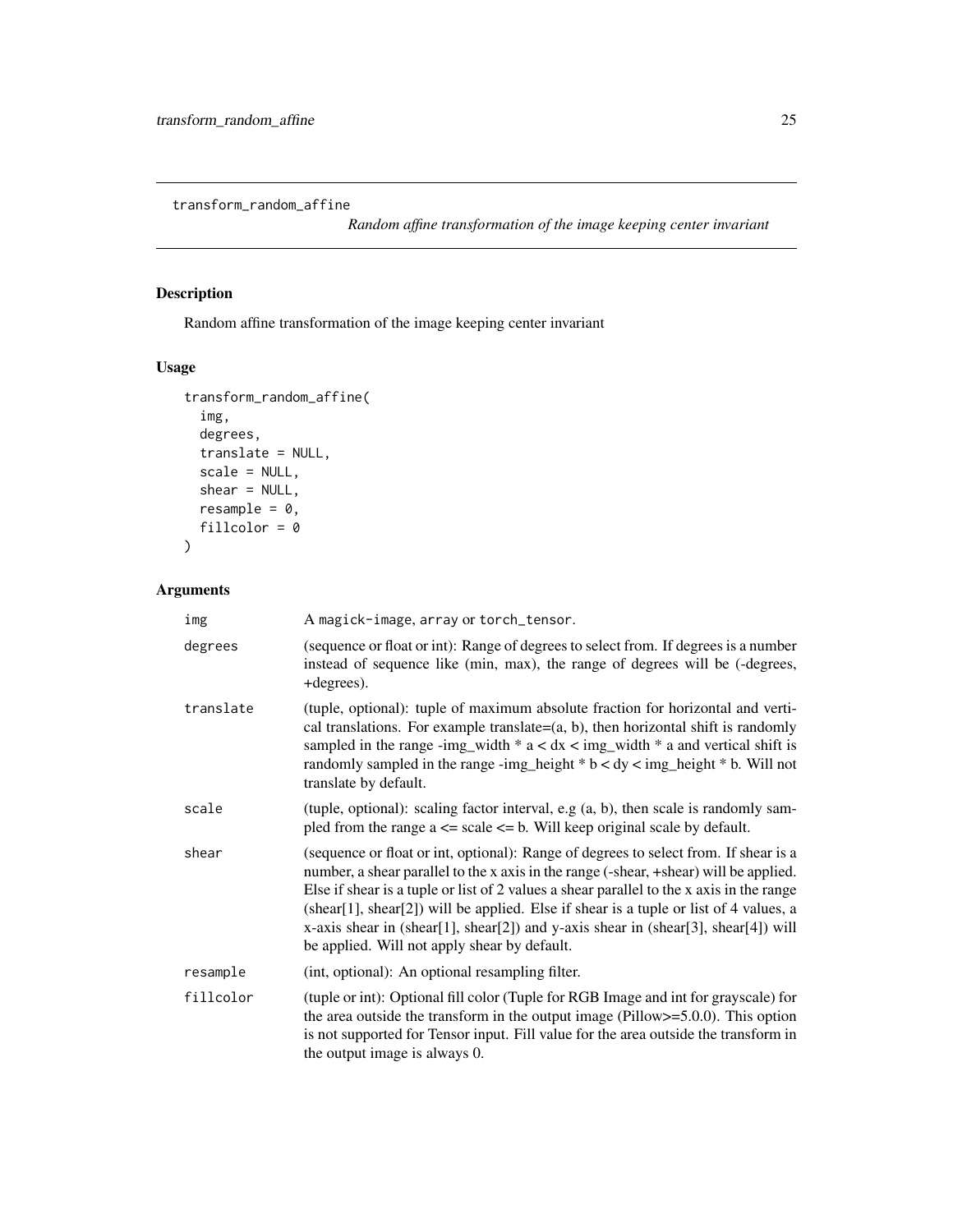#### See Also

Other transforms: [transform\\_adjust\\_brightness\(](#page-9-1)), [transform\\_adjust\\_contrast\(](#page-10-1)), [transform\\_adjust\\_gamma\(](#page-11-1)), [transform\\_adjust\\_hue\(](#page-12-1)), [transform\\_adjust\\_saturation\(](#page-13-1)), [transform\\_affine\(](#page-13-2)), [transform\\_center\\_crop\(](#page-15-1)), [transform\\_color\\_jitter\(](#page-15-2)), [transform\\_convert\\_image\\_dtype\(](#page-16-1)), [transform\\_crop\(](#page-17-1)), [transform\\_five\\_crop\(](#page-18-1)), [transform\\_grayscale\(](#page-19-1)), [transform\\_hflip\(](#page-19-2)), [transform\\_linear\\_transformation\(](#page-20-1)), [transform\\_normalize\(](#page-21-1)), [transform\\_pad\(](#page-22-1)), [transform\\_perspective\(](#page-23-1)), [transform\\_random\\_apply\(](#page-25-1)), [transform\\_random\\_choice\(](#page-26-2)), [transform\\_random\\_crop\(](#page-26-1)), [transform\\_random\\_erasing\(](#page-28-1)), [transform\\_random\\_grayscale\(](#page-29-1)), [transform\\_random\\_horizontal\\_flip\(](#page-29-2)), [transform\\_random\\_order\(](#page-30-1)), [transform\\_random\\_perspective\(](#page-31-1)), [transform\\_random\\_resized\\_crop\(](#page-32-1)), [transform\\_random\\_rotation\(](#page-33-1)), [transform\\_random\\_vertical\\_flip\(](#page-34-1)), [transform\\_resized\\_crop\(](#page-35-1)), [transform\\_resize\(](#page-35-2)), [transform\\_rgb\\_to\\_grayscale\(](#page-36-1)), [transform\\_rotate\(](#page-37-1)), [transform\\_ten\\_crop\(](#page-38-1)), [transform\\_to\\_tensor\(](#page-39-1)), [transform\\_vflip\(](#page-39-2))

<span id="page-25-1"></span>transform\_random\_apply

*Apply a list of transformations randomly with a given probability*

#### Description

Apply a list of transformations randomly with a given probability

#### Usage

transform\_random\_apply(img, transforms,  $p = 0.5$ )

#### Arguments

| img        | A magick-image, array or torch_tensor.    |
|------------|-------------------------------------------|
| transforms | (list or tuple): list of transformations. |
| p          | (float): probability.                     |

#### See Also

Other transforms: [transform\\_adjust\\_brightness\(](#page-9-1)), [transform\\_adjust\\_contrast\(](#page-10-1)), [transform\\_adjust\\_gamma\(](#page-11-1)), [transform\\_adjust\\_hue\(](#page-12-1)), [transform\\_adjust\\_saturation\(](#page-13-1)), [transform\\_affine\(](#page-13-2)), [transform\\_center\\_crop\(](#page-15-1)), [transform\\_color\\_jitter\(](#page-15-2)), [transform\\_convert\\_image\\_dtype\(](#page-16-1)), [transform\\_crop\(](#page-17-1)), [transform\\_five\\_crop\(](#page-18-1)), [transform\\_grayscale\(](#page-19-1)), [transform\\_hflip\(](#page-19-2)), [transform\\_linear\\_transformation\(](#page-20-1)), [transform\\_normalize\(](#page-21-1)), [transform\\_pad\(](#page-22-1)), [transform\\_perspective\(](#page-23-1)), [transform\\_random\\_affine\(](#page-24-1)), [transform\\_random\\_choice\(](#page-26-2)), [transform\\_random\\_crop\(](#page-26-1)), [transform\\_random\\_erasing\(](#page-28-1)), [transform\\_random\\_grayscale\(](#page-29-1)), [transform\\_random\\_horizontal\\_flip\(](#page-29-2)), [transform\\_random\\_order\(](#page-30-1)), [transform\\_random\\_perspective\(](#page-31-1)), [transform\\_random\\_resized\\_crop\(](#page-32-1)), [transform\\_random\\_rotation\(](#page-33-1)), [transform\\_random\\_vertical\\_flip\(](#page-34-1)), [transform\\_resized\\_crop\(](#page-35-1)), [transform\\_resize\(](#page-35-2)), [transform\\_rgb\\_to\\_grayscale\(](#page-36-1)), [transform\\_rotate\(](#page-37-1)), [transform\\_ten\\_crop\(](#page-38-1)), [transform\\_to\\_tensor\(](#page-39-1)), [transform\\_vflip\(](#page-39-2))

<span id="page-25-0"></span>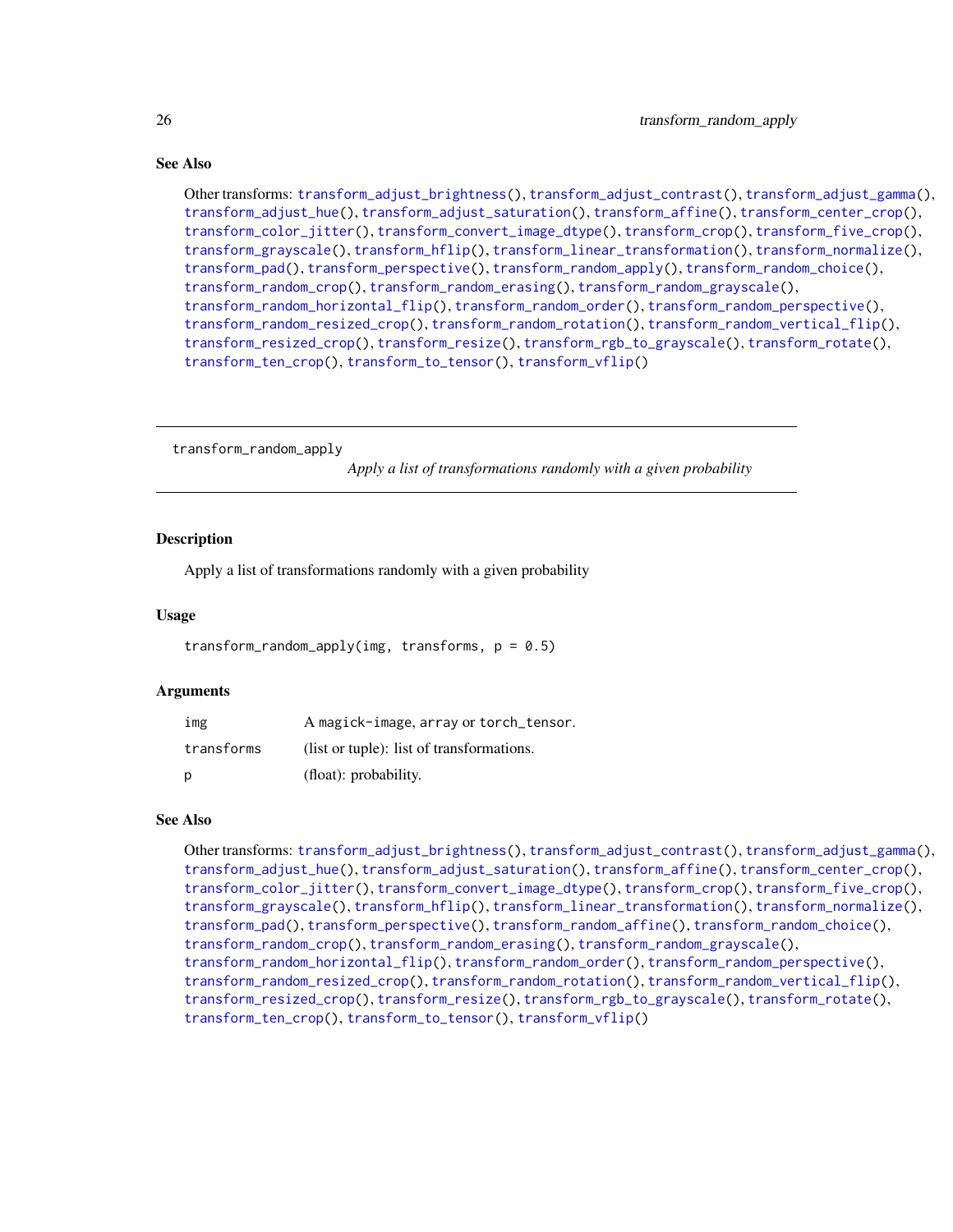<span id="page-26-2"></span><span id="page-26-0"></span>transform\_random\_choice

*Apply single transformation randomly picked from a list*

#### **Description**

Apply single transformation randomly picked from a list

#### Usage

transform\_random\_choice(img, transforms)

#### Arguments

| img        | A magick-image, array or torch_tensor.    |
|------------|-------------------------------------------|
| transforms | (list or tuple): list of transformations. |

#### See Also

Other transforms: [transform\\_adjust\\_brightness\(](#page-9-1)), [transform\\_adjust\\_contrast\(](#page-10-1)), [transform\\_adjust\\_gamma\(](#page-11-1)), [transform\\_adjust\\_hue\(](#page-12-1)), [transform\\_adjust\\_saturation\(](#page-13-1)), [transform\\_affine\(](#page-13-2)), [transform\\_center\\_crop\(](#page-15-1)), [transform\\_color\\_jitter\(](#page-15-2)), [transform\\_convert\\_image\\_dtype\(](#page-16-1)), [transform\\_crop\(](#page-17-1)), [transform\\_five\\_crop\(](#page-18-1)), [transform\\_grayscale\(](#page-19-1)), [transform\\_hflip\(](#page-19-2)), [transform\\_linear\\_transformation\(](#page-20-1)), [transform\\_normalize\(](#page-21-1)), [transform\\_pad\(](#page-22-1)), [transform\\_perspective\(](#page-23-1)), [transform\\_random\\_affine\(](#page-24-1)), [transform\\_random\\_apply\(](#page-25-1)), [transform\\_random\\_crop\(](#page-26-1)), [transform\\_random\\_erasing\(](#page-28-1)), [transform\\_random\\_grayscale\(](#page-29-1)), [transform\\_random\\_horizontal\\_flip\(](#page-29-2)), [transform\\_random\\_order\(](#page-30-1)), [transform\\_random\\_perspective\(](#page-31-1)), [transform\\_random\\_resized\\_crop\(](#page-32-1)), [transform\\_random\\_rotation\(](#page-33-1)), [transform\\_random\\_vertical\\_flip\(](#page-34-1)), [transform\\_resized\\_crop\(](#page-35-1)), [transform\\_resize\(](#page-35-2)), [transform\\_rgb\\_to\\_grayscale\(](#page-36-1)), [transform\\_rotate\(](#page-37-1)), [transform\\_ten\\_crop\(](#page-38-1)), [transform\\_to\\_tensor\(](#page-39-1)), [transform\\_vflip\(](#page-39-2))

<span id="page-26-1"></span>transform\_random\_crop *Crop the given image at a random location*

#### **Description**

The image can be a Magick Image or a Tensor, in which case it is expected to have [..., H, W] shape, where ... means an arbitrary number of leading dimensions.

#### Usage

```
transform_random_crop(
  img,
  size,
  padding = NULL,
  pad_if_needed = FALSE,
```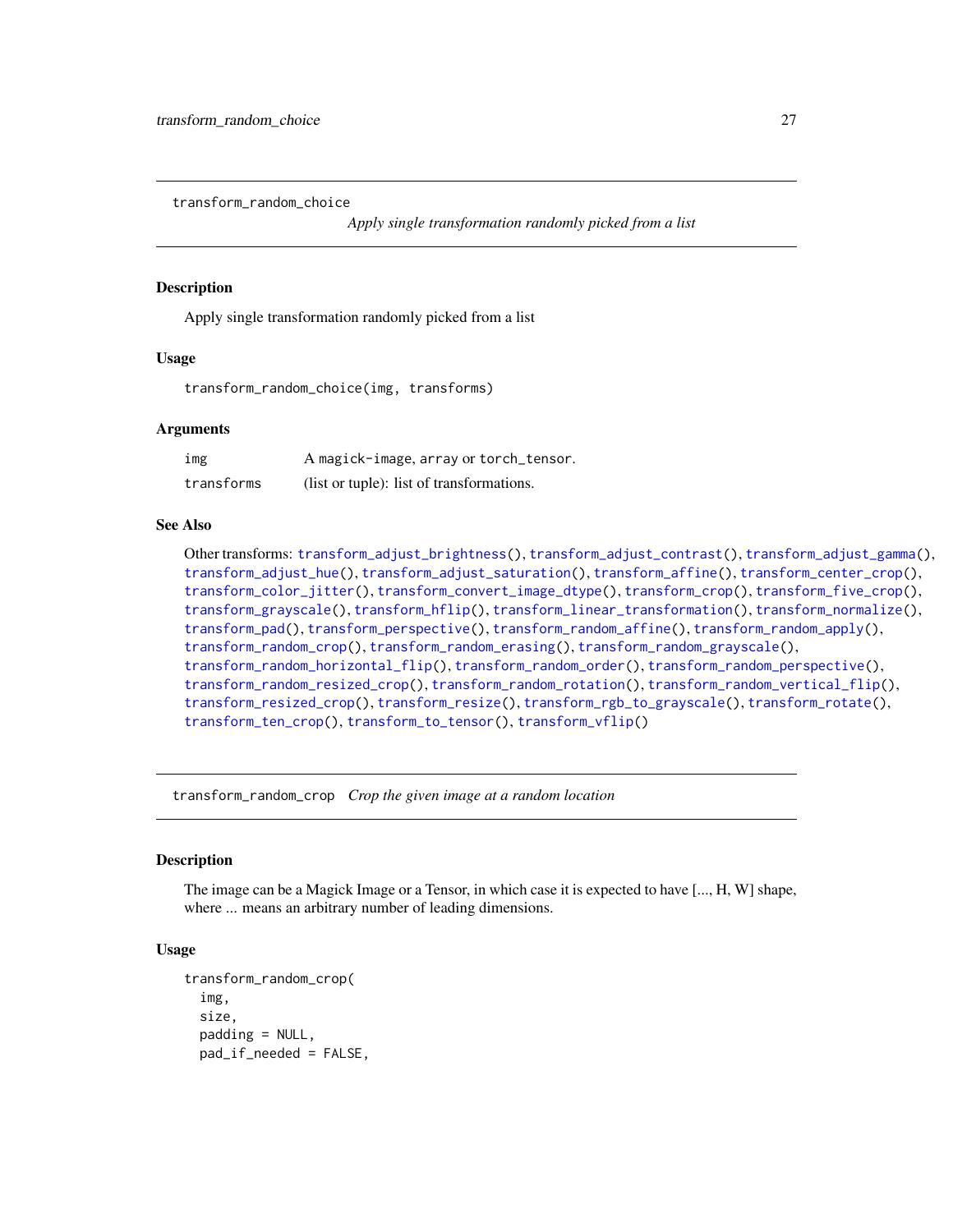```
fill = 0,padding_mode = "constant"
\lambda
```
#### Arguments

| A magick-image, array or torch_tensor.                                                                                                                                                                                                                                                                                                 |
|----------------------------------------------------------------------------------------------------------------------------------------------------------------------------------------------------------------------------------------------------------------------------------------------------------------------------------------|
| (sequence or int): Desired output size. If size is a sequence like (h, w), output<br>size will be matched to this. If size is an int, smaller edge of the image will be<br>matched to this number. i.e, if height > width, then image will be rescaled to<br>(size * height / width, size).                                            |
| (int or tuple or list): Padding on each border. If a single int is provided this is<br>used to pad all borders. If tuple of length 2 is provided this is the padding on<br>left/right and top/bottom respectively. If a tuple of length 4 is provided this is<br>the padding for the left, right, top and bottom borders respectively. |
| (boolean): It will pad the image if smaller than the desired size to avoid raising<br>an exception. Since cropping is done after padding, the padding seems to be<br>done at a random offset.                                                                                                                                          |
| (int or str or tuple): Pixel fill value for constant fill. Default is 0. If a tuple of<br>length 3, it is used to fill R, G, B channels respectively. This value is only used<br>when the padding_mode is constant. Only int value is supported for Tensors.                                                                           |
| Type of padding. Should be: constant, edge, reflect or symmetric. Default is<br>constant. Mode symmetric is not yet supported for Tensor inputs.                                                                                                                                                                                       |
| • constant: pads with a constant value, this value is specified with fill                                                                                                                                                                                                                                                              |
| • edge: pads with the last value on the edge of the image                                                                                                                                                                                                                                                                              |
| • reflect: pads with reflection of image (without repeating the last value on<br>the edge) padding $[1, 2, 3, 4]$ with 2 elements on both sides in reflect mode<br>will result in [3, 2, 1, 2, 3, 4, 3, 2]                                                                                                                             |
| • symmetric: pads with reflection of image (repeating the last value on the<br>edge) padding $[1, 2, 3, 4]$ with 2 elements on both sides in symmetric mode<br>will result in $[2, 1, 1, 2, 3, 4, 4, 3]$                                                                                                                               |
|                                                                                                                                                                                                                                                                                                                                        |

## See Also

Other transforms: [transform\\_adjust\\_brightness\(](#page-9-1)), [transform\\_adjust\\_contrast\(](#page-10-1)), [transform\\_adjust\\_gamma\(](#page-11-1)), [transform\\_adjust\\_hue\(](#page-12-1)), [transform\\_adjust\\_saturation\(](#page-13-1)), [transform\\_affine\(](#page-13-2)), [transform\\_center\\_crop\(](#page-15-1)), [transform\\_color\\_jitter\(](#page-15-2)), [transform\\_convert\\_image\\_dtype\(](#page-16-1)), [transform\\_crop\(](#page-17-1)), [transform\\_five\\_crop\(](#page-18-1)), [transform\\_grayscale\(](#page-19-1)), [transform\\_hflip\(](#page-19-2)), [transform\\_linear\\_transformation\(](#page-20-1)), [transform\\_normalize\(](#page-21-1)), [transform\\_pad\(](#page-22-1)), [transform\\_perspective\(](#page-23-1)), [transform\\_random\\_affine\(](#page-24-1)), [transform\\_random\\_apply\(](#page-25-1)), [transform\\_random\\_choice\(](#page-26-2)), [transform\\_random\\_erasing\(](#page-28-1)), [transform\\_random\\_grayscale\(](#page-29-1)), [transform\\_random\\_horizontal\\_flip\(](#page-29-2)), [transform\\_random\\_order\(](#page-30-1)), [transform\\_random\\_perspective\(](#page-31-1)), [transform\\_random\\_resized\\_crop\(](#page-32-1)), [transform\\_random\\_rotation\(](#page-33-1)), [transform\\_random\\_vertical\\_flip\(](#page-34-1)), [transform\\_resized\\_crop\(](#page-35-1)), [transform\\_resize\(](#page-35-2)), [transform\\_rgb\\_to\\_grayscale\(](#page-36-1)), [transform\\_rotate\(](#page-37-1)), [transform\\_ten\\_crop\(](#page-38-1)), [transform\\_to\\_tensor\(](#page-39-1)), [transform\\_vflip\(](#page-39-2))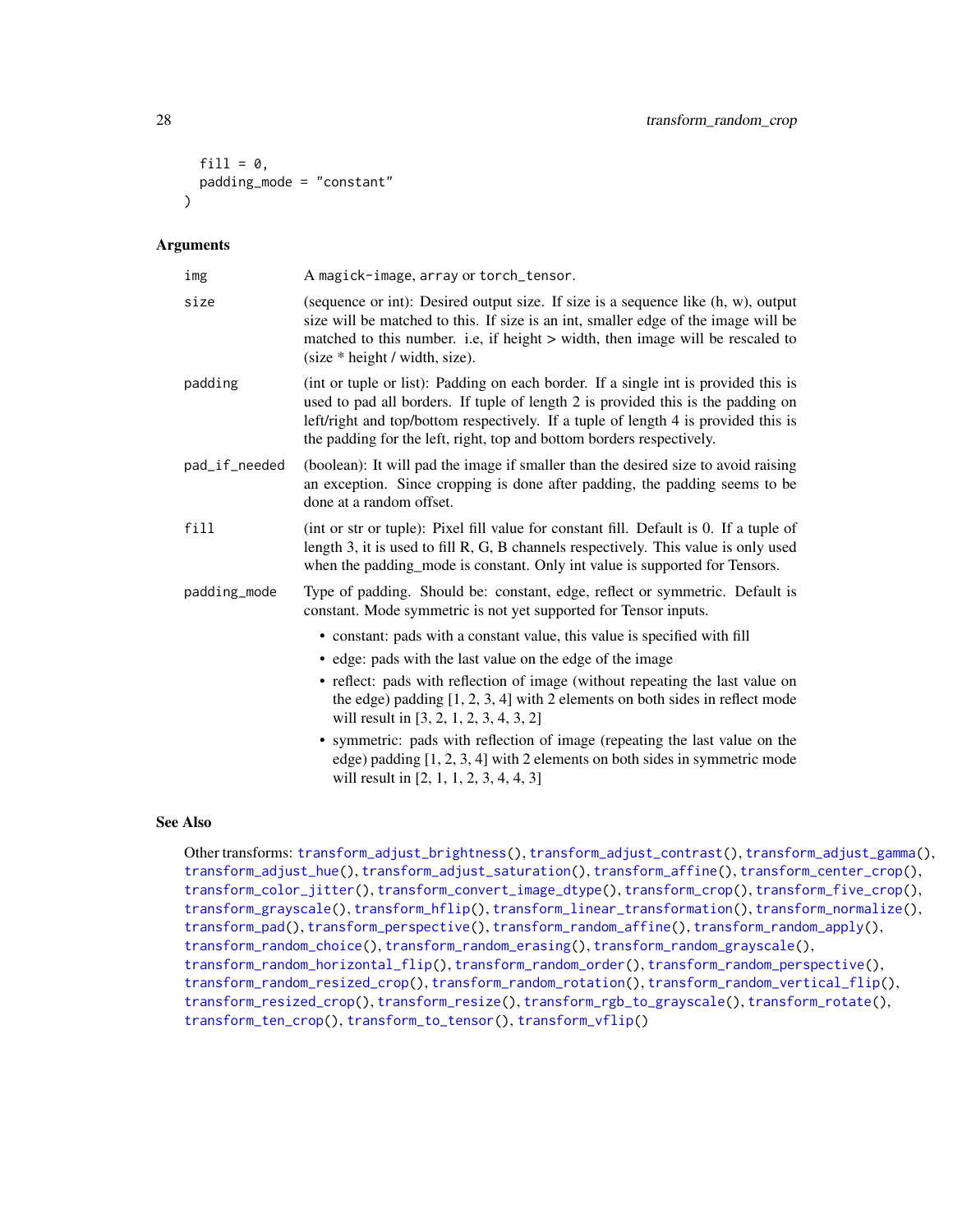<span id="page-28-1"></span><span id="page-28-0"></span>transform\_random\_erasing

*Randomly selects a rectangular region in an image and erases its pixel values*

#### Description

'Random Erasing Data Augmentation' by Zhong *et al.* See [https://arxiv.org/pdf/1708.04896.](https://arxiv.org/pdf/1708.04896.pdf) [pdf](https://arxiv.org/pdf/1708.04896.pdf)

#### Usage

```
transform_random_erasing(
  img,
  p = 0.5,
  scale = c(0.02, 0.33),
  ratio = c(0.3, 3.3),value = \theta.
  inplace = FALSE
\lambda
```
#### Arguments

| img     | A magick-image, array or torch_tensor.                                                                                                                                                                                      |
|---------|-----------------------------------------------------------------------------------------------------------------------------------------------------------------------------------------------------------------------------|
| р       | probability that the random erasing operation will be performed.                                                                                                                                                            |
| scale   | range of proportion of erased area against input image.                                                                                                                                                                     |
| ratio   | range of aspect ratio of erased area.                                                                                                                                                                                       |
| value   | erasing value. Default is 0. If a single int, it is used to erase all pixels. If a tuple<br>of length 3, it is used to erase R, G, B channels respectively. If a str of 'random',<br>erasing each pixel with random values. |
| inplace | boolean to make this transform inplace. Default set to FALSE.                                                                                                                                                               |

#### See Also

Other transforms: [transform\\_adjust\\_brightness\(](#page-9-1)), [transform\\_adjust\\_contrast\(](#page-10-1)), [transform\\_adjust\\_gamma\(](#page-11-1)), [transform\\_adjust\\_hue\(](#page-12-1)), [transform\\_adjust\\_saturation\(](#page-13-1)), [transform\\_affine\(](#page-13-2)), [transform\\_center\\_crop\(](#page-15-1)), [transform\\_color\\_jitter\(](#page-15-2)), [transform\\_convert\\_image\\_dtype\(](#page-16-1)), [transform\\_crop\(](#page-17-1)), [transform\\_five\\_crop\(](#page-18-1)), [transform\\_grayscale\(](#page-19-1)), [transform\\_hflip\(](#page-19-2)), [transform\\_linear\\_transformation\(](#page-20-1)), [transform\\_normalize\(](#page-21-1)), [transform\\_pad\(](#page-22-1)), [transform\\_perspective\(](#page-23-1)), [transform\\_random\\_affine\(](#page-24-1)), [transform\\_random\\_apply\(](#page-25-1)), [transform\\_random\\_choice\(](#page-26-2)), [transform\\_random\\_crop\(](#page-26-1)), [transform\\_random\\_grayscale\(](#page-29-1)), [transform\\_random\\_horizontal\\_flip\(](#page-29-2)), [transform\\_random\\_order\(](#page-30-1)), [transform\\_random\\_perspective\(](#page-31-1)), [transform\\_random\\_resized\\_crop\(](#page-32-1)), [transform\\_random\\_rotation\(](#page-33-1)), [transform\\_random\\_vertical\\_flip\(](#page-34-1)), [transform\\_resized\\_crop\(](#page-35-1)), [transform\\_resize\(](#page-35-2)), [transform\\_rgb\\_to\\_grayscale\(](#page-36-1)), [transform\\_rotate\(](#page-37-1)), [transform\\_ten\\_crop\(](#page-38-1)), [transform\\_to\\_tensor\(](#page-39-1)), [transform\\_vflip\(](#page-39-2))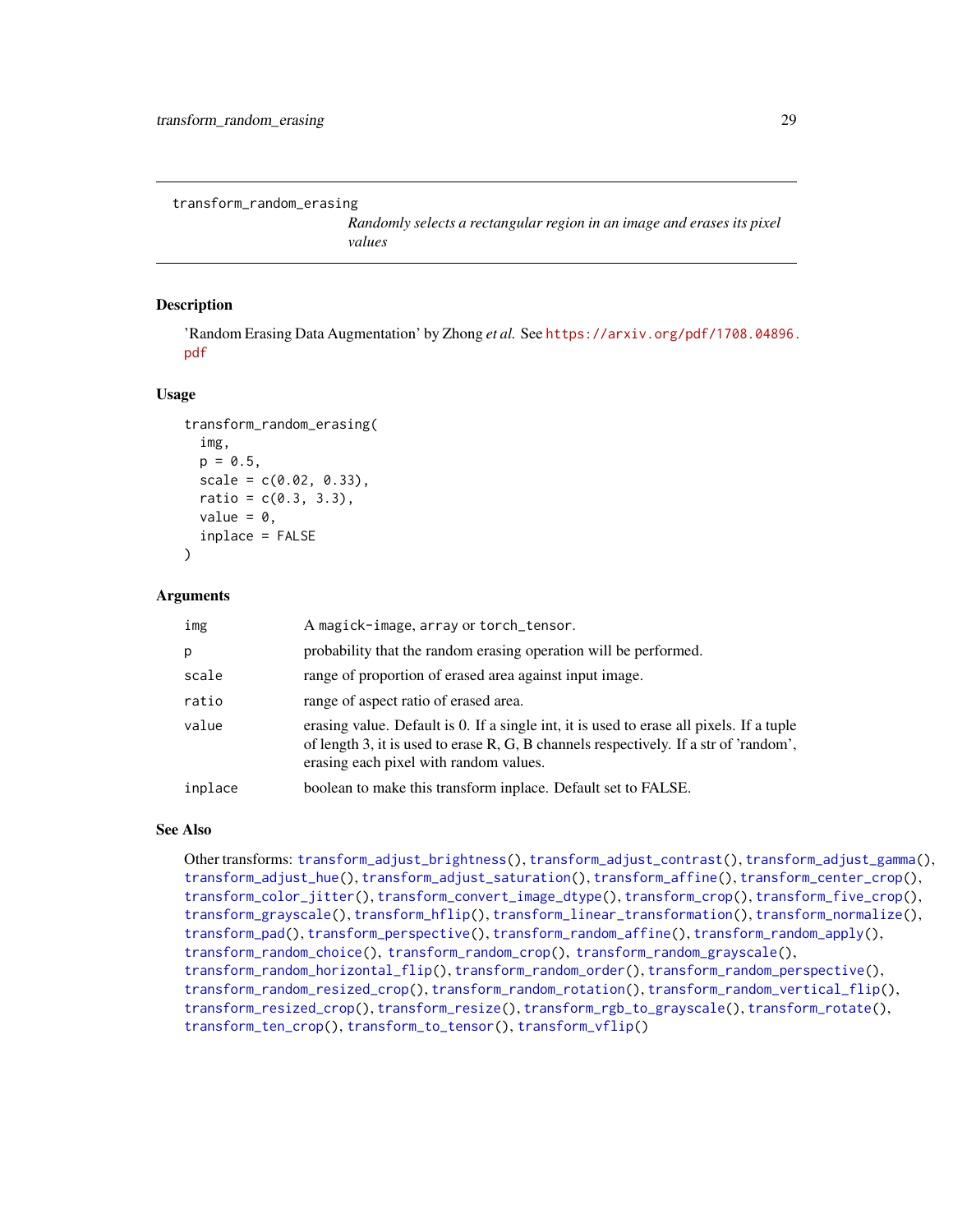```
transform_random_grayscale
```
*Randomly convert image to grayscale with a given probability*

#### Description

Convert image to grayscale with a probability of p.

#### Usage

```
transform_random_grayscale(img, p = 0.1)
```
#### Arguments

| ımg | A magick-image, array or torch_tensor.                                             |
|-----|------------------------------------------------------------------------------------|
|     | (float): probability that image should be converted to grayscale (default $0.1$ ). |

#### See Also

Other transforms: [transform\\_adjust\\_brightness\(](#page-9-1)), [transform\\_adjust\\_contrast\(](#page-10-1)), [transform\\_adjust\\_gamma\(](#page-11-1)), [transform\\_adjust\\_hue\(](#page-12-1)), [transform\\_adjust\\_saturation\(](#page-13-1)), [transform\\_affine\(](#page-13-2)), [transform\\_center\\_crop\(](#page-15-1)), [transform\\_color\\_jitter\(](#page-15-2)), [transform\\_convert\\_image\\_dtype\(](#page-16-1)), [transform\\_crop\(](#page-17-1)), [transform\\_five\\_crop\(](#page-18-1)), [transform\\_grayscale\(](#page-19-1)), [transform\\_hflip\(](#page-19-2)), [transform\\_linear\\_transformation\(](#page-20-1)), [transform\\_normalize\(](#page-21-1)), [transform\\_pad\(](#page-22-1)), [transform\\_perspective\(](#page-23-1)), [transform\\_random\\_affine\(](#page-24-1)), [transform\\_random\\_apply\(](#page-25-1)), [transform\\_random\\_choice\(](#page-26-2)), [transform\\_random\\_crop\(](#page-26-1)), [transform\\_random\\_erasing\(](#page-28-1)), transform\_random\_horizontal [transform\\_random\\_order\(](#page-30-1)), [transform\\_random\\_perspective\(](#page-31-1)), [transform\\_random\\_resized\\_crop\(](#page-32-1)), [transform\\_random\\_rotation\(](#page-33-1)), [transform\\_random\\_vertical\\_flip\(](#page-34-1)), [transform\\_resized\\_crop\(](#page-35-1)), [transform\\_resize\(](#page-35-2)), [transform\\_rgb\\_to\\_grayscale\(](#page-36-1)), [transform\\_rotate\(](#page-37-1)), [transform\\_ten\\_crop\(](#page-38-1)), [transform\\_to\\_tensor\(](#page-39-1)), [transform\\_vflip\(](#page-39-2))

<span id="page-29-2"></span>transform\_random\_horizontal\_flip *Horizontally flip an image randomly with a given probability*

### Description

Horizontally flip an image randomly with a given probability. The image can be a Magick Image or a torch Tensor, in which case it is expected to have [..., H, W] shape, where ... means an arbitrary number of leading dimensions

#### Usage

```
transform\_random\_horizontal\_flip(img, p = 0.5)
```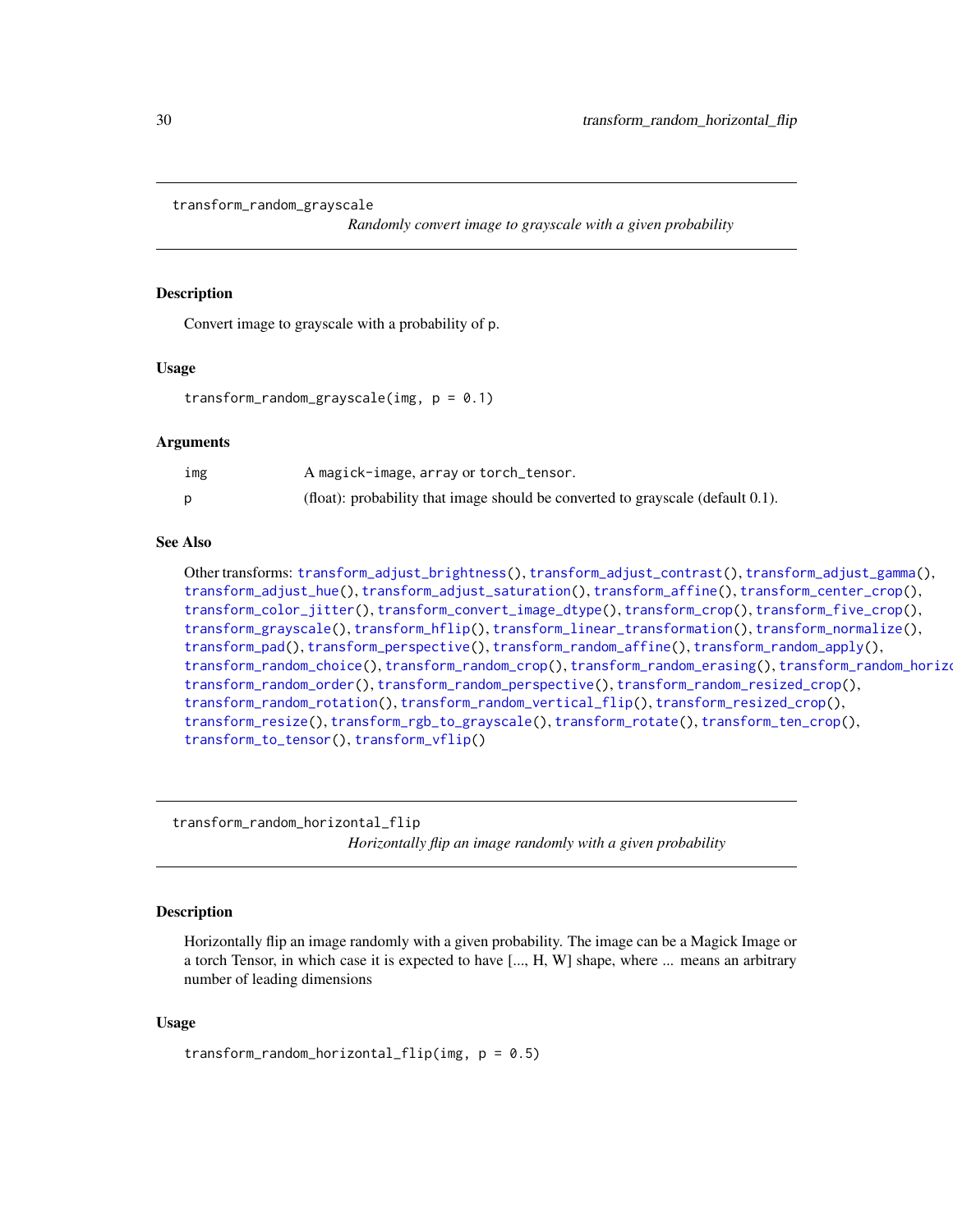#### <span id="page-30-0"></span>Arguments

| img | A magick-image, array or torch_tensor.                                  |
|-----|-------------------------------------------------------------------------|
| D   | (float): probability of the image being flipped. Default value is $0.5$ |

#### See Also

Other transforms: [transform\\_adjust\\_brightness\(](#page-9-1)), [transform\\_adjust\\_contrast\(](#page-10-1)), [transform\\_adjust\\_gamma\(](#page-11-1)), [transform\\_adjust\\_hue\(](#page-12-1)), [transform\\_adjust\\_saturation\(](#page-13-1)), [transform\\_affine\(](#page-13-2)), [transform\\_center\\_crop\(](#page-15-1)), [transform\\_color\\_jitter\(](#page-15-2)), [transform\\_convert\\_image\\_dtype\(](#page-16-1)), [transform\\_crop\(](#page-17-1)), [transform\\_five\\_crop\(](#page-18-1)), [transform\\_grayscale\(](#page-19-1)), [transform\\_hflip\(](#page-19-2)), [transform\\_linear\\_transformation\(](#page-20-1)), [transform\\_normalize\(](#page-21-1)), [transform\\_pad\(](#page-22-1)), [transform\\_perspective\(](#page-23-1)), [transform\\_random\\_affine\(](#page-24-1)), [transform\\_random\\_apply\(](#page-25-1)), [transform\\_random\\_choice\(](#page-26-2)), [transform\\_random\\_crop\(](#page-26-1)), [transform\\_random\\_erasing\(](#page-28-1)), [transform\\_random\\_grayscale\(](#page-29-1)), [transform\\_random\\_order\(](#page-30-1)), [transform\\_random\\_perspective\(](#page-31-1)), [transform\\_random\\_resized\\_crop\(](#page-32-1)), [transform\\_random\\_rotation\(](#page-33-1)), [transform\\_random\\_vertical\\_flip\(](#page-34-1)), [transform\\_resized\\_crop\(](#page-35-1)), [transform\\_resize\(](#page-35-2)), [transform\\_rgb\\_to\\_grayscale\(](#page-36-1)), [transform\\_rotate\(](#page-37-1)), [transform\\_ten\\_crop\(](#page-38-1)), [transform\\_to\\_tensor\(](#page-39-1)), [transform\\_vflip\(](#page-39-2))

<span id="page-30-1"></span>transform\_random\_order

*Apply a list of transformations in a random order*

#### **Description**

Apply a list of transformations in a random order

#### Usage

transform\_random\_order(img, transforms)

#### Arguments

| img        | A magick-image, array or torch_tensor.    |
|------------|-------------------------------------------|
| transforms | (list or tuple): list of transformations. |

#### See Also

Other transforms: [transform\\_adjust\\_brightness\(](#page-9-1)), [transform\\_adjust\\_contrast\(](#page-10-1)), [transform\\_adjust\\_gamma\(](#page-11-1)), [transform\\_adjust\\_hue\(](#page-12-1)), [transform\\_adjust\\_saturation\(](#page-13-1)), [transform\\_affine\(](#page-13-2)), [transform\\_center\\_crop\(](#page-15-1)), [transform\\_color\\_jitter\(](#page-15-2)), [transform\\_convert\\_image\\_dtype\(](#page-16-1)), [transform\\_crop\(](#page-17-1)), [transform\\_five\\_crop\(](#page-18-1)), [transform\\_grayscale\(](#page-19-1)), [transform\\_hflip\(](#page-19-2)), [transform\\_linear\\_transformation\(](#page-20-1)), [transform\\_normalize\(](#page-21-1)), [transform\\_pad\(](#page-22-1)), [transform\\_perspective\(](#page-23-1)), [transform\\_random\\_affine\(](#page-24-1)), [transform\\_random\\_apply\(](#page-25-1)), [transform\\_random\\_choice\(](#page-26-2)), [transform\\_random\\_crop\(](#page-26-1)), [transform\\_random\\_erasing\(](#page-28-1)), [transform\\_random\\_grayscale\(](#page-29-1)), [transform\\_random\\_horizontal\\_flip\(](#page-29-2)), [transform\\_random\\_perspective\(](#page-31-1)), [transform\\_random\\_resized\\_crop\(](#page-32-1)), [transform\\_random\\_rotation\(](#page-33-1)), [transform\\_random\\_vertical\\_flip\(](#page-34-1)), [transform\\_resized\\_crop\(](#page-35-1)), [transform\\_resize\(](#page-35-2)), [transform\\_rgb\\_to\\_grayscale\(](#page-36-1)), [transform\\_rotate\(](#page-37-1)), [transform\\_ten\\_crop\(](#page-38-1)), [transform\\_to\\_tensor\(](#page-39-1)), [transform\\_vflip\(](#page-39-2))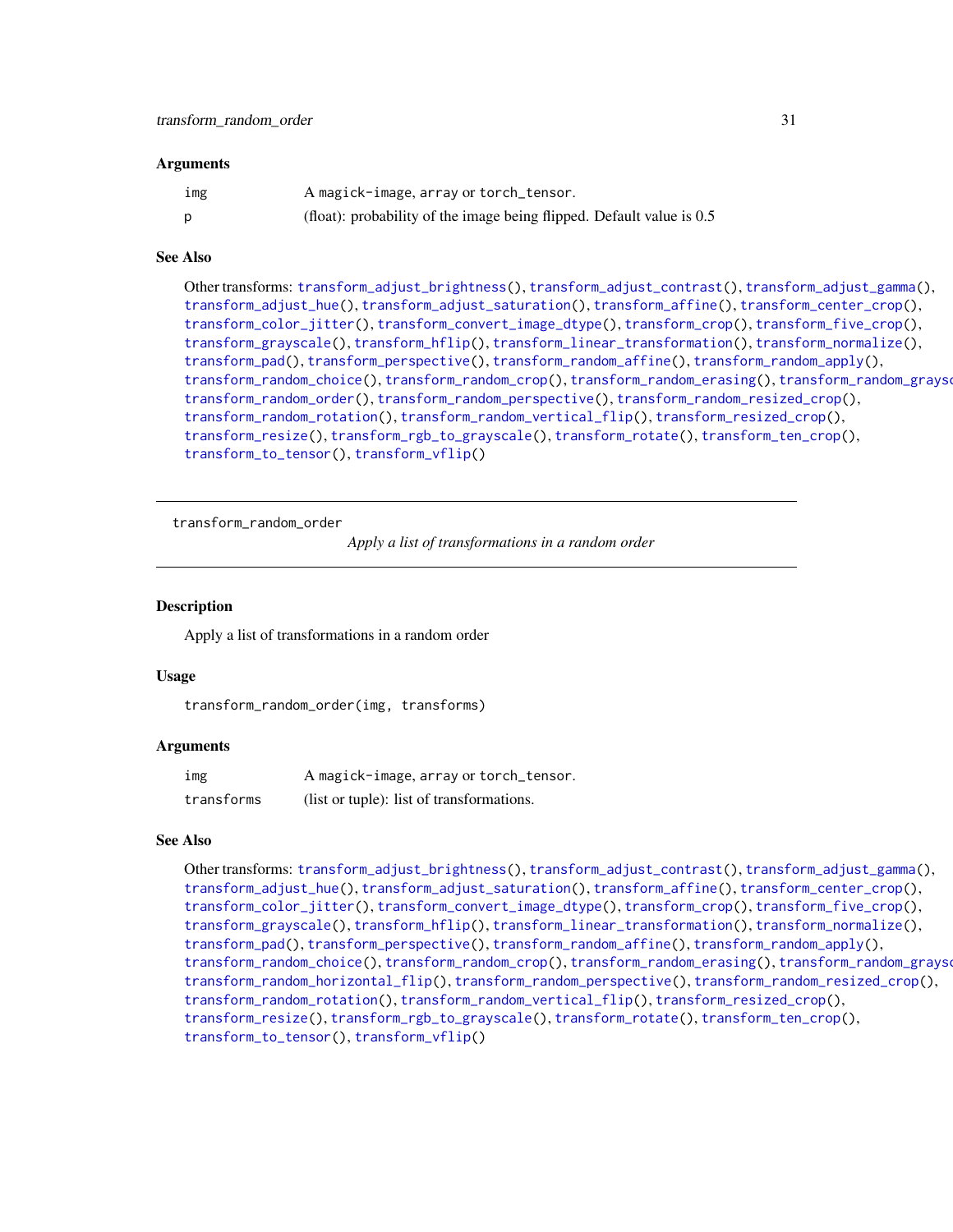```
transform_random_perspective
```
*Random perspective transformation of an image with a given probability*

## Description

Performs a random perspective transformation of the given image with a given probability

#### Usage

```
transform_random_perspective(
  img,
  distortion_scale = 0.5,
  p = 0.5,
  interpolation = 2,
  fill = <math>\emptyset</math>\lambda
```
#### Arguments

| img              | A magick-image, array or torch_tensor.                                                                                                                                                                                                                       |
|------------------|--------------------------------------------------------------------------------------------------------------------------------------------------------------------------------------------------------------------------------------------------------------|
| distortion_scale |                                                                                                                                                                                                                                                              |
|                  | (float): argument to control the degree of distortion and ranges from $0$ to $1$ .<br>Default is $0.5$ .                                                                                                                                                     |
| р                | (float): probability of the image being transformed. Default is $0.5$ .                                                                                                                                                                                      |
| interpolation    | (int, optional) Desired interpolation. An integer $0 =$ nearest, $2 =$ bilinear,<br>and $3 =$ bicubic or a name from magick:: filter_types().                                                                                                                |
| fill             | (int or str or tuple): Pixel fill value for constant fill. Default is 0. If a tuple of<br>length 3, it is used to fill R, G, B channels respectively. This value is only used<br>when the padding mode is constant. Only int value is supported for Tensors. |

#### See Also

Other transforms: [transform\\_adjust\\_brightness\(](#page-9-1)), [transform\\_adjust\\_contrast\(](#page-10-1)), [transform\\_adjust\\_gamma\(](#page-11-1)), [transform\\_adjust\\_hue\(](#page-12-1)), [transform\\_adjust\\_saturation\(](#page-13-1)), [transform\\_affine\(](#page-13-2)), [transform\\_center\\_crop\(](#page-15-1)), [transform\\_color\\_jitter\(](#page-15-2)), [transform\\_convert\\_image\\_dtype\(](#page-16-1)), [transform\\_crop\(](#page-17-1)), [transform\\_five\\_crop\(](#page-18-1)), [transform\\_grayscale\(](#page-19-1)), [transform\\_hflip\(](#page-19-2)), [transform\\_linear\\_transformation\(](#page-20-1)), [transform\\_normalize\(](#page-21-1)), [transform\\_pad\(](#page-22-1)), [transform\\_perspective\(](#page-23-1)), [transform\\_random\\_affine\(](#page-24-1)), [transform\\_random\\_apply\(](#page-25-1)), [transform\\_random\\_choice\(](#page-26-2)), [transform\\_random\\_crop\(](#page-26-1)), [transform\\_random\\_erasing\(](#page-28-1)), [transform\\_random\\_grayscale\(](#page-29-1)), [transform\\_random\\_horizontal\\_flip\(](#page-29-2)), [transform\\_random\\_order\(](#page-30-1)), [transform\\_random\\_resized\\_crop\(](#page-32-1)), [transform\\_random\\_rotation\(](#page-33-1)), [transform\\_random\\_vertical\\_flip\(](#page-34-1)), [transform\\_resized\\_crop\(](#page-35-1)), [transform\\_resize\(](#page-35-2)), [transform\\_rgb\\_to\\_grayscale\(](#page-36-1)), [transform\\_rotate\(](#page-37-1)), [transform\\_ten\\_crop\(](#page-38-1)), [transform\\_to\\_tensor\(](#page-39-1)), [transform\\_vflip\(](#page-39-2))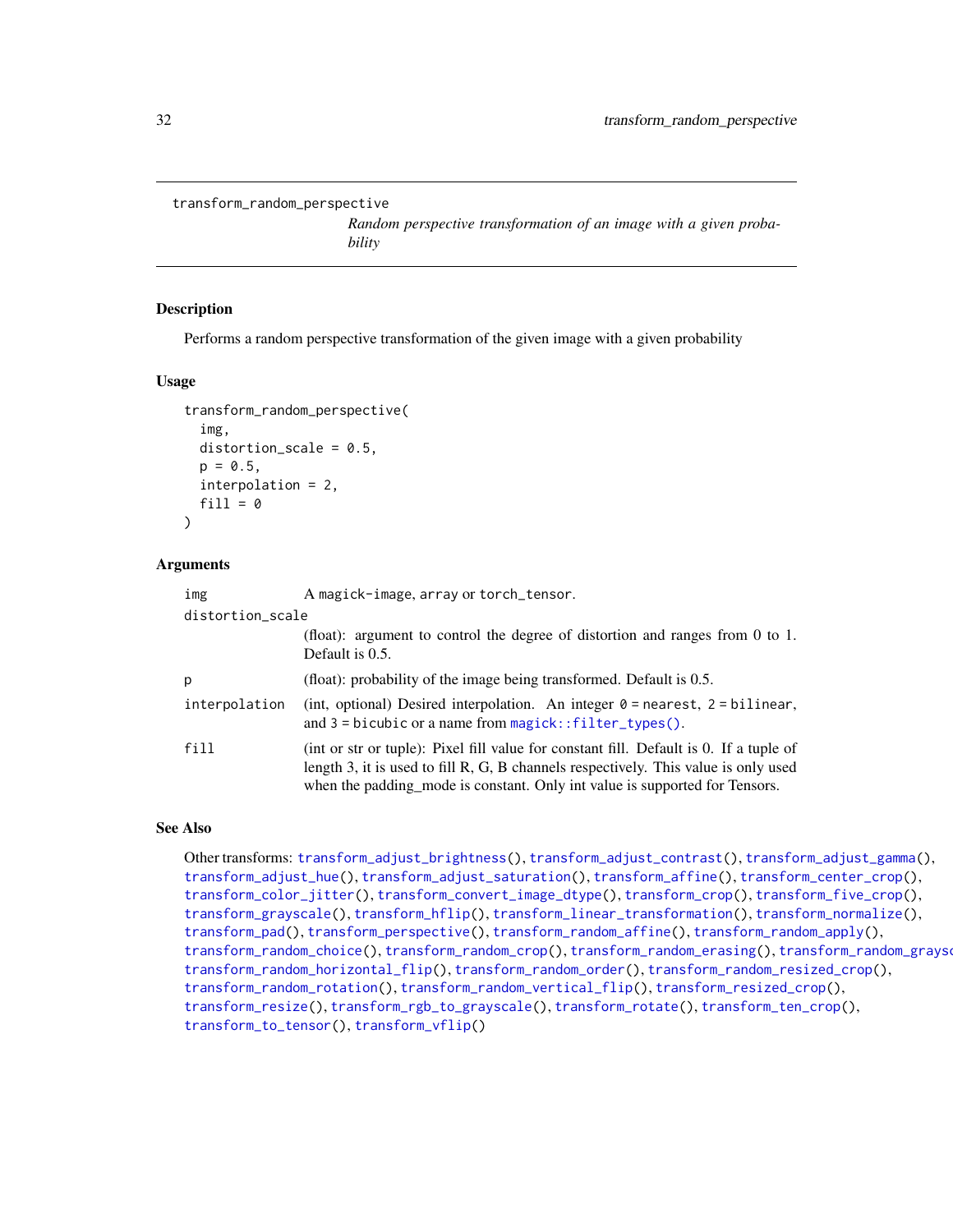<span id="page-32-1"></span><span id="page-32-0"></span>transform\_random\_resized\_crop

*Crop image to random size and aspect ratio*

#### Description

Crop the given image to a random size and aspect ratio. The image can be a Magick Image or a Tensor, in which case it is expected to have [..., H, W] shape, where ... means an arbitrary number of leading dimensions

# Usage

```
transform_random_resized_crop(
  img,
  size,
  scale = c(0.08, 1),ratio = c(3/4, 4/3),interpolation = 2
)
```
#### Arguments

| img           | A magick-image, array or torch_tensor.                                                                                                                                                                                                                                                            |
|---------------|---------------------------------------------------------------------------------------------------------------------------------------------------------------------------------------------------------------------------------------------------------------------------------------------------|
| size          | (sequence or int): Desired output size. If size is a sequence like $(h, w)$ , output<br>size will be matched to this. If size is an int, smaller edge of the image will be<br>matched to this number. i.e., if height > width, then image will be rescaled to<br>$(size * height / width, size).$ |
| scale         | (tuple of float): range of size of the origin size cropped                                                                                                                                                                                                                                        |
| ratio         | (tuple of float): range of aspect ratio of the origin aspect ratio cropped.                                                                                                                                                                                                                       |
| interpolation | (int, optional) Desired interpolation. An integer $\theta$ = nearest, 2 = bilinear,<br>and $3 = bicubic$ or a name from magick::filter_types().                                                                                                                                                   |

# Details

A crop of random size (default: of 0.08 to 1.0) of the original size and a random aspect ratio (default: of 3/4 to 4/3) of the original aspect ratio is made. This crop is finally resized to given size. This is popularly used to train the Inception networks.

#### See Also

Other transforms: [transform\\_adjust\\_brightness\(](#page-9-1)), [transform\\_adjust\\_contrast\(](#page-10-1)), [transform\\_adjust\\_gamma\(](#page-11-1)), [transform\\_adjust\\_hue\(](#page-12-1)), [transform\\_adjust\\_saturation\(](#page-13-1)), [transform\\_affine\(](#page-13-2)), [transform\\_center\\_crop\(](#page-15-1)), [transform\\_color\\_jitter\(](#page-15-2)), [transform\\_convert\\_image\\_dtype\(](#page-16-1)), [transform\\_crop\(](#page-17-1)), [transform\\_five\\_crop\(](#page-18-1)), [transform\\_grayscale\(](#page-19-1)), [transform\\_hflip\(](#page-19-2)), [transform\\_linear\\_transformation\(](#page-20-1)), [transform\\_normalize\(](#page-21-1)), [transform\\_pad\(](#page-22-1)), [transform\\_perspective\(](#page-23-1)), [transform\\_random\\_affine\(](#page-24-1)), [transform\\_random\\_apply\(](#page-25-1)), [transform\\_random\\_choice\(](#page-26-2)), [transform\\_random\\_crop\(](#page-26-1)), [transform\\_random\\_erasing\(](#page-28-1)), [transform\\_random\\_grayscale\(](#page-29-1)),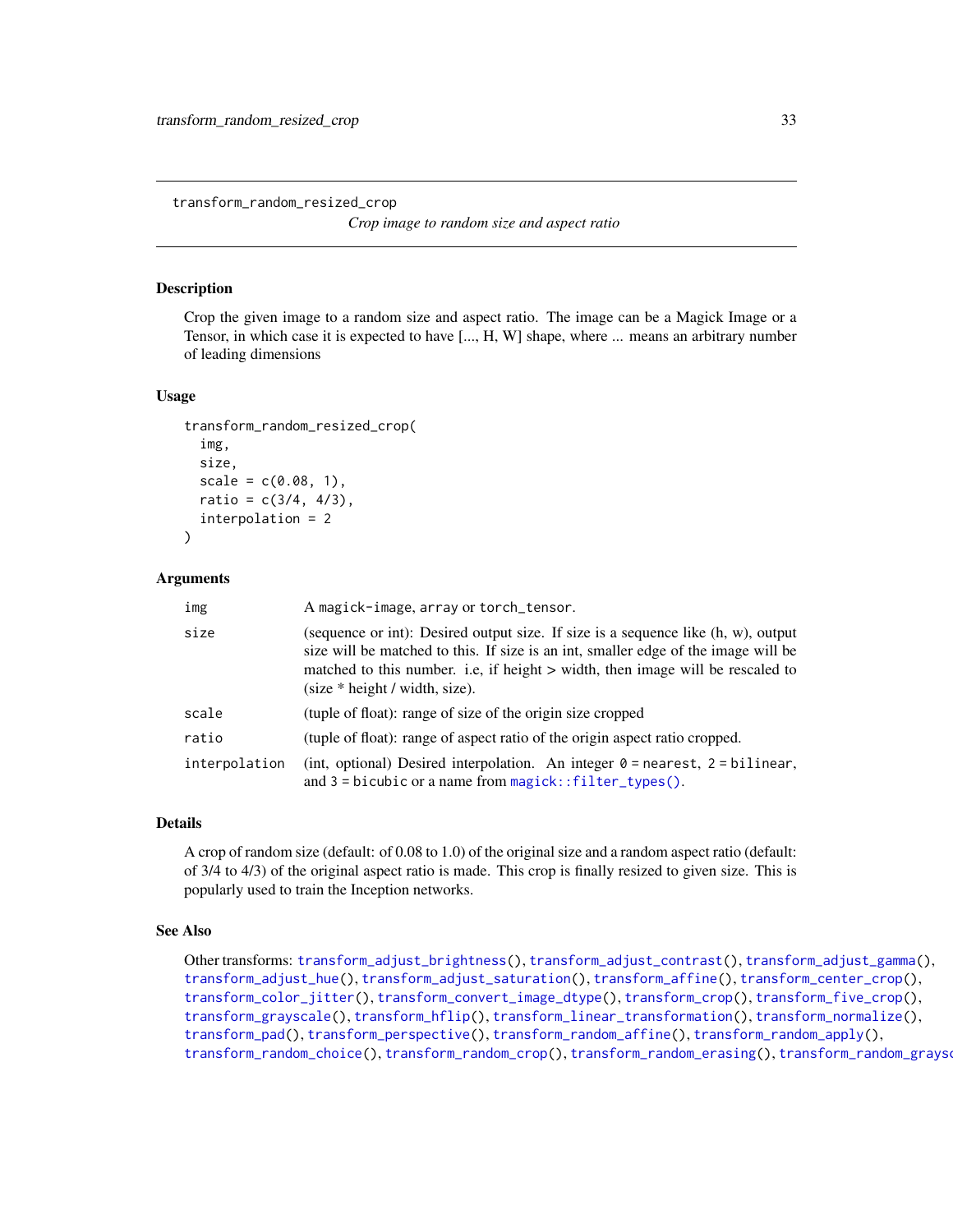<span id="page-33-0"></span>[transform\\_random\\_horizontal\\_flip\(](#page-29-2)), [transform\\_random\\_order\(](#page-30-1)), [transform\\_random\\_perspective\(](#page-31-1)), [transform\\_random\\_rotation\(](#page-33-1)), [transform\\_random\\_vertical\\_flip\(](#page-34-1)), [transform\\_resized\\_crop\(](#page-35-1)), [transform\\_resize\(](#page-35-2)), [transform\\_rgb\\_to\\_grayscale\(](#page-36-1)), [transform\\_rotate\(](#page-37-1)), [transform\\_ten\\_crop\(](#page-38-1)), [transform\\_to\\_tensor\(](#page-39-1)), [transform\\_vflip\(](#page-39-2))

<span id="page-33-1"></span>transform\_random\_rotation

*Rotate the image by angle*

# Description

Rotate the image by angle

# Usage

```
transform_random_rotation(
  img,
  degrees,
  resample = FALSE,
  expand = FALSE,center = NULL,
  fill = NULL\mathcal{L}
```

| img      | A magick-image, array or torch_tensor.                                                                                                                                                                                                                                                                                                                                     |
|----------|----------------------------------------------------------------------------------------------------------------------------------------------------------------------------------------------------------------------------------------------------------------------------------------------------------------------------------------------------------------------------|
| degrees  | (sequence or float or int): Range of degrees to select from. If degrees is a number<br>instead of sequence like (min, max), the range of degrees will be (-degrees,<br>+degrees).                                                                                                                                                                                          |
| resample | (int, optional): An optional resampling filter.                                                                                                                                                                                                                                                                                                                            |
| expand   | (bool, optional): Optional expansion flag. If true, expands the output to make<br>it large enough to hold the entire rotated image. If false or omitted, make the<br>output image the same size as the input image. Note that the expand flag assumes<br>rotation around the center and no translation.                                                                    |
| center   | (list or tuple, optional): Optional center of rotation, $(x, y)$ . Origin is the upper<br>left corner. Default is the center of the image.                                                                                                                                                                                                                                 |
| fill     | (n-tuple or int or float): Pixel fill value for area outside the rotated image. If int<br>or float, the value is used for all bands respectively. Defaults to 0 for all bands.<br>This option is only available for Pillow $>=$ 5.2.0. This option is not supported for<br>Tensor input. Fill value for the area outside the transform in the output image is<br>always 0. |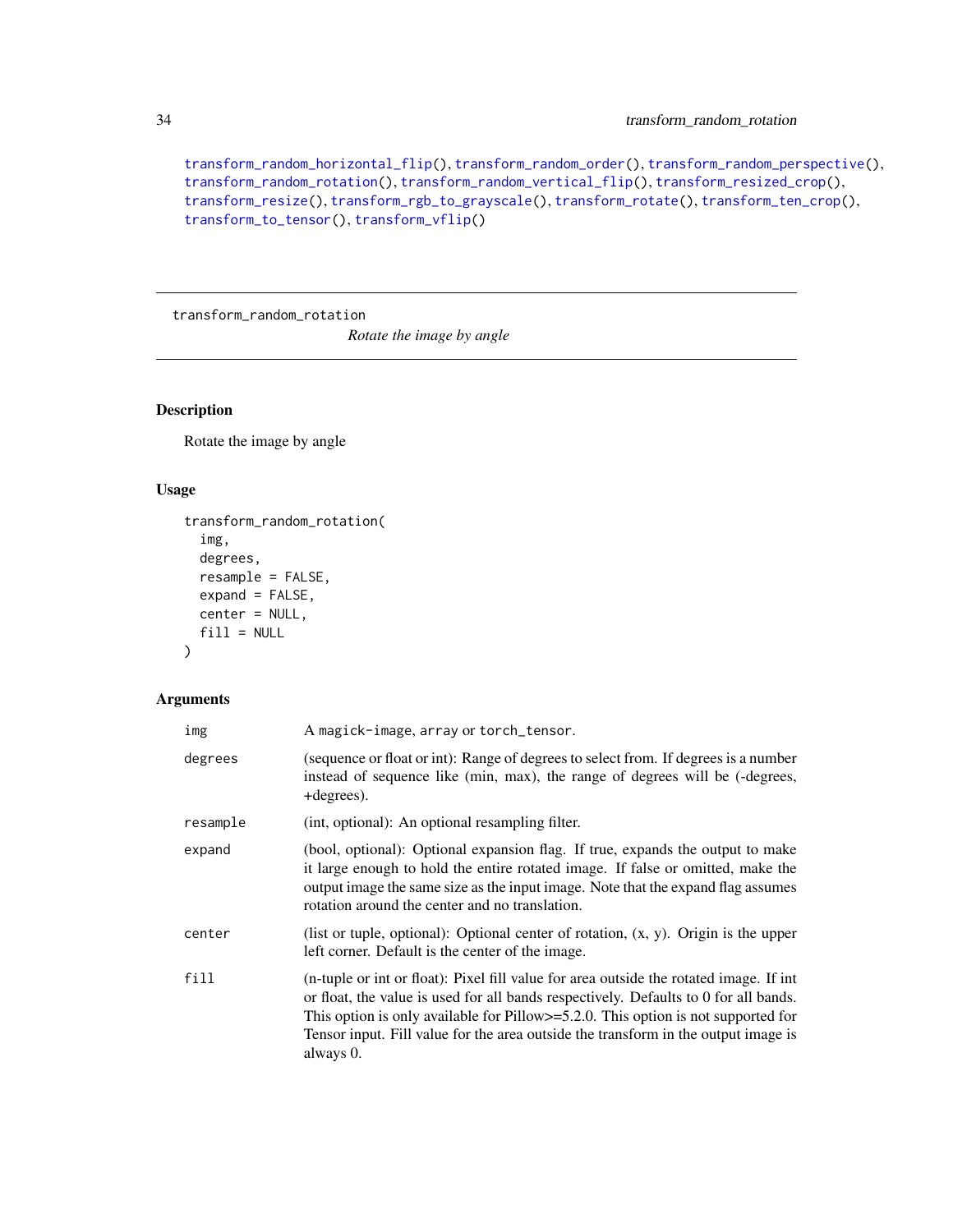#### <span id="page-34-0"></span>See Also

Other transforms: [transform\\_adjust\\_brightness\(](#page-9-1)), [transform\\_adjust\\_contrast\(](#page-10-1)), [transform\\_adjust\\_gamma\(](#page-11-1)), [transform\\_adjust\\_hue\(](#page-12-1)), [transform\\_adjust\\_saturation\(](#page-13-1)), [transform\\_affine\(](#page-13-2)), [transform\\_center\\_crop\(](#page-15-1)), [transform\\_color\\_jitter\(](#page-15-2)), [transform\\_convert\\_image\\_dtype\(](#page-16-1)), [transform\\_crop\(](#page-17-1)), [transform\\_five\\_crop\(](#page-18-1)), [transform\\_grayscale\(](#page-19-1)), [transform\\_hflip\(](#page-19-2)), [transform\\_linear\\_transformation\(](#page-20-1)), [transform\\_normalize\(](#page-21-1)), [transform\\_pad\(](#page-22-1)), [transform\\_perspective\(](#page-23-1)), [transform\\_random\\_affine\(](#page-24-1)), [transform\\_random\\_apply\(](#page-25-1)), [transform\\_random\\_choice\(](#page-26-2)), [transform\\_random\\_crop\(](#page-26-1)), [transform\\_random\\_erasing\(](#page-28-1)), [transform\\_random\\_grayscale\(](#page-29-1)), [transform\\_random\\_horizontal\\_flip\(](#page-29-2)), [transform\\_random\\_order\(](#page-30-1)), [transform\\_random\\_perspective\(](#page-31-1)), [transform\\_random\\_resized\\_crop\(](#page-32-1)), [transform\\_random\\_vertical\\_flip\(](#page-34-1)), [transform\\_resized\\_crop\(](#page-35-1)), [transform\\_resize\(](#page-35-2)), [transform\\_rgb\\_to\\_grayscale\(](#page-36-1)), [transform\\_rotate\(](#page-37-1)), [transform\\_ten\\_crop\(](#page-38-1)), [transform\\_to\\_tensor\(](#page-39-1)), [transform\\_vflip\(](#page-39-2))

<span id="page-34-1"></span>transform\_random\_vertical\_flip *Vertically flip an image randomly with a given probability*

#### **Description**

The image can be a PIL Image or a torch Tensor, in which case it is expected to have [..., H, W] shape, where ... means an arbitrary number of leading dimensions

#### Usage

transform\_random\_vertical\_flip(img,  $p = 0.5$ )

#### Arguments

| ımg | A magick-image, array or torch_tensor.                                  |
|-----|-------------------------------------------------------------------------|
|     | (float): probability of the image being flipped. Default value is $0.5$ |

## See Also

Other transforms: [transform\\_adjust\\_brightness\(](#page-9-1)), [transform\\_adjust\\_contrast\(](#page-10-1)), [transform\\_adjust\\_gamma\(](#page-11-1)), [transform\\_adjust\\_hue\(](#page-12-1)), [transform\\_adjust\\_saturation\(](#page-13-1)), [transform\\_affine\(](#page-13-2)), [transform\\_center\\_crop\(](#page-15-1)), [transform\\_color\\_jitter\(](#page-15-2)), [transform\\_convert\\_image\\_dtype\(](#page-16-1)), [transform\\_crop\(](#page-17-1)), [transform\\_five\\_crop\(](#page-18-1)), [transform\\_grayscale\(](#page-19-1)), [transform\\_hflip\(](#page-19-2)), [transform\\_linear\\_transformation\(](#page-20-1)), [transform\\_normalize\(](#page-21-1)), [transform\\_pad\(](#page-22-1)), [transform\\_perspective\(](#page-23-1)), [transform\\_random\\_affine\(](#page-24-1)), [transform\\_random\\_apply\(](#page-25-1)), [transform\\_random\\_choice\(](#page-26-2)), [transform\\_random\\_crop\(](#page-26-1)), [transform\\_random\\_erasing\(](#page-28-1)), [transform\\_random\\_grayscale\(](#page-29-1)), [transform\\_random\\_horizontal\\_flip\(](#page-29-2)), [transform\\_random\\_order\(](#page-30-1)), [transform\\_random\\_perspective\(](#page-31-1)), [transform\\_random\\_resized\\_crop\(](#page-32-1)), [transform\\_random\\_rotation\(](#page-33-1)), [transform\\_resized\\_crop\(](#page-35-1)), [transform\\_resize\(](#page-35-2)), [transform\\_rgb\\_to\\_grayscale\(](#page-36-1)), [transform\\_rotate\(](#page-37-1)), [transform\\_ten\\_crop\(](#page-38-1)), [transform\\_to\\_tensor\(](#page-39-1)), [transform\\_vflip\(](#page-39-2))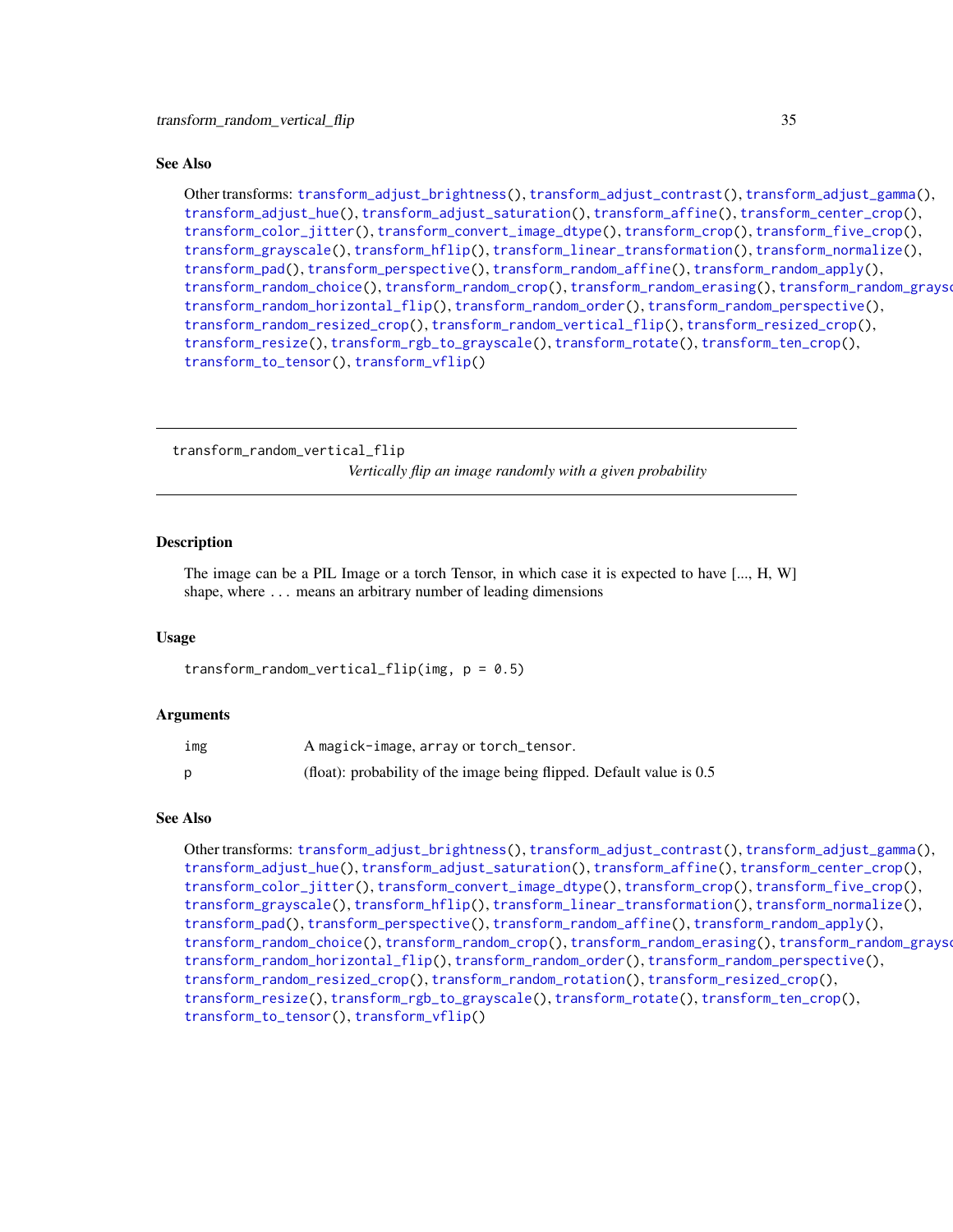<span id="page-35-2"></span><span id="page-35-0"></span>

The image can be a Magic Image or a torch Tensor, in which case it is expected to have [..., H, W] shape, where ... means an arbitrary number of leading dimensions

#### Usage

transform\_resize(img, size, interpolation = 2)

#### **Arguments**

| img           | A magick-image, array or torch_tensor.                                                                                                                                                                                                                                                                                        |
|---------------|-------------------------------------------------------------------------------------------------------------------------------------------------------------------------------------------------------------------------------------------------------------------------------------------------------------------------------|
| size          | (sequence or int): Desired output size. If size is a sequence like $(h, w)$ , output<br>size will be matched to this. If size is an int, smaller edge of the image will be<br>matched to this number. i.e, if height > width, then image will be rescaled to<br>$\text{(size} * \text{height} / \text{width}, \text{size})$ . |
| interpolation | (int, optional) Desired interpolation. An integer $\theta$ = nearest, 2 = bilinear,<br>and $3 =$ bicubic or a name from $magic$ ; $filter_type$ s().                                                                                                                                                                          |

#### See Also

Other transforms: [transform\\_adjust\\_brightness\(](#page-9-1)), [transform\\_adjust\\_contrast\(](#page-10-1)), [transform\\_adjust\\_gamma\(](#page-11-1)), [transform\\_adjust\\_hue\(](#page-12-1)), [transform\\_adjust\\_saturation\(](#page-13-1)), [transform\\_affine\(](#page-13-2)), [transform\\_center\\_crop\(](#page-15-1)), [transform\\_color\\_jitter\(](#page-15-2)), [transform\\_convert\\_image\\_dtype\(](#page-16-1)), [transform\\_crop\(](#page-17-1)), [transform\\_five\\_crop\(](#page-18-1)), [transform\\_grayscale\(](#page-19-1)), [transform\\_hflip\(](#page-19-2)), [transform\\_linear\\_transformation\(](#page-20-1)), [transform\\_normalize\(](#page-21-1)), [transform\\_pad\(](#page-22-1)), [transform\\_perspective\(](#page-23-1)), [transform\\_random\\_affine\(](#page-24-1)), [transform\\_random\\_apply\(](#page-25-1)), [transform\\_random\\_choice\(](#page-26-2)), [transform\\_random\\_crop\(](#page-26-1)), [transform\\_random\\_erasing\(](#page-28-1)), [transform\\_random\\_grayscale\(](#page-29-1)), [transform\\_random\\_horizontal\\_flip\(](#page-29-2)), [transform\\_random\\_order\(](#page-30-1)), [transform\\_random\\_perspective\(](#page-31-1)), [transform\\_random\\_resized\\_crop\(](#page-32-1)), [transform\\_random\\_rotation\(](#page-33-1)), [transform\\_random\\_vertical\\_flip\(](#page-34-1)), [transform\\_resized\\_crop\(](#page-35-1)), [transform\\_rgb\\_to\\_grayscale\(](#page-36-1)), [transform\\_rotate\(](#page-37-1)), [transform\\_ten\\_crop\(](#page-38-1)), [transform\\_to\\_tensor\(](#page-39-1)), [transform\\_vflip\(](#page-39-2))

<span id="page-35-1"></span>transform\_resized\_crop

*Crop an image and resize it to a desired size*

## Description

Crop an image and resize it to a desired size

#### Usage

transform\_resized\_crop(img, top, left, height, width, size, interpolation = 2)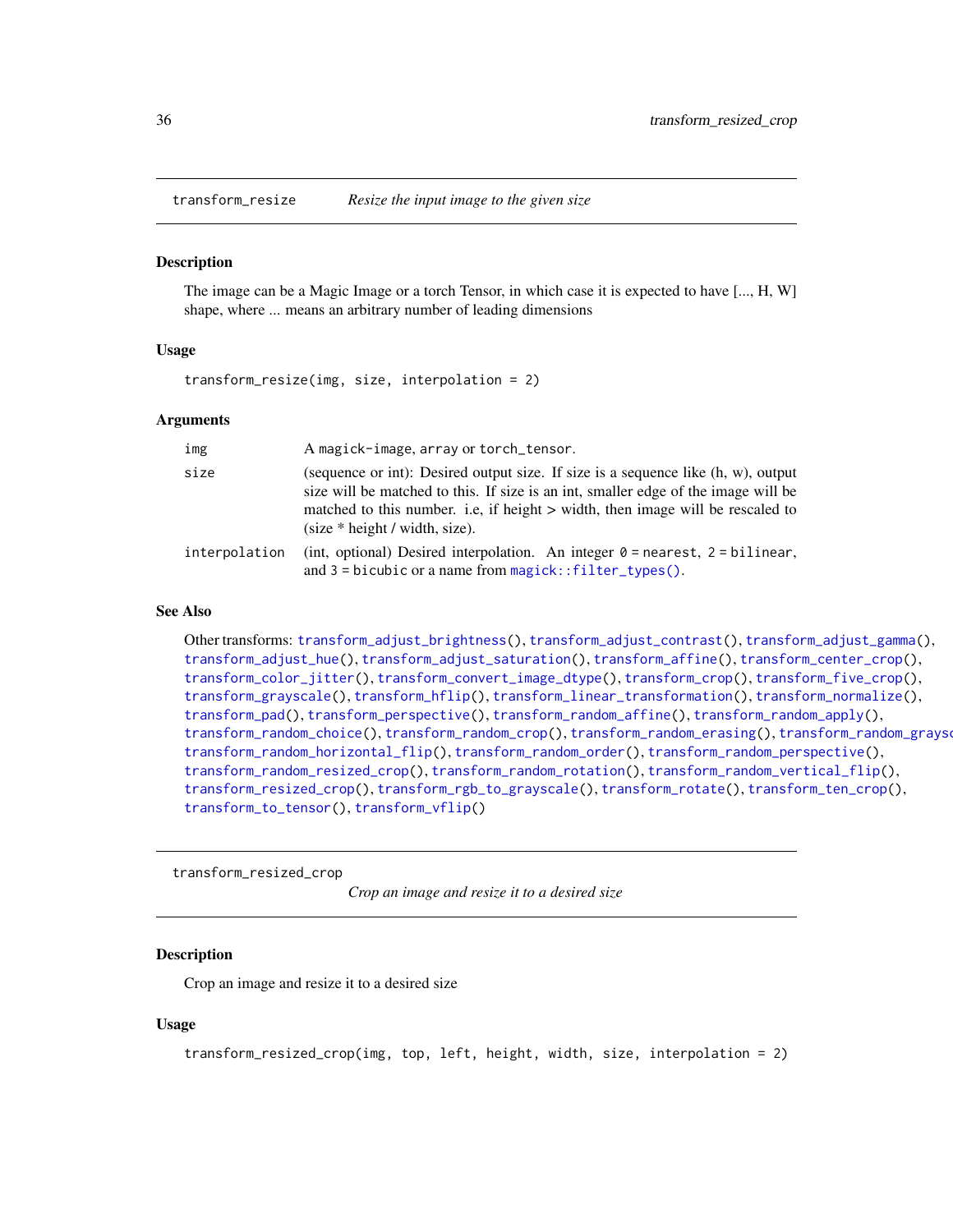#### <span id="page-36-0"></span>**Arguments**

| img           | A magick-image, array or torch_tensor.                                                                                                                                                                                                                                                                                         |  |
|---------------|--------------------------------------------------------------------------------------------------------------------------------------------------------------------------------------------------------------------------------------------------------------------------------------------------------------------------------|--|
| top           | (int): Vertical component of the top left corner of the crop box.                                                                                                                                                                                                                                                              |  |
| left          | (int): Horizontal component of the top left corner of the crop box.                                                                                                                                                                                                                                                            |  |
| height        | (int): Height of the crop box.                                                                                                                                                                                                                                                                                                 |  |
| width         | $(int)$ : Width of the crop box.                                                                                                                                                                                                                                                                                               |  |
| size          | (sequence or int): Desired output size. If size is a sequence like $(h, w)$ , output<br>size will be matched to this. If size is an int, smaller edge of the image will be<br>matched to this number. i.e., if height > width, then image will be rescaled to<br>$\text{(size} * \text{height} / \text{width}, \text{size})$ . |  |
| interpolation | (int, optional) Desired interpolation. An integer $0 =$ nearest, $2 =$ bilinear,<br>and $3 =$ bicubic or a name from magick:: filter_types().                                                                                                                                                                                  |  |

# See Also

Other transforms: [transform\\_adjust\\_brightness\(](#page-9-1)), [transform\\_adjust\\_contrast\(](#page-10-1)), [transform\\_adjust\\_gamma\(](#page-11-1)), [transform\\_adjust\\_hue\(](#page-12-1)), [transform\\_adjust\\_saturation\(](#page-13-1)), [transform\\_affine\(](#page-13-2)), [transform\\_center\\_crop\(](#page-15-1)), [transform\\_color\\_jitter\(](#page-15-2)), [transform\\_convert\\_image\\_dtype\(](#page-16-1)), [transform\\_crop\(](#page-17-1)), [transform\\_five\\_crop\(](#page-18-1)), [transform\\_grayscale\(](#page-19-1)), [transform\\_hflip\(](#page-19-2)), [transform\\_linear\\_transformation\(](#page-20-1)), [transform\\_normalize\(](#page-21-1)), [transform\\_pad\(](#page-22-1)), [transform\\_perspective\(](#page-23-1)), [transform\\_random\\_affine\(](#page-24-1)), [transform\\_random\\_apply\(](#page-25-1)), [transform\\_random\\_choice\(](#page-26-2)), [transform\\_random\\_crop\(](#page-26-1)), [transform\\_random\\_erasing\(](#page-28-1)), [transform\\_random\\_grayscale\(](#page-29-1)), [transform\\_random\\_horizontal\\_flip\(](#page-29-2)), [transform\\_random\\_order\(](#page-30-1)), [transform\\_random\\_perspective\(](#page-31-1)), [transform\\_random\\_resized\\_crop\(](#page-32-1)), [transform\\_random\\_rotation\(](#page-33-1)), [transform\\_random\\_vertical\\_flip\(](#page-34-1)), [transform\\_resize\(](#page-35-2)), [transform\\_rgb\\_to\\_grayscale\(](#page-36-1)), [transform\\_rotate\(](#page-37-1)), [transform\\_ten\\_crop\(](#page-38-1)), [transform\\_to\\_tensor\(](#page-39-1)), [transform\\_vflip\(](#page-39-2))

<span id="page-36-1"></span>transform\_rgb\_to\_grayscale

*Convert RGB Image Tensor to Grayscale*

#### Description

For RGB to Grayscale conversion, ITU-R 601-2 luma transform is performed which is  $L = R$  \*  $0.2989 + G * 0.5870 + B * 0.1140$ 

#### Usage

```
transform_rgb_to_grayscale(img)
```
#### Arguments

img A magick-image, array or torch\_tensor.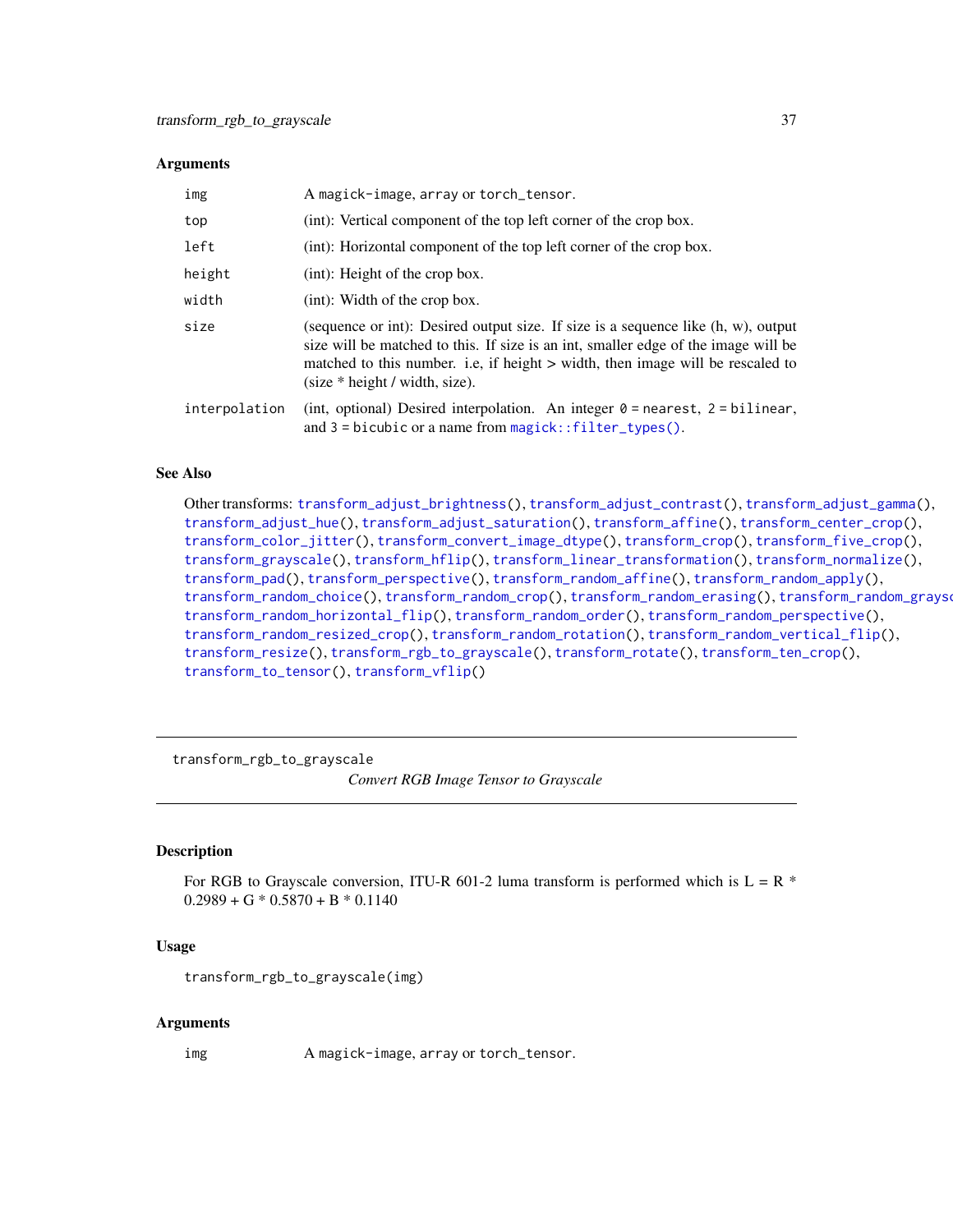## <span id="page-37-0"></span>See Also

Other transforms: [transform\\_adjust\\_brightness\(](#page-9-1)), [transform\\_adjust\\_contrast\(](#page-10-1)), [transform\\_adjust\\_gamma\(](#page-11-1)), [transform\\_adjust\\_hue\(](#page-12-1)), [transform\\_adjust\\_saturation\(](#page-13-1)), [transform\\_affine\(](#page-13-2)), [transform\\_center\\_crop\(](#page-15-1)), [transform\\_color\\_jitter\(](#page-15-2)), [transform\\_convert\\_image\\_dtype\(](#page-16-1)), [transform\\_crop\(](#page-17-1)), [transform\\_five\\_crop\(](#page-18-1)), [transform\\_grayscale\(](#page-19-1)), [transform\\_hflip\(](#page-19-2)), [transform\\_linear\\_transformation\(](#page-20-1)), [transform\\_normalize\(](#page-21-1)), [transform\\_pad\(](#page-22-1)), [transform\\_perspective\(](#page-23-1)), [transform\\_random\\_affine\(](#page-24-1)), [transform\\_random\\_apply\(](#page-25-1)), [transform\\_random\\_choice\(](#page-26-2)), [transform\\_random\\_crop\(](#page-26-1)), [transform\\_random\\_erasing\(](#page-28-1)), [transform\\_random\\_grayscale\(](#page-29-1)), [transform\\_random\\_horizontal\\_flip\(](#page-29-2)), [transform\\_random\\_order\(](#page-30-1)), [transform\\_random\\_perspective\(](#page-31-1)), [transform\\_random\\_resized\\_crop\(](#page-32-1)), [transform\\_random\\_rotation\(](#page-33-1)), [transform\\_random\\_vertical\\_flip\(](#page-34-1)), [transform\\_resized\\_crop\(](#page-35-1)), [transform\\_resize\(](#page-35-2)), [transform\\_rotate\(](#page-37-1)), [transform\\_ten\\_crop\(](#page-38-1)), [transform\\_to\\_tensor\(](#page-39-1)), [transform\\_vflip\(](#page-39-2))

<span id="page-37-1"></span>transform\_rotate *Angular rotation of an image*

# **Description**

Angular rotation of an image

#### Usage

```
transform_rotate(
  img,
  angle,
  resample = 0,
 expand = FALSE,center = NULL,
  fill = NULL)
```

```
Arguments
```

| img      | A magick-image, array or torch_tensor.                                                                                                                                                                                                                                                                                                                                       |  |
|----------|------------------------------------------------------------------------------------------------------------------------------------------------------------------------------------------------------------------------------------------------------------------------------------------------------------------------------------------------------------------------------|--|
| angle    | (float or int): rotation angle value in degrees, counter-clockwise.                                                                                                                                                                                                                                                                                                          |  |
| resample | (int, optional): An optional resampling filter.                                                                                                                                                                                                                                                                                                                              |  |
| expand   | (bool, optional): Optional expansion flag. If true, expands the output to make<br>it large enough to hold the entire rotated image. If false or omitted, make the<br>output image the same size as the input image. Note that the expand flag assumes<br>rotation around the center and no translation.                                                                      |  |
| center   | (list or tuple, optional): Optional center of rotation, $(x, y)$ . Origin is the upper<br>left corner. Default is the center of the image.                                                                                                                                                                                                                                   |  |
| fill     | (n-tuple or int or float): Pixel fill value for area outside the rotated image. If int<br>or float, the value is used for all bands respectively. Defaults to 0 for all bands.<br>This option is only available for Pillow $\ge$ =5.2.0. This option is not supported for<br>Tensor input. Fill value for the area outside the transform in the output image is<br>always 0. |  |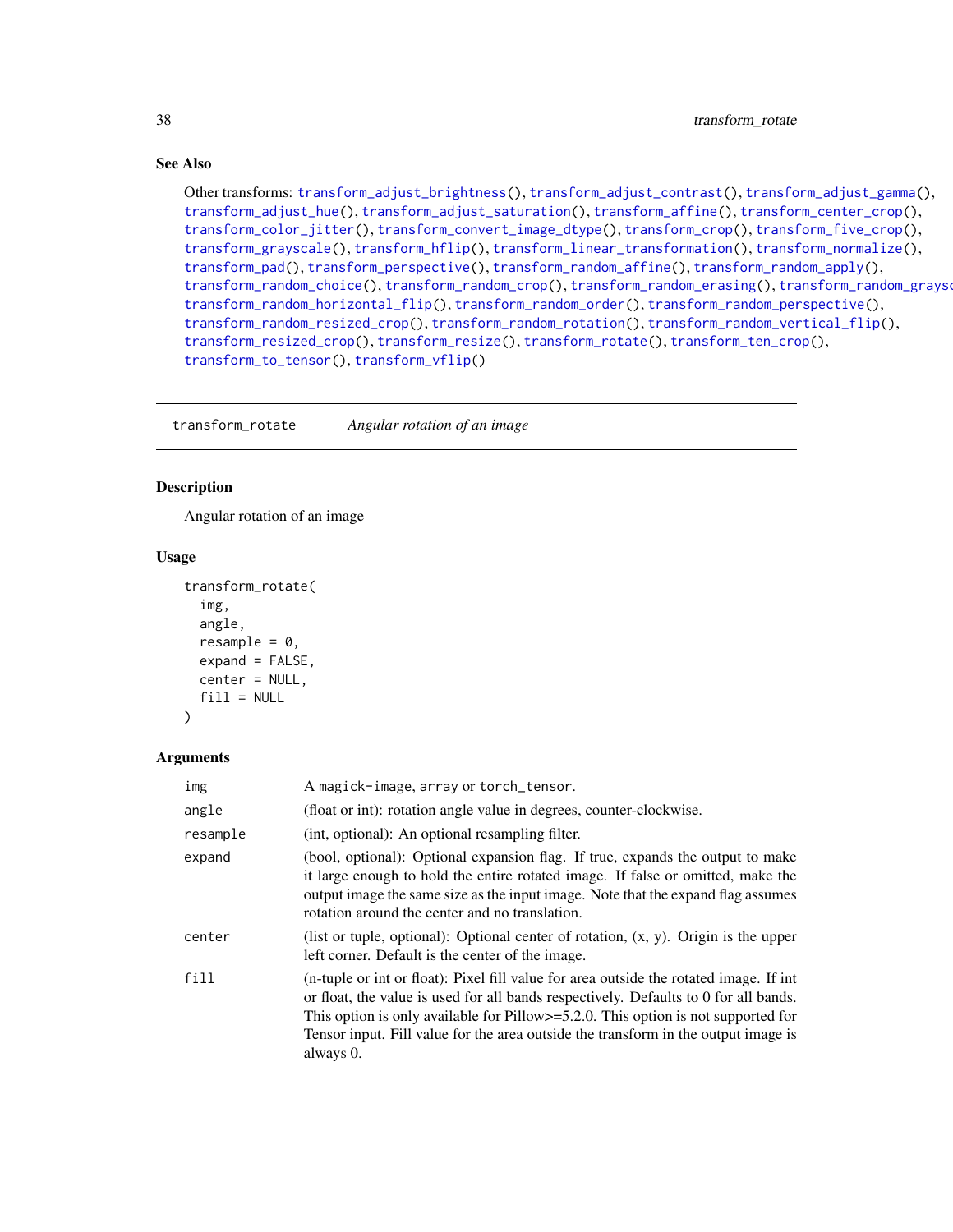#### <span id="page-38-0"></span>See Also

Other transforms: [transform\\_adjust\\_brightness\(](#page-9-1)), [transform\\_adjust\\_contrast\(](#page-10-1)), [transform\\_adjust\\_gamma\(](#page-11-1)), [transform\\_adjust\\_hue\(](#page-12-1)), [transform\\_adjust\\_saturation\(](#page-13-1)), [transform\\_affine\(](#page-13-2)), [transform\\_center\\_crop\(](#page-15-1)), [transform\\_color\\_jitter\(](#page-15-2)), [transform\\_convert\\_image\\_dtype\(](#page-16-1)), [transform\\_crop\(](#page-17-1)), [transform\\_five\\_crop\(](#page-18-1)), [transform\\_grayscale\(](#page-19-1)), [transform\\_hflip\(](#page-19-2)), [transform\\_linear\\_transformation\(](#page-20-1)), [transform\\_normalize\(](#page-21-1)), [transform\\_pad\(](#page-22-1)), [transform\\_perspective\(](#page-23-1)), [transform\\_random\\_affine\(](#page-24-1)), [transform\\_random\\_apply\(](#page-25-1)), [transform\\_random\\_choice\(](#page-26-2)), [transform\\_random\\_crop\(](#page-26-1)), [transform\\_random\\_erasing\(](#page-28-1)), [transform\\_random\\_grayscale\(](#page-29-1)), [transform\\_random\\_horizontal\\_flip\(](#page-29-2)), [transform\\_random\\_order\(](#page-30-1)), [transform\\_random\\_perspective\(](#page-31-1)), [transform\\_random\\_resized\\_crop\(](#page-32-1)), [transform\\_random\\_rotation\(](#page-33-1)), [transform\\_random\\_vertical\\_flip\(](#page-34-1)), [transform\\_resized\\_crop\(](#page-35-1)), [transform\\_resize\(](#page-35-2)), [transform\\_rgb\\_to\\_grayscale\(](#page-36-1)), [transform\\_ten\\_crop\(](#page-38-1)), [transform\\_to\\_tensor\(](#page-39-1)), [transform\\_vflip\(](#page-39-2))

<span id="page-38-1"></span>transform\_ten\_crop *Crop an image and the flipped image each into four corners and a central crop*

#### Description

Crop the given image into four corners and the central crop, plus the flipped version of these (horizontal flipping is used by default). This transform returns a tuple of images and there may be a mismatch in the number of inputs and targets your Dataset returns.

#### Usage

```
transform_ten_crop(img, size, vertical_flip = FALSE)
```
#### Arguments

| img           | A magick-image, array or torch_tensor.                                                                                                                                                                                                                                                                                         |
|---------------|--------------------------------------------------------------------------------------------------------------------------------------------------------------------------------------------------------------------------------------------------------------------------------------------------------------------------------|
| size          | (sequence or int): Desired output size. If size is a sequence like $(h, w)$ , output<br>size will be matched to this. If size is an int, smaller edge of the image will be<br>matched to this number. i.e., if height > width, then image will be rescaled to<br>$\text{(size} * \text{height} / \text{width}, \text{size})$ . |
| vertical_flip | (bool): Use vertical flipping instead of horizontal                                                                                                                                                                                                                                                                            |

#### See Also

Other transforms: [transform\\_adjust\\_brightness\(](#page-9-1)), [transform\\_adjust\\_contrast\(](#page-10-1)), [transform\\_adjust\\_gamma\(](#page-11-1)), [transform\\_adjust\\_hue\(](#page-12-1)), [transform\\_adjust\\_saturation\(](#page-13-1)), [transform\\_affine\(](#page-13-2)), [transform\\_center\\_crop\(](#page-15-1)), [transform\\_color\\_jitter\(](#page-15-2)), [transform\\_convert\\_image\\_dtype\(](#page-16-1)), [transform\\_crop\(](#page-17-1)), [transform\\_five\\_crop\(](#page-18-1)), [transform\\_grayscale\(](#page-19-1)), [transform\\_hflip\(](#page-19-2)), [transform\\_linear\\_transformation\(](#page-20-1)), [transform\\_normalize\(](#page-21-1)), [transform\\_pad\(](#page-22-1)), [transform\\_perspective\(](#page-23-1)), [transform\\_random\\_affine\(](#page-24-1)), [transform\\_random\\_apply\(](#page-25-1)), [transform\\_random\\_choice\(](#page-26-2)), [transform\\_random\\_crop\(](#page-26-1)), [transform\\_random\\_erasing\(](#page-28-1)), [transform\\_random\\_grayscale\(](#page-29-1)), [transform\\_random\\_horizontal\\_flip\(](#page-29-2)), [transform\\_random\\_order\(](#page-30-1)), [transform\\_random\\_perspective\(](#page-31-1)), [transform\\_random\\_resized\\_crop\(](#page-32-1)), [transform\\_random\\_rotation\(](#page-33-1)), [transform\\_random\\_vertical\\_flip\(](#page-34-1)), [transform\\_resized\\_crop\(](#page-35-1)), [transform\\_resize\(](#page-35-2)), [transform\\_rgb\\_to\\_grayscale\(](#page-36-1)), [transform\\_rotate\(](#page-37-1)), [transform\\_to\\_tensor\(](#page-39-1)), [transform\\_vflip\(](#page-39-2))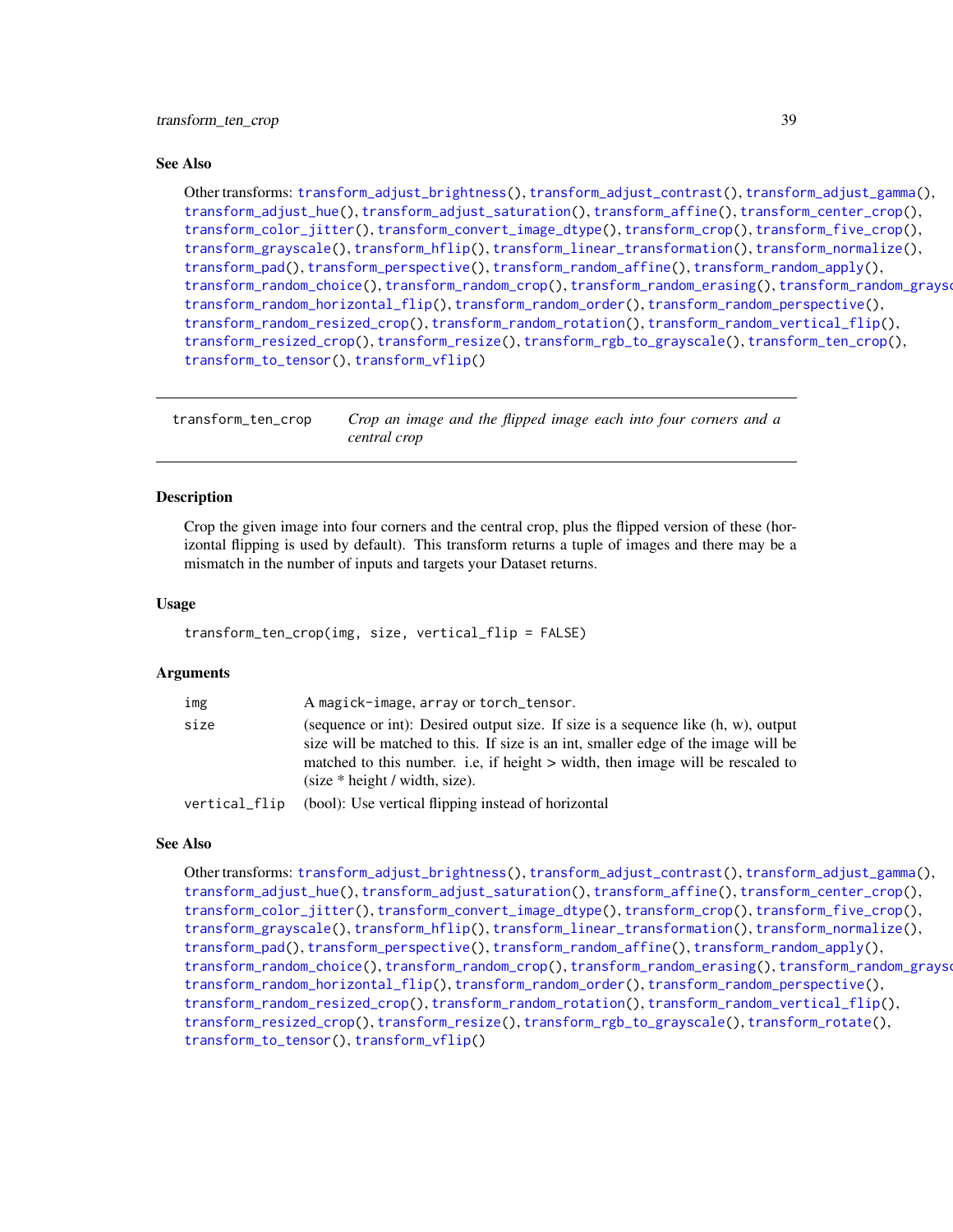<span id="page-39-1"></span><span id="page-39-0"></span>transform\_to\_tensor *Convert an image to a tensor*

#### Description

Converts a Magick Image or array (H x W x C) in the range  $[0, 255]$  to a torch\_tensor of shape  $(C \times H \times W)$  in the range [0.0, 1.0]. In the other cases, tensors are returned without scaling.

#### Usage

transform\_to\_tensor(img)

#### **Arguments**

img A magick-image, array or torch\_tensor.

#### Note

Because the input image is scaled to [0.0, 1.0], this transformation should not be used when transforming target image masks.

#### See Also

Other transforms: [transform\\_adjust\\_brightness\(](#page-9-1)), [transform\\_adjust\\_contrast\(](#page-10-1)), [transform\\_adjust\\_gamma\(](#page-11-1)), [transform\\_adjust\\_hue\(](#page-12-1)), [transform\\_adjust\\_saturation\(](#page-13-1)), [transform\\_affine\(](#page-13-2)), [transform\\_center\\_crop\(](#page-15-1)), [transform\\_color\\_jitter\(](#page-15-2)), [transform\\_convert\\_image\\_dtype\(](#page-16-1)), [transform\\_crop\(](#page-17-1)), [transform\\_five\\_crop\(](#page-18-1)), [transform\\_grayscale\(](#page-19-1)), [transform\\_hflip\(](#page-19-2)), [transform\\_linear\\_transformation\(](#page-20-1)), [transform\\_normalize\(](#page-21-1)), [transform\\_pad\(](#page-22-1)), [transform\\_perspective\(](#page-23-1)), [transform\\_random\\_affine\(](#page-24-1)), [transform\\_random\\_apply\(](#page-25-1)), [transform\\_random\\_choice\(](#page-26-2)), [transform\\_random\\_crop\(](#page-26-1)), [transform\\_random\\_erasing\(](#page-28-1)), [transform\\_random\\_grayscale\(](#page-29-1)), [transform\\_random\\_horizontal\\_flip\(](#page-29-2)), [transform\\_random\\_order\(](#page-30-1)), [transform\\_random\\_perspective\(](#page-31-1)), [transform\\_random\\_resized\\_crop\(](#page-32-1)), [transform\\_random\\_rotation\(](#page-33-1)), [transform\\_random\\_vertical\\_flip\(](#page-34-1)), [transform\\_resized\\_crop\(](#page-35-1)), [transform\\_resize\(](#page-35-2)), [transform\\_rgb\\_to\\_grayscale\(](#page-36-1)), [transform\\_rotate\(](#page-37-1)), [transform\\_ten\\_crop\(](#page-38-1)), [transform\\_vflip\(](#page-39-2))

<span id="page-39-2"></span>transform\_vflip *Vertically flip a PIL Image or Tensor*

### Description

Vertically flip a PIL Image or Tensor

#### Usage

transform\_vflip(img)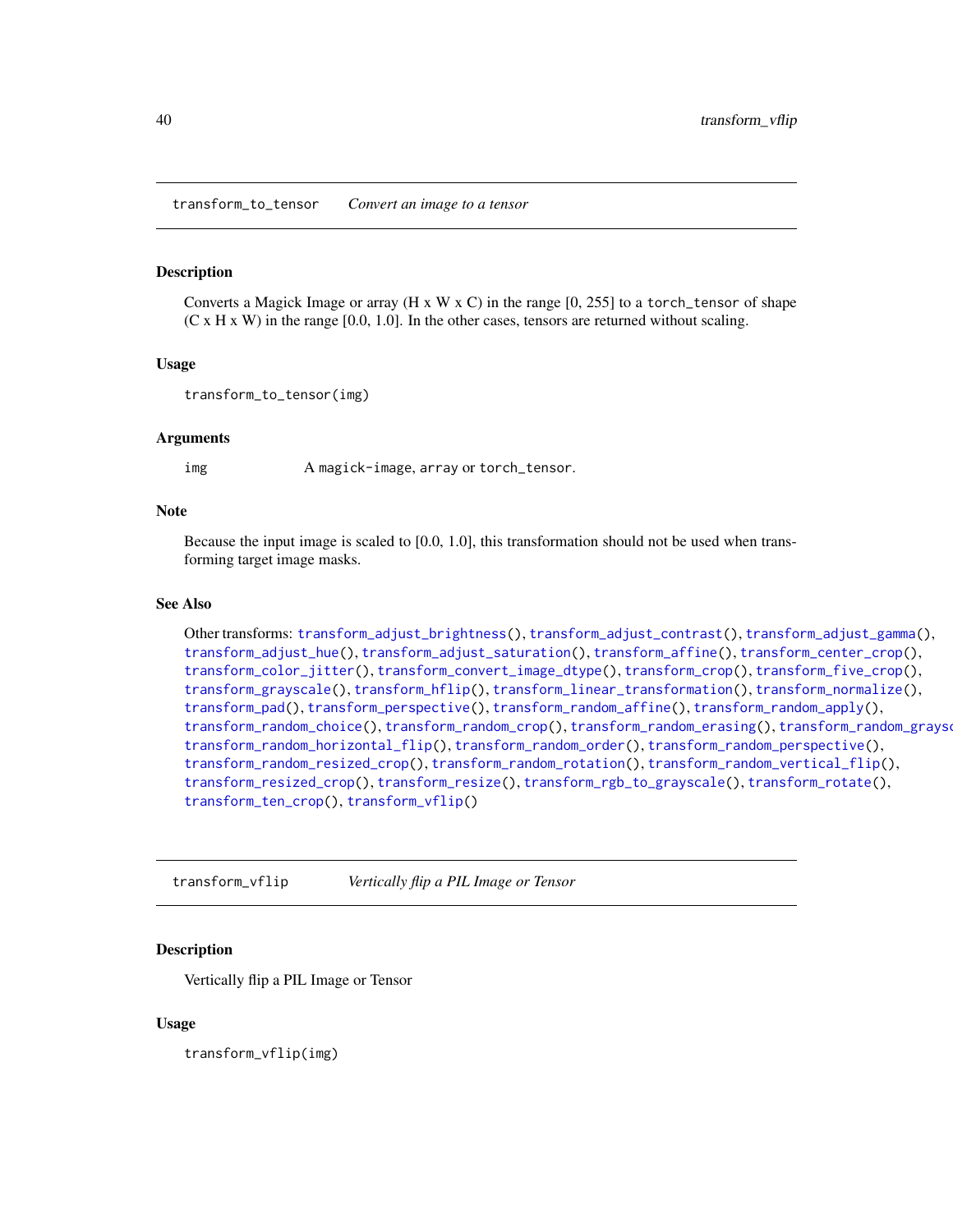#### <span id="page-40-0"></span>Arguments

img A magick-image, array or torch\_tensor.

#### See Also

```
Other transforms: transform_adjust_brightness(), transform_adjust_contrast(), transform_adjust_gamma(),
transform_adjust_hue(), transform_adjust_saturation(), transform_affine(), transform_center_crop(),
transform_color_jitter(), transform_convert_image_dtype(), transform_crop(), transform_five_crop(),
transform_grayscale(), transform_hflip(), transform_linear_transformation(), transform_normalize(),
transform_pad(), transform_perspective(), transform_random_affine(), transform_random_apply(),
transform_random_choice(), transform_random_crop(), transform_random_erasing(), transform_random_grayscale(),
transform_random_horizontal_flip(), transform_random_order(), transform_random_perspective(),
transform_random_resized_crop(), transform_random_rotation(), transform_random_vertical_flip(),
transform_resized_crop(), transform_resize(), transform_rgb_to_grayscale(), transform_rotate(),
transform_ten_crop(), transform_to_tensor()
```
vision\_make\_grid *A simplified version of torchvision.utils.make\_grid*

#### **Description**

Arranges a batch of (image) tensors in a grid, with optional padding between images. Expects a 4d mini-batch tensor of shape (B x C x H x W).

#### Usage

```
vision_make_grid(
  tensor,
  scale = TRUE,
  num\_rows = 8,
  padding = 2,
  pad_value = 0)
```

| tensor    | tensor to arrange in grid.                             |
|-----------|--------------------------------------------------------|
| scale     | whether to normalize (min-max-scale) the input tensor. |
| num_rows  | number of rows making up the grid (default 8).         |
| padding   | amount of padding between batch images (default 2).    |
| pad_value | pixel value to use for padding.                        |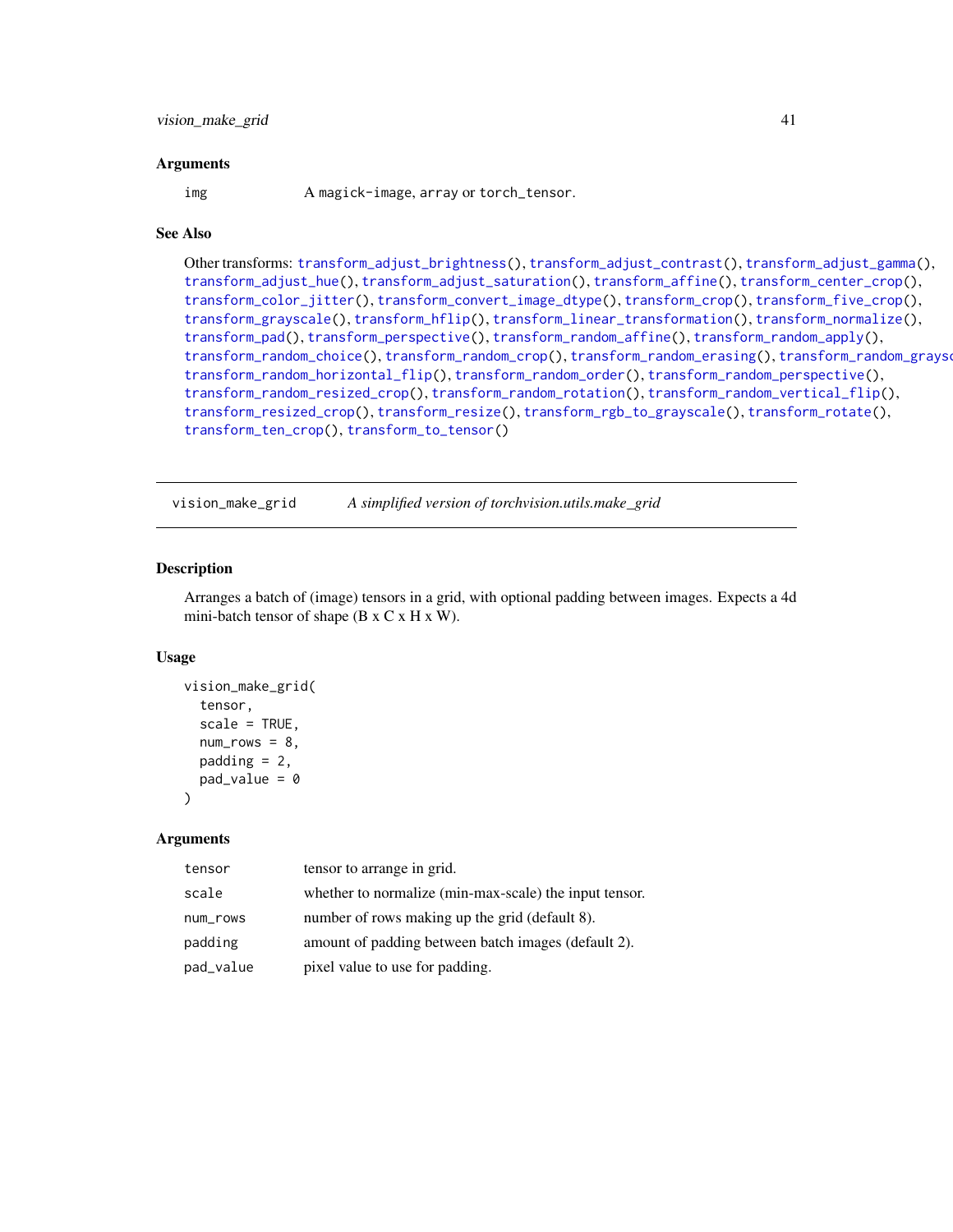# <span id="page-41-0"></span>**Index**

∗ datasets

```
image_folder_dataset, 4
∗ dataset
    tiny_imagenet_dataset, 10
∗ models
    model_alexnet, 7
    model_mobilenet_v2, 7
    model_resnet, 8
∗ transforms
    transform_adjust_brightness, 10
    transform_adjust_contrast, 11
    transform_adjust_gamma, 12
    transform_adjust_hue, 13
    transform_adjust_saturation, 14
    transform_affine, 14
    transform_center_crop, 16
    transform_color_jitter, 16
    transform_convert_image_dtype, 17
    transform_crop, 18
    transform_five_crop, 19
    transform_grayscale, 20
    transform_hflip, 20
    transform_linear_transformation,
        21
    transform_normalize, 22
    transform_pad, 23
    transform_perspective, 24
    transform_random_affine, 25
    transform_random_apply, 26
    transform_random_choice, 27
    transform_random_crop, 27
    transform_random_erasing, 29
    transform_random_grayscale, 30
    transform_random_horizontal_flip,
        30
    transform_random_order, 31
    transform_random_perspective, 32
    transform_random_resized_crop, 33
    transform_random_rotation, 34
```

```
transform_random_vertical_flip, 35
transform_resize, 36
transform_resized_crop, 36
transform_rgb_to_grayscale, 37
transform_rotate, 38
transform_ten_crop, 39
transform_to_tensor, 40
transform_vflip, 40
```
#### base\_loader, [3](#page-2-0)

```
cifar100_dataset (cifar10_dataset), 3
cifar10_dataset, 3
```
# D, *[21](#page-20-0)*

image\_folder\_dataset, [4](#page-3-0) image\_folder\_dataset(), *[10](#page-9-0)*

```
kmnist_dataset, 5
```
magick::filter\_types(), *[24](#page-23-0)*, *[32,](#page-31-0) [33](#page-32-0)*, *[36,](#page-35-0) [37](#page-36-0)* magick\_loader, [6](#page-5-0) mnist\_dataset, [6](#page-5-0) model\_alexnet, *[7](#page-6-0)*, [7,](#page-6-0) *[9](#page-8-0)* model\_mobilenet\_v2, *[7](#page-6-0)*, [7,](#page-6-0) *[9](#page-8-0)* model\_resnet, *[7](#page-6-0)*, [8](#page-7-0) model\_resnet101 *(*model\_resnet*)*, [8](#page-7-0) model\_resnet152 *(*model\_resnet*)*, [8](#page-7-0) model\_resnet18 *(*model\_resnet*)*, [8](#page-7-0) model\_resnet34 *(*model\_resnet*)*, [8](#page-7-0) model\_resnet50 *(*model\_resnet*)*, [8](#page-7-0) model\_resnext101\_32x8d *(*model\_resnet*)*, [8](#page-7-0) model\_resnext50\_32x4d *(*model\_resnet*)*, [8](#page-7-0) model\_vgg, [9](#page-8-0) model\_vgg11 *(*model\_vgg*)*, [9](#page-8-0) model\_vgg11\_bn *(*model\_vgg*)*, [9](#page-8-0) model\_vgg13 *(*model\_vgg*)*, [9](#page-8-0) model\_vgg13\_bn *(*model\_vgg*)*, [9](#page-8-0) model\_vgg16 *(*model\_vgg*)*, [9](#page-8-0) model\_vgg16\_bn *(*model\_vgg*)*, [9](#page-8-0)